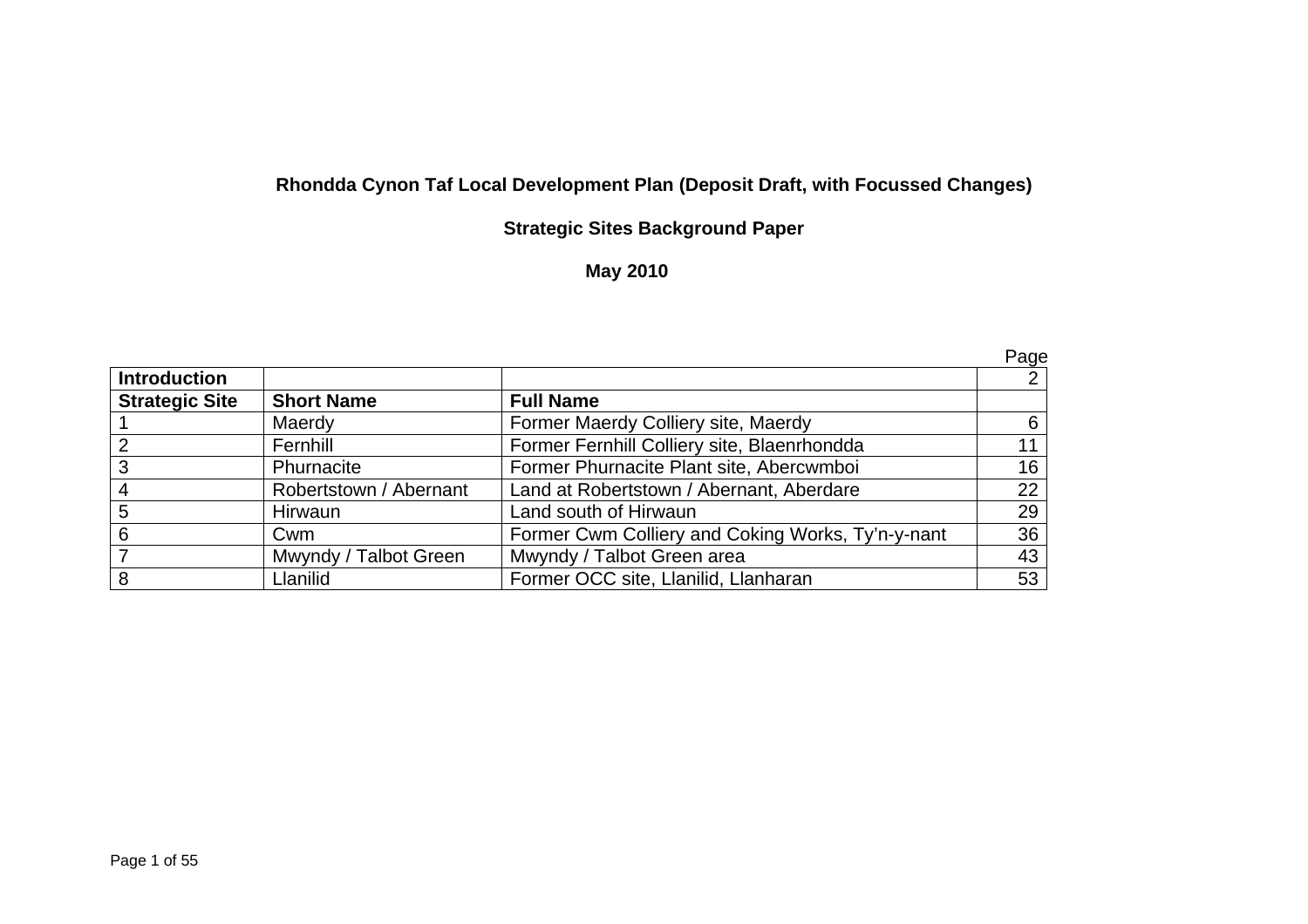#### **Introduction**

The purpose of this paper is to bring together the evidence behind the allocation of the 8 strategic sites for various combinations of land uses.

This paper deals with the strategic sites in the same order as they appear in the Draft LDP.

### **Definition of Strategic Sites**

Strategic sites are:

- 20 hectares or more in size
- Located in close proximity to regional transport network
- Able to deliver significant benefits to the County Borough (Draft LDP 4.35).

#### **Purpose of Strategic Sites**

The purpose of strategic sites, as the term implies, is to contribute to the delivery of the LDP strategy. The strategy is to provide "development in locations that meet local needs whilst promoting sustainable growth" and "seeks to marry the delivery of new homes and services at a local level with an ambitious strategy for growth intended to promote sustainable regeneration". (Draft LDP, 4.1)

The strategy reflects the different trends in the north and south of the plan area. In the Northern Strategy Area, which has experienced depopulation and decline, development proposals "will provide appropriate growth to address the problems of deprivation and high levels of social and economic need" (4.4). In the Southern Strategy Area, which has experienced growth, development proposals "will promote sustainable development by providing a managed form of growth …" (4.7).

The strategy also recognises the important role that settlements play in providing homes and services. In order to focus growth in areas where maximum social and economic benefits can be achieved, a distinction is made between principal towns, key settlements and smaller settlements. New development opportunities will be focused in principal towns and key settlements (4.10).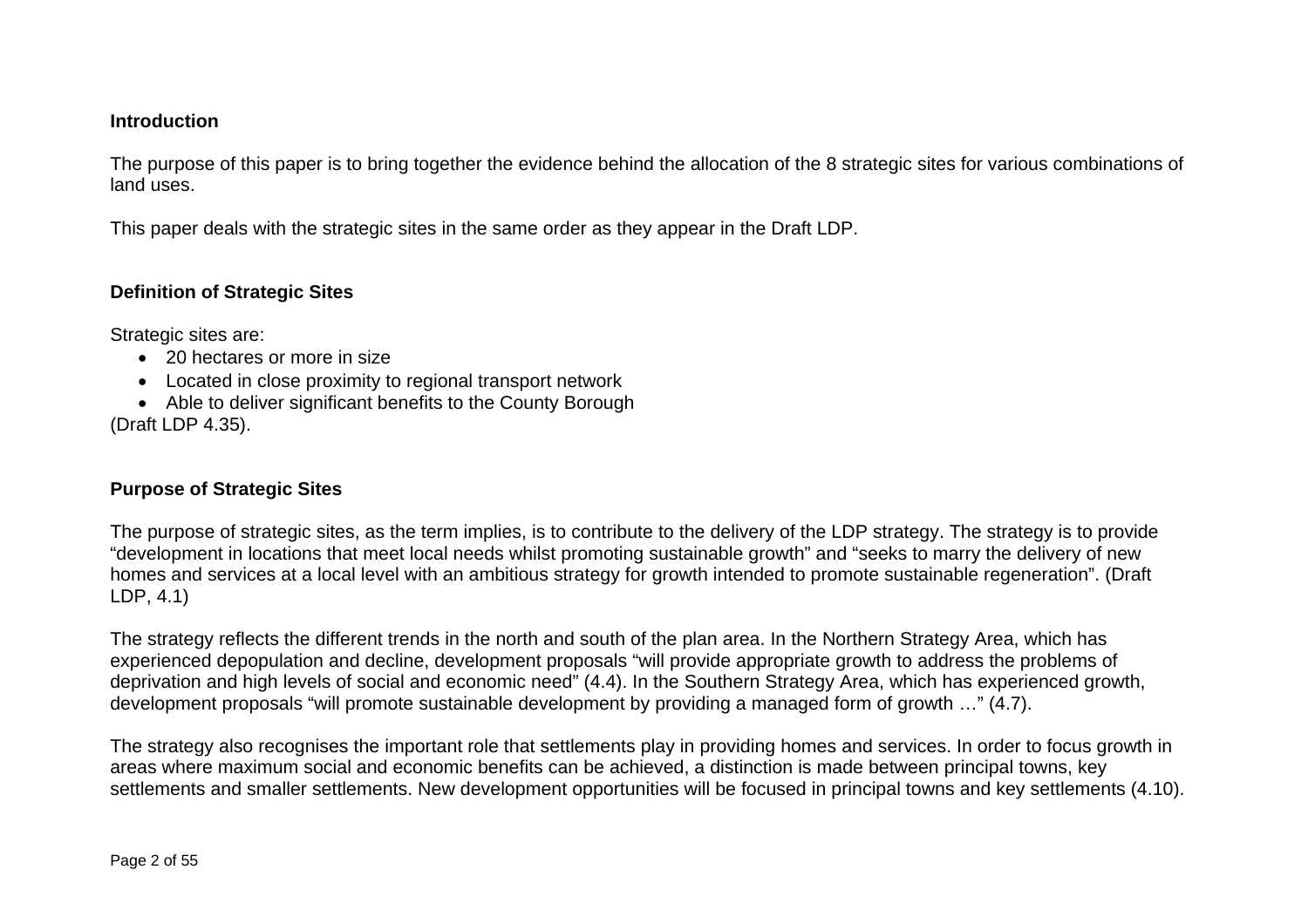The Draft LDP Key Diagram (page 28) shows the location of the 8 strategic sites in relation to the 2 Strategy Areas, the 3 principal towns, the 8 key settlements, the main road system and existing railways.

Of the 8 sites, 5 are in the more deprived Northern Strategy Area. Maerdy supports Ferndale key settlement. Fernhill supports Treorchy key settlement. Phurnacite supports Mountain Ash key settlement. Robertstown / Abernant supports Aberdare principal town. Hirwaun supports Hirwaun key settlement. In the Southern Strategy Area, Cwm and Mwyndy / Talbot Green support Llantrisant / Talbot Green principal town. Llanilid supports Llanharan key settlement. Furthermore, the accessibility of the strategic sites from the trunk roads and A class roads means that the economic and social benefits of their development should be felt beyond the nearest principal town or key settlement.

The strategic sites are based on candidate sites, either singly or in combination, and have been assessed in accordance with the Council's Candidate Sites Methodology.

| Former Maerdy Colliery Site, Rhondda Fach:                 | Candidate site 462                                             |
|------------------------------------------------------------|----------------------------------------------------------------|
| Former Fernhill Colliery Site, Blaenrhondda:               | Candidate site 187                                             |
| Former Phurnacite Plant, Abercwmboi:                       | Candidate site 443                                             |
| Land at Robertstown / Abernant, Aberdare:                  | Candidate sites 216, 249, 256 (Robertstown) and 275 (Abernant) |
| Land south of Hirwaun:                                     | Candidate sites 336, 486, 487 & 488                            |
| Former Cwm Colliery & Coking Works Tyn-y-nant, Pontypridd: | Candidate sites 132 & 206                                      |
| Mwyndy / Talbot Green Area:                                | Multiple candidate sites                                       |
| Former OCC Site Llanilid, Llanharan:                       | Candidate sites 113 & 476                                      |

#### **Placemaking**

Each of the strategic sites underwent a placemaking exercise involving the Council's Urban Designer and a multi-disciplinary team of Council officers, held in August and September 2007. The output of the process is the set of 8 Indicative Concept Plans for each of the strategic sites in the Draft LDP, together with the description of development in the supporting text to the 8 policies.

The placemaking process is described in the Placemaking Event Record [Evidence Base document EB27].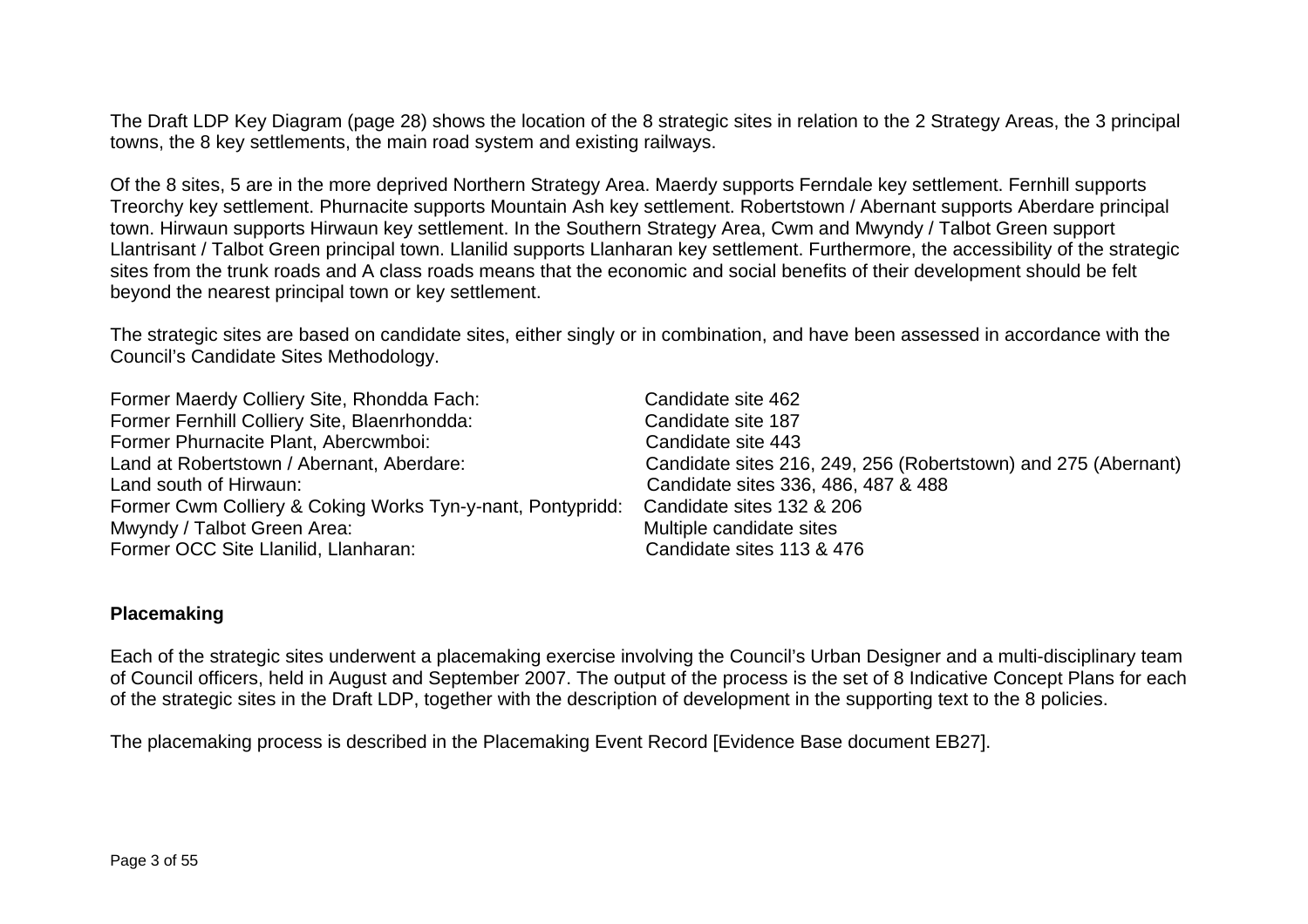Each of the strategic sites has undergone sustainability appraisal in accordance with the Council's methodology. The results of the Sustainability Appraisal (SA) are in the SA of the Deposit Draft LDP (EB8).

## **Sensitivity Testing**

A section is included under each strategic site on sensitivity testing. The sensitivity testing is intended to identify possible scenarios that could arise at each strategic site and their possible implications. This is intended to help inform the consideration of issues at each site.

The Council does not consider that these scenarios are likely to arise. Clearly the effect of any change at the strategic sites would require detailed assessment by the Council, to consider the implications on the Plan and its strategy.

Proposals seeking to deliver development significantly different from that established by the LDP may require a formal review of the Plan to fully understand the consequences for the Plan and its strategy.

Where proposals are explored (e.g. 'proposed school is deleted') the Council is not advocating this position and the background paper should not be taken as a formal consideration of the merits or otherwise of such a proposal.

## **Flood Risk**

The Strategic Flood Consequences Assessment (Scott Wilson 2008: Evidence Base document EB59), section 7 summarises flood risk for the strategic sites on a traffic light system (green for low risk, amber for medium risk, red for high risk). The findings are referred to in this paper under the headings of the strategic sites.

In November 2009, maps showing the Environment Agency's Areas Susceptible to Surface Water Flooding were made available to the Authority. The maps are at 1:50,000 scale and are not sufficient on their own to make specific planning decisions. Nevertheless a comment on the broad implication for each strategic site is included under the strategic site headings.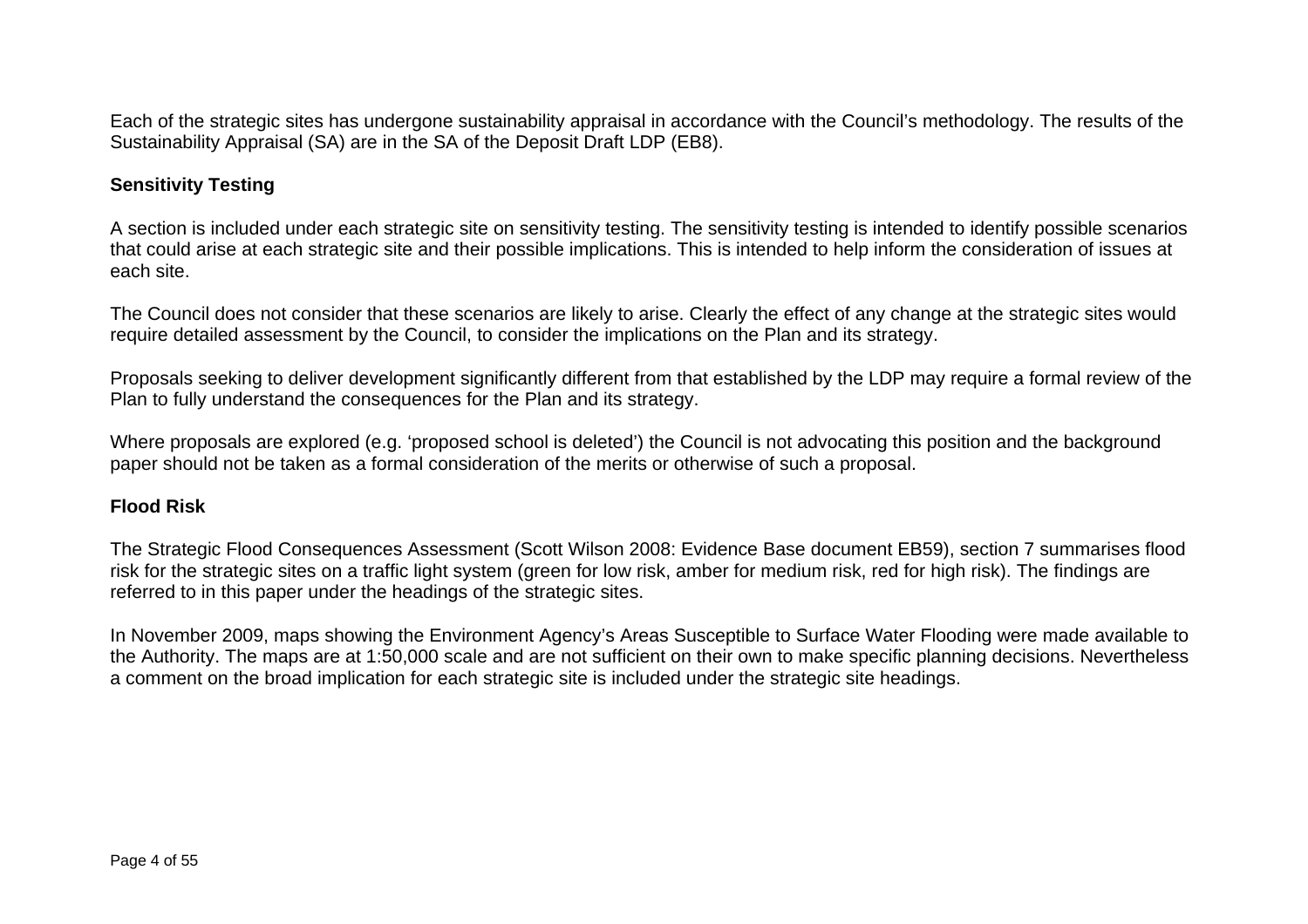## **Transportation**

Hyder Consulting were commissioned by the Council to assess the strategic sites in terms of their associated traffic impact upon the strategic highway network in the Strategic Transport Assessment Report, 2007 (EB80) and Strategic Transport Corridors Infrastructure Needs Study (EB81). Relevant findings of the reports are included in this paper under the strategic site headings.

#### **Infrastructure**

The Draft Infrastructure Topic Paper, April 2008 (EB95) contains information about allocated sites including the 8 strategic sites, from the following organisations:

- National Grid
- Education Service
- Library Service

National Grid makes the following general comment:

"Based on the construction and distribution of new residential and employment land in Rhondda Cynon Taf, development should, in principle, not represent a major issue for National Grid's electricity or gas transmission network."

Site-specific information is set out under the headings of the strategic sites.

The Event Record of Pre-Deposit Consultation with Key Infrastructure Providers (August/September 2008: Evidence Base document EB28) contains information about allocated sites including the 8 strategic sites, from the following organisations:

- Western Power Distribution (WPD)
- Glamorgan-Gwent Archaeological Trust Ltd (GGAT)
- Countryside Council for Wales (CCW)
- Coal Authority
- Dwr Cymru Welsh Water (DCWW)

Western Power Distribution makes the following general comment:

"Due to unknown electrical requirements WPD are unable to provide a response on each allocation. However, based on housing figures provided by the Council, it is probable that WPD would be able to provide the infrastructure given that a number of sites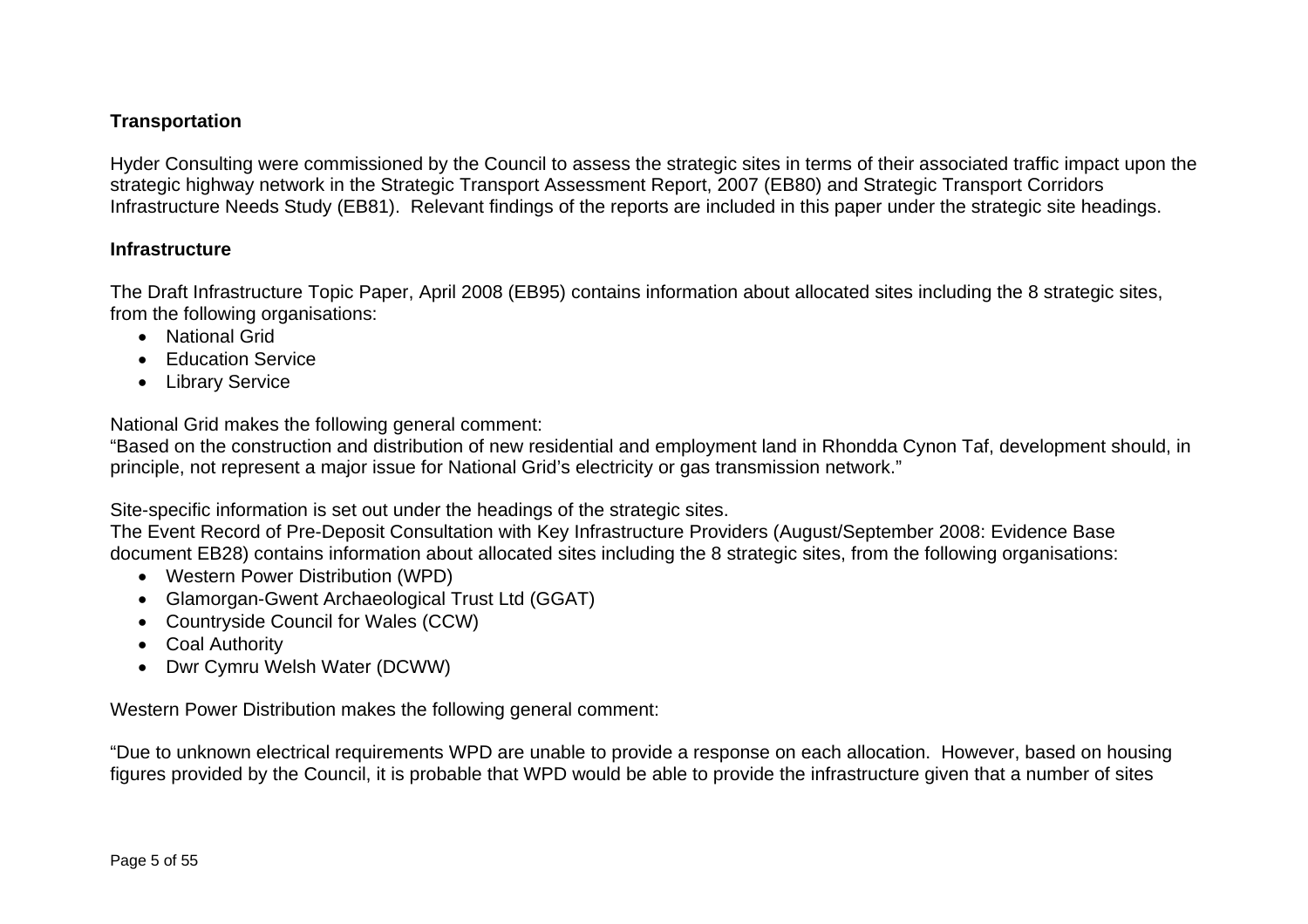have previously installed infrastructure for use in the collieries and associated past industries. The reinforcement of WPD assets will also be required in some areas, along with diversions of its plant to facilitate proposed development."

Dwr Cymru Welsh Water makes the following general comment:

"Sewage Treatment: If all sites coming forward, or clusters in particular areas – then this would exceed the theoretical design capacity of the Waste Water Treatment Works. Approval for capital investment for the next 5 years to improve these sites would not be known until December 2009. Should developers wish to proceed in advance of DCWW improvements, then this may result in an objection to the proposal or it may be possible for developers themselves to fund the necessary upgrades."

Site-specific information is set out under the headings of the strategic sites.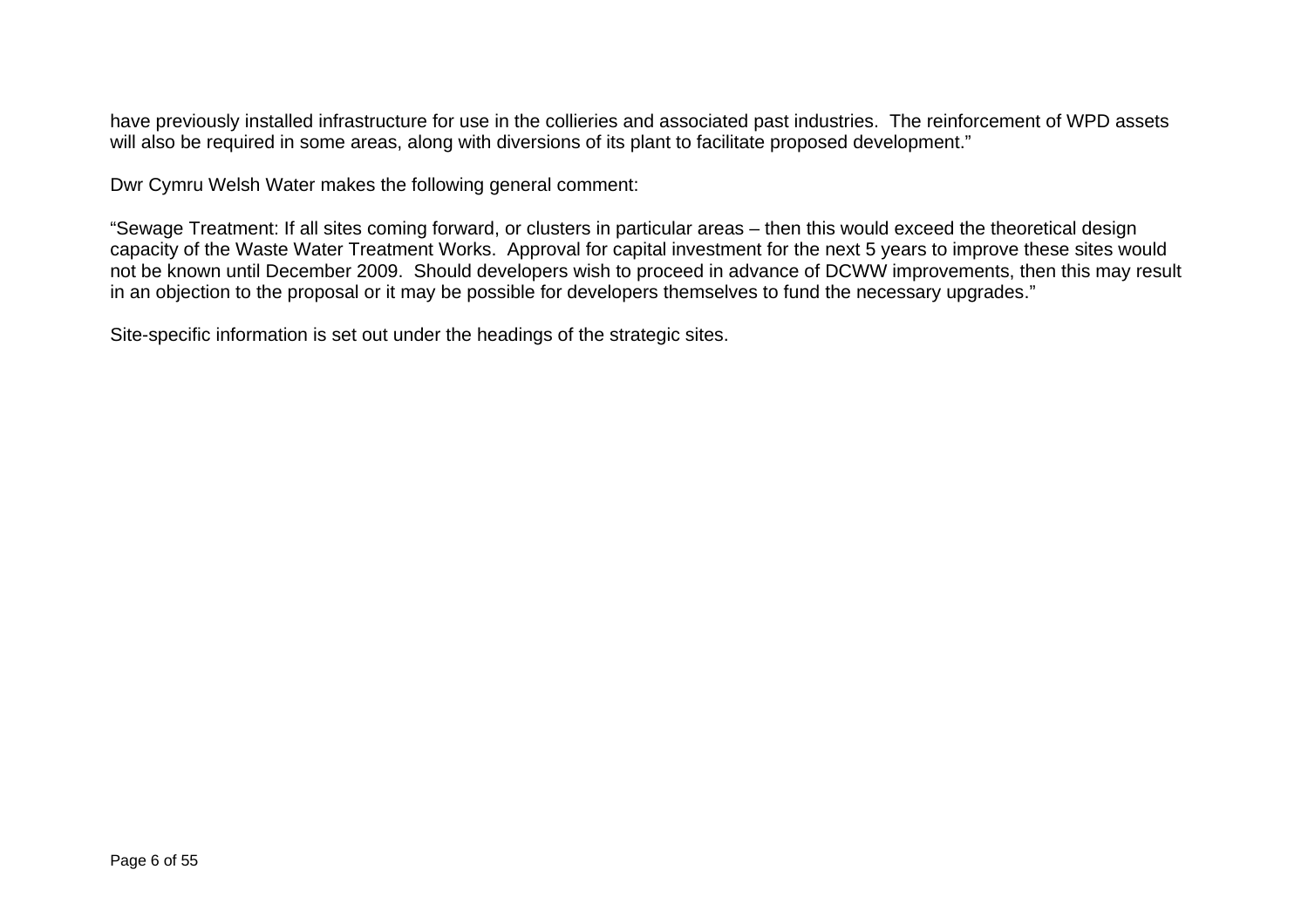## **Strategic Site 1: Former Maerdy Colliery Site, Rhondda Fach**

Core Strategy Policy: CS 3.1<br>Strategy Area Policy: NSA 4 Strategy Area Policy:

Current Use:

Disused former colliery surface and tips



Objective:

Restoration of derelict landscape for amenity and employment uses, to enhance the key settlement of Ferndale.

Summary of Proposals:

- a. Plateau for small business & industrial units.
- b. Visitor Centre & car park near Castell Nos & Lower Reservoir.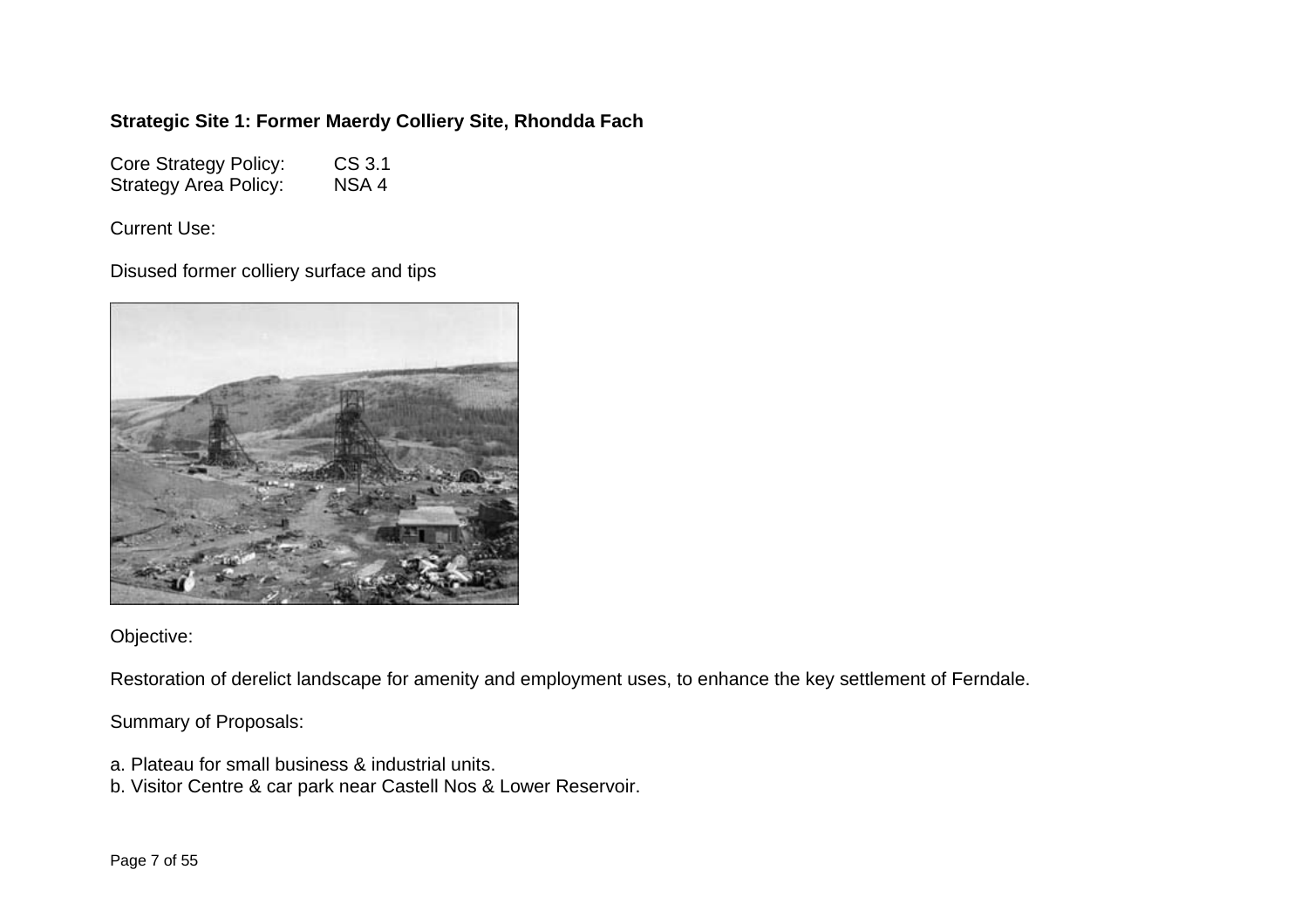c. Access spine road; riverside path; cycle way.

d. Retain and enhance wildlife sites; community woodland; valley side restoration.

Proximity to regional transport network:

200m from site along existing industrial access road to A4233 Aberdare/Ferndale/Porth/Tonyrefail road

Evidence:

| Housing                 | Not applicable                                                                                               |
|-------------------------|--------------------------------------------------------------------------------------------------------------|
| Employment              | Employment Land Topic Paper [Evidence Base document EB84]                                                    |
| Retail                  | Not applicable                                                                                               |
| Leisure, recreation     | The Maerdy Site Development Study (Atkins 2004) informed the open space allocation.                          |
| and open space          | The LDP Constraints Map shows that parts of the open space are within a Site of Importance for Nature        |
|                         | Conservation 76. The background to this is in the Natural Environment Topic Paper.                           |
| Education               | Not applicable                                                                                               |
| <b>Land Reclamation</b> | The LDP Proposals Map shows that a large proportion of the site is subject to land reclamation proposal      |
|                         | NSA 27.7.                                                                                                    |
| Access                  | The Strategic Sites Transport Assessment (Hyder, 2007) advises that:                                         |
|                         | Primary access will be from the existing industrial estate road that connects to the A4233 via a priority T- |
|                         | junction. Secondary access through Wrgant Place and Springfield Road would allow for a continuation of       |
|                         | the existing community. Future developments should, as a minimum, provide a good cycle and pedestrian        |
|                         | friendly environment along these access routes.                                                              |
| Flood Risk 1            | The Strategic Flood Consequences Assessment (Scott Wilson 2008) identifies a medium (amber) risk of          |
|                         | overland flow from the existing unmaintained drainage ditches. This is a maintenance issue that should not   |
|                         | prevent the development envisaged.                                                                           |
| Flood Risk 2            | The Areas Susceptible to Surface Water Flooding map shows that the only area affected is the narrow          |
|                         | channel of the river on the north-eastern boundary of these site. The industrial development plateau is not  |
|                         | affected. No further investigation is considered necessary.                                                  |
| <b>Planning History</b> | None relating to future use of the site.                                                                     |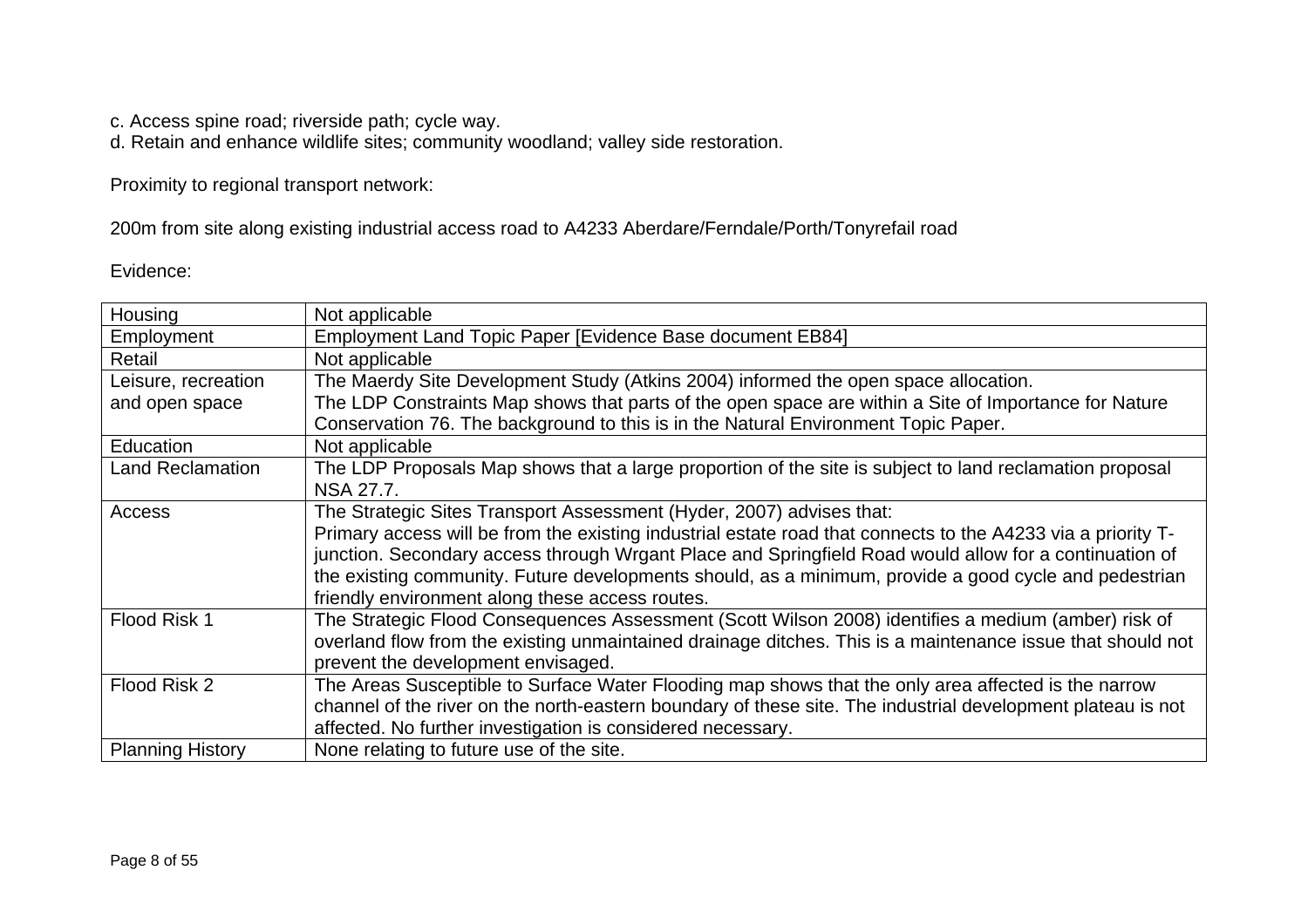### Origin and Alternatives Considered:

Reclamation of the site has been sought since the colliery closed in 1990. In 1996, a phase 1 reclamation scheme produced an industrial plateau (adjoining the strategic site) occupied by a polymer engineering business that produces rubber mouldings and rubber to metal bonded products principally for the automotive industry. In 2004, Atkins produced the "Maerdy Site Development Study" for the rest of the colliery site (the strategic site) proposing landscaping and recreational uses. However, with the closure of the Chubb fire extinguisher factory in Ferndale in 2005, a requirement for new land to attract industry to the Rhondda Fach was identified. Two options for were considered, one including a substantially larger industrial development plateau, the other as the Draft LDP proposals. The reason for rejecting the larger industrial option was that the cost and visual impact of the considerable engineering operations that would have been required to cut and fill the ground to form the plateau was not justified in view of the lack of evidence of demand for large-scale sites for new industry.

Infrastructure Issues:

| Transportation | The Strategic Sites Transport Assessment (Hyder, 2007) recommends:<br>• Any future development should ensure that the site is an extension of the existing urban settlement and<br>not segregated by any physical boundaries.<br>The capacity assessment of the key links has demonstrated that forecast traffic generation will not have<br>a detrimental impact on the strategic highway network and will not require any highway link upgrade to<br>manage the additional traffic. Further studies will be required to ascertain whether the additional traffic<br>will impact upon the operational performance of the key junctions on the strategic highway network.<br>• A comprehensive Masterplan must be devised at an early stage of the design process to maximise<br>accessibility by all modes of transport.<br>• A Travel Plan should be agreed prior to first occupation.<br>• Consideration should be given to 'pump priming' prior to first occupation. |
|----------------|--------------------------------------------------------------------------------------------------------------------------------------------------------------------------------------------------------------------------------------------------------------------------------------------------------------------------------------------------------------------------------------------------------------------------------------------------------------------------------------------------------------------------------------------------------------------------------------------------------------------------------------------------------------------------------------------------------------------------------------------------------------------------------------------------------------------------------------------------------------------------------------------------------------------------------------------------------------------------|
| <b>GGAT</b>    | Archaeological Restraint: Significant Restraint Maerdy Colliery and inside Registered Landscape of Special<br>Historic Importance. Impact on setting of Castell Nos.<br>Archaeological Recommendation: Archaeological desk-based assessment plus Assessment of the<br>Significance of the Impact of Development on Historic Landscape and assessment of impact on setting of<br>scheduled ancient monument required prior to determination of planning application.                                                                                                                                                                                                                                                                                                                                                                                                                                                                                                      |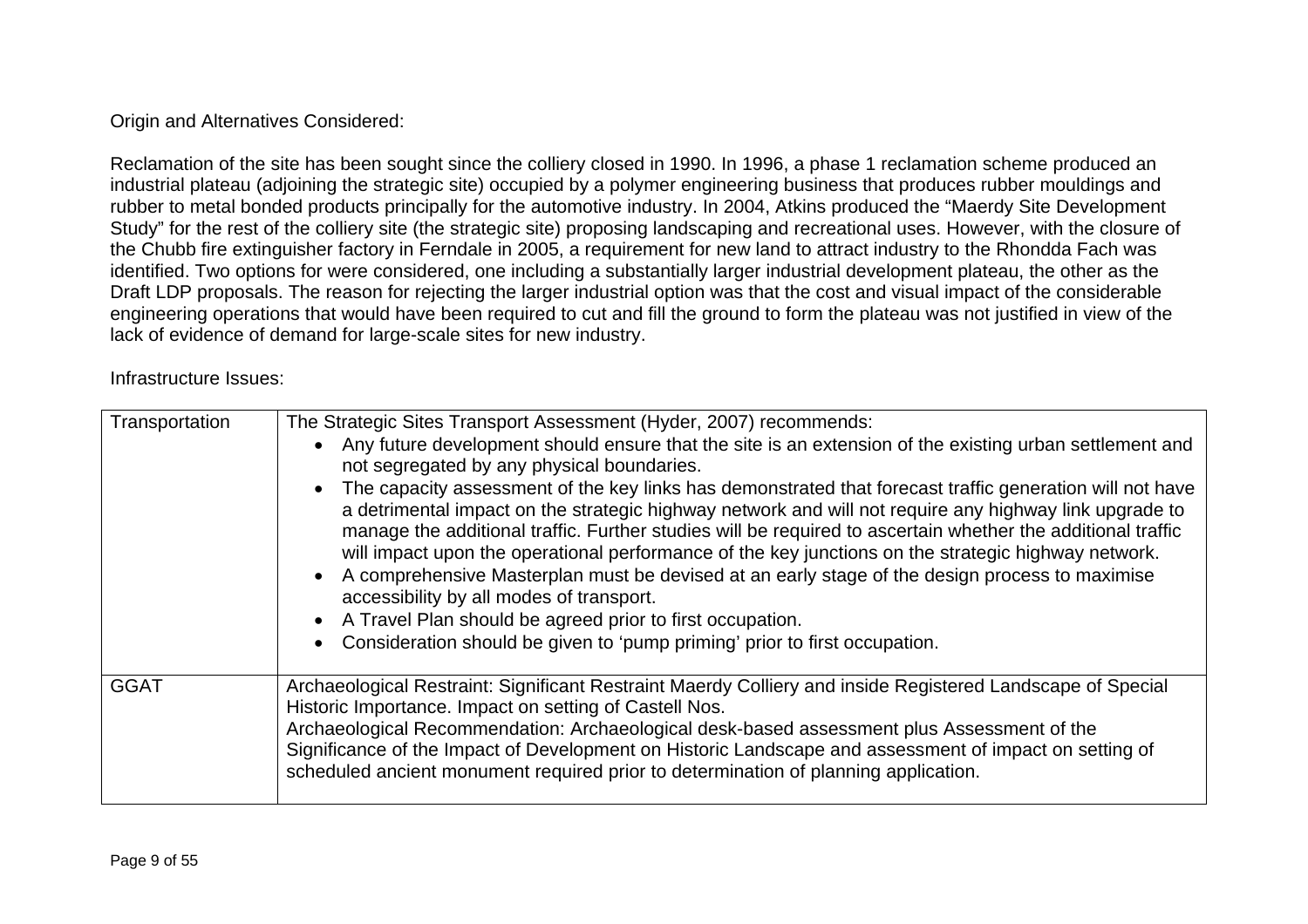| <b>CCW</b>            | Site contains pockets of biodiversity interest.<br>Site is prominent when viewed from above and the A4233 from Aberdare.<br>Careful consideration to the design of the roofscape should be given for any development.<br>Opportunity should be taken to seek footpath and cycleway improvements from the site to link into the<br>surrounding network.<br>Inclusion in the Rhondda Landscape of Historic Interest.                                                                                                                        |                                  |                          |                                         |                        |                          |                                                      |
|-----------------------|-------------------------------------------------------------------------------------------------------------------------------------------------------------------------------------------------------------------------------------------------------------------------------------------------------------------------------------------------------------------------------------------------------------------------------------------------------------------------------------------------------------------------------------------|----------------------------------|--------------------------|-----------------------------------------|------------------------|--------------------------|------------------------------------------------------|
| <b>DCWW</b>           | Parts of the sewerage network suffer from hydraulic overloading so developers may be required to fund<br>essential improvements ahead of regulatory improvements.<br>If the development gives rise to a new discharge of trade effluent then a Discharge Consent is required from<br>DCWW.<br>The area suffers from low water pressure with new development exacerbating service levels so development<br>of this site would require off-site main laying.<br>Water mains cross the site so this may restrict the density of development. |                                  |                          |                                         |                        |                          |                                                      |
| <b>Coal Authority</b> | Possible/known<br>shallow mine<br>workings                                                                                                                                                                                                                                                                                                                                                                                                                                                                                                | Other<br>underground<br>workings | Recorded<br>mine entries | Coal mining<br>geology<br><b>issues</b> | Past surface<br>mining | Known mine<br>gas issues | <b>Previous</b><br>coal mining<br>related<br>hazards |
|                       | Yes                                                                                                                                                                                                                                                                                                                                                                                                                                                                                                                                       | Yes                              | Yes                      | <b>No</b>                               | <b>No</b>              | <b>No</b>                | No                                                   |

## Sensitivity Testing:

| Variation                        | Effect                                                                                                                                                                         | Comment                                                               |
|----------------------------------|--------------------------------------------------------------------------------------------------------------------------------------------------------------------------------|-----------------------------------------------------------------------|
| Employment allocation is deleted | LDP would fail to help deliver a means to<br>retain some working population in the<br>upper Rhondda Fach                                                                       | This allocation is already minimal in size<br>and should be retained. |
| Visitor centre is deleted        | LDP would fail to help deliver a means to<br>(a) attract some visitors and their spending<br>to the upper Rhondda Fach and (b) to<br>improve the quality of life for residents | The visitor centre proposal should be<br>retained.                    |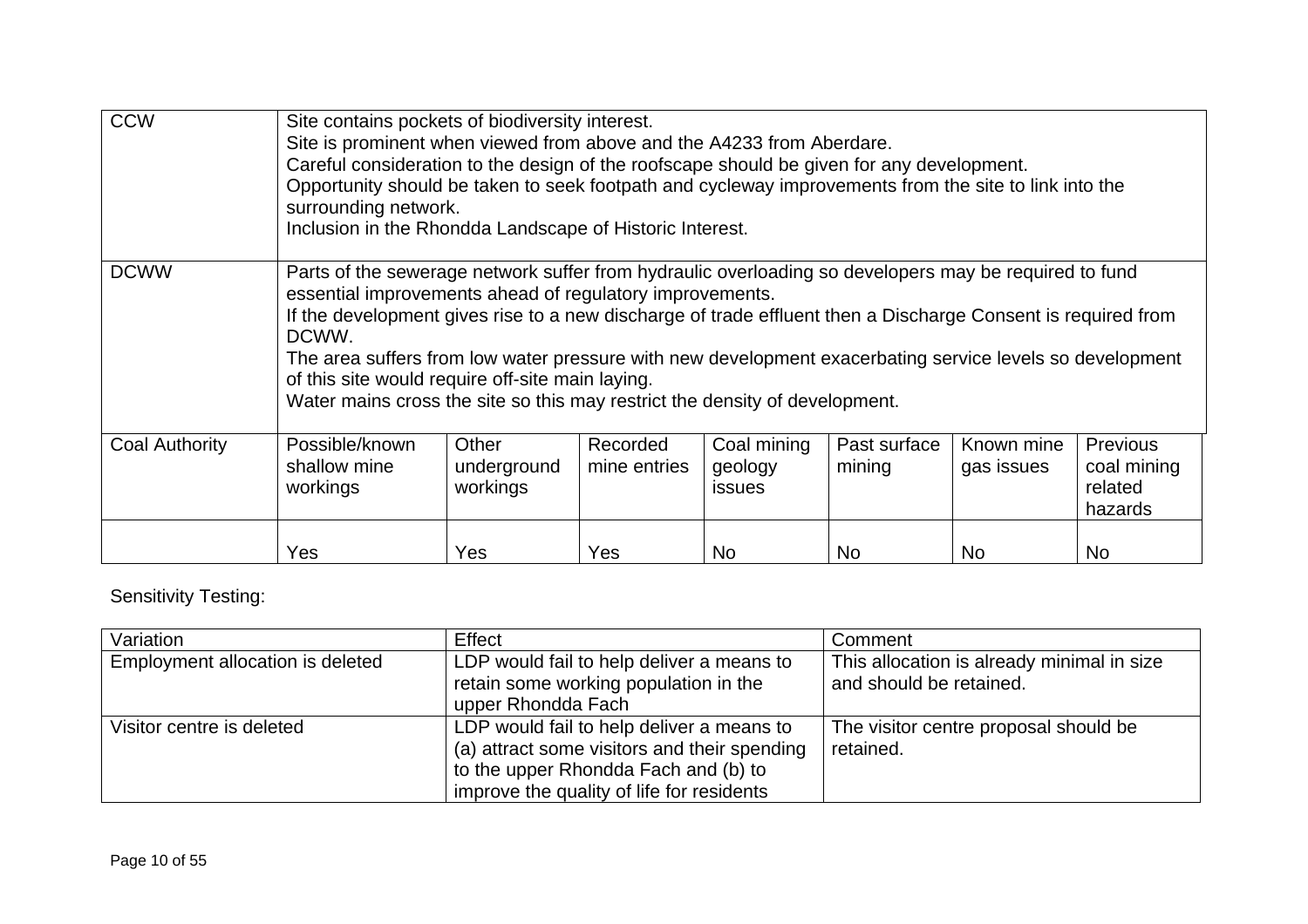### **Strategic Site 2: Former Fernhill Colliery Site, Blaenrhondda**

Core Strategy Policy: CS 3.2 Strategy Area Policy: NSA 5

Current Use:

Disused former colliery surface and tips



Objective:

Restoration of derelict landscape for residential use, to enhance the key settlement of Treorchy

Summary of Proposals:

- a. 400 dwellings
- b. Local facilities including shops at end of Brook Street.
- c. Extension of Penpych Primary School (off-site).
- d. Access road from A4061; other access from Brook Street.
- e. Restoration of river; retain & enhance wildlife sites; restore land for amenity use (off-site).

Proximity to regional transport network: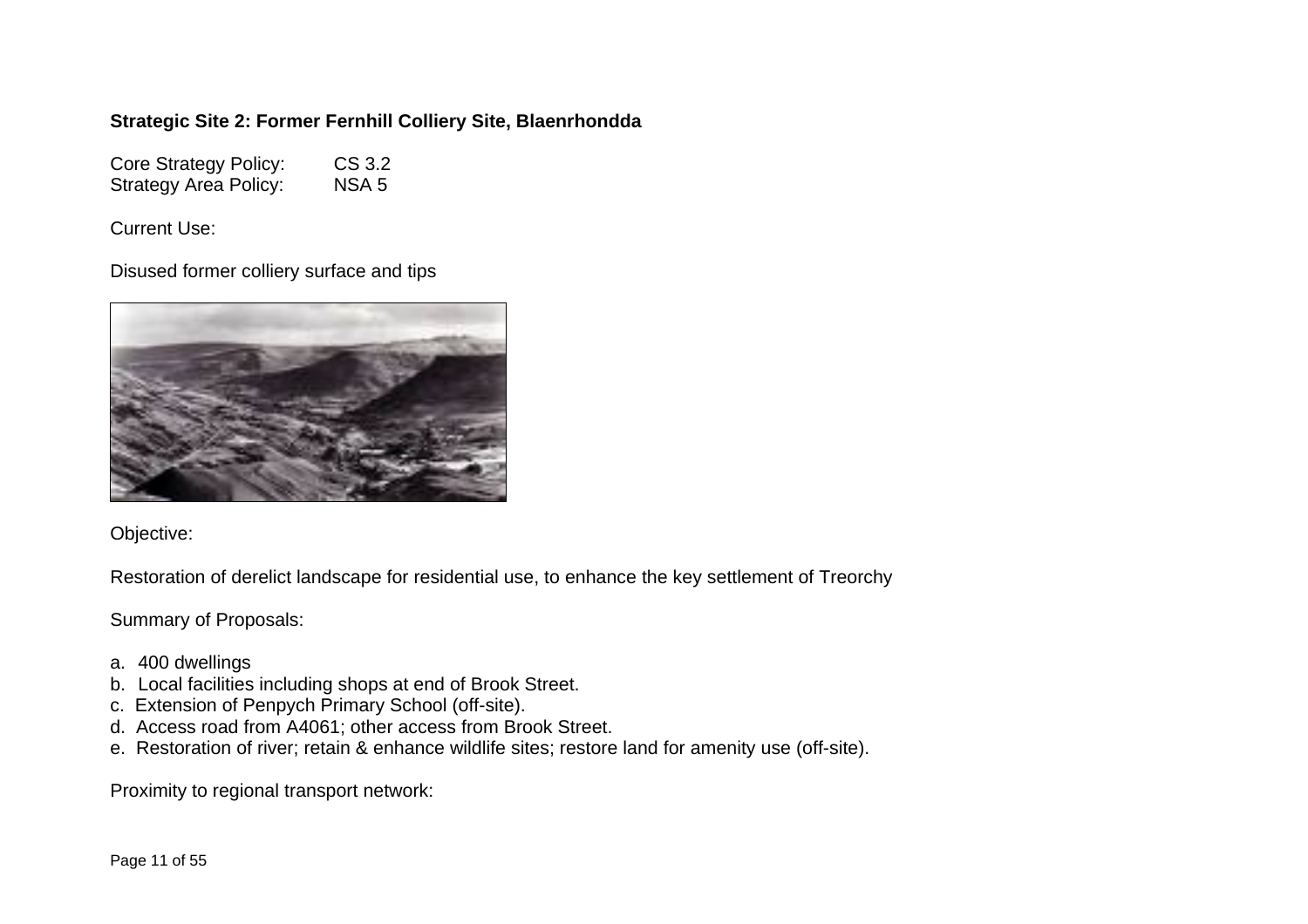## 630m from site along proposed new access road to A4061 Bridgend/Treorchy/Hirwaun road

#### Evidence:

| Housing                 | Housing Land Topic Paper [Evidence Base document EB83]                                                                                                                                                                                                                                                                                                                                                                                                                                                                                                                                                                                                                       |
|-------------------------|------------------------------------------------------------------------------------------------------------------------------------------------------------------------------------------------------------------------------------------------------------------------------------------------------------------------------------------------------------------------------------------------------------------------------------------------------------------------------------------------------------------------------------------------------------------------------------------------------------------------------------------------------------------------------|
| Employment              | Not applicable                                                                                                                                                                                                                                                                                                                                                                                                                                                                                                                                                                                                                                                               |
| Retail                  | The retail content of the proposed Fernhill local centre is not significant enough to be evidenced in the<br>Retail Topic Paper.                                                                                                                                                                                                                                                                                                                                                                                                                                                                                                                                             |
| Leisure, recreation     | The LDP Constraints Map shows that almost all the open space is within a Site of Importance for Nature                                                                                                                                                                                                                                                                                                                                                                                                                                                                                                                                                                       |
| and open space          | Conservation 58. The background to this is in the Natural Environment Topic Paper [Evidence Base]<br>document EB98].                                                                                                                                                                                                                                                                                                                                                                                                                                                                                                                                                         |
| Education               | See below.                                                                                                                                                                                                                                                                                                                                                                                                                                                                                                                                                                                                                                                                   |
| Access                  | The Strategic Sites Transport Assessment (Hyder, 2007) advises that:<br>Access is likely to be limited to Brook Street unless the redevelopment includes a new access road leading<br>to the A4061. This is likely to difficult to attain from an engineering perspective, although it could be funded<br>by the residential development. It is recommended that further studies are conducted, as it would be<br>beneficial for the development and for local residents if an alternative access solution can be found. Brook<br>Street has significant restrictions on traffic flow along this narrow carriageway and is adjoined by dwellings<br>along its entire length. |
| Flood Risk 1            | The Strategic Flood Consequences Assessment (Scott Wilson 2008) identifies an unknown (amber) risk of<br>overland flow to be addressed in a site-specific Flood Consequences Assessment or surface water<br>management plan. This need not prevent development as envisaged.                                                                                                                                                                                                                                                                                                                                                                                                 |
| Flood Risk 2            | The Areas Susceptible to Surface Water Flooding map shows that the site is affected along the course of<br>the Afon Rhondda Fawr and side tributaries within the site. Further investigation is required.                                                                                                                                                                                                                                                                                                                                                                                                                                                                    |
| <b>Planning History</b> | None relating to future use of the site.                                                                                                                                                                                                                                                                                                                                                                                                                                                                                                                                                                                                                                     |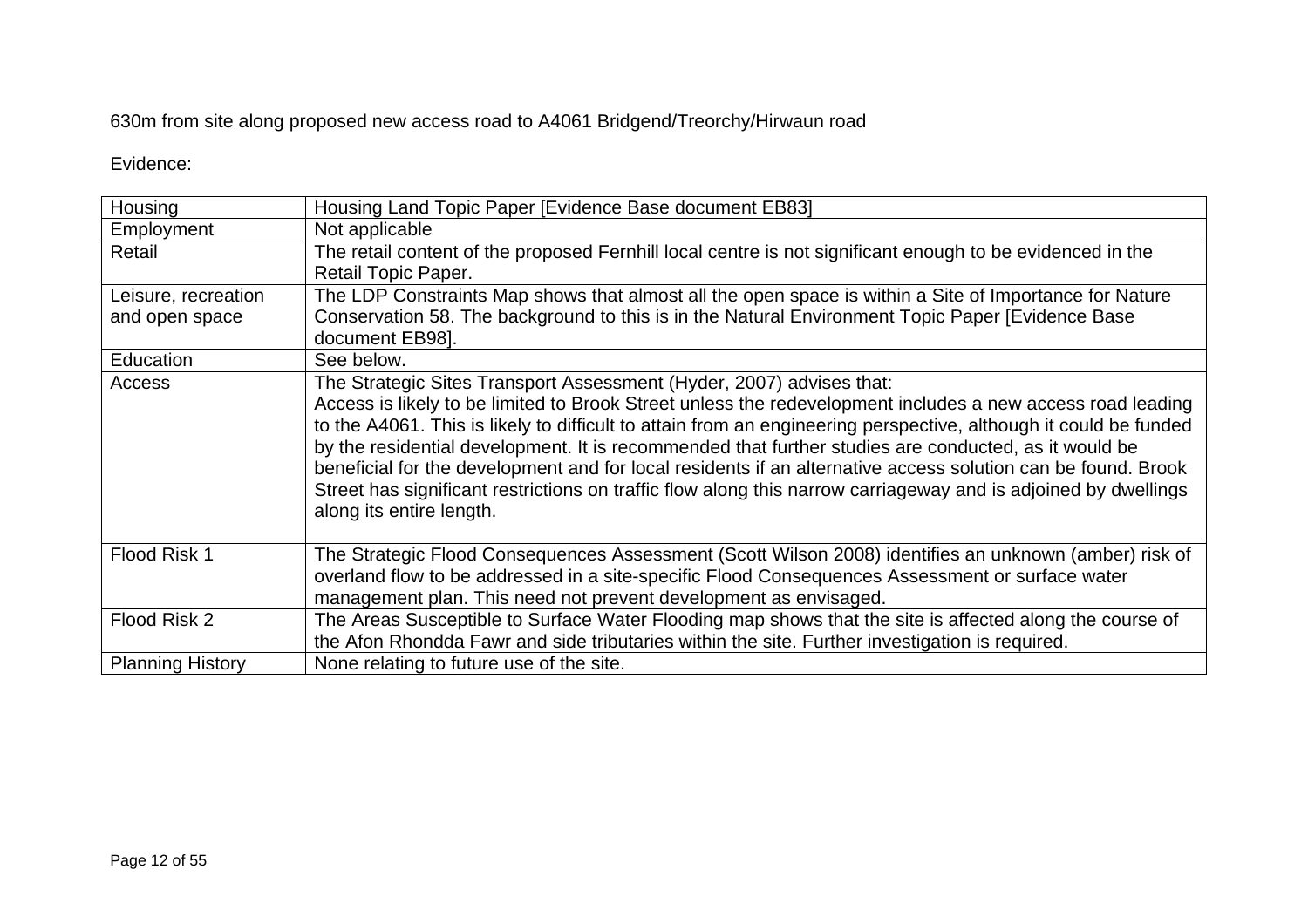Origin and Alternatives Considered:

Fernhill Colliery was closed in 1978. By 1987 a short-lived tourist attraction on a cowboy theme called "Western World" had set up on the site. The adopted Rhondda Local Plan allocated a site in the same location as the Strategic Site (of similar size but with different boundaries) for provision of tourist accommodation. In the early 2000s, prospective developers exhibited proposals locally for a large-scale commercial leisure scheme. No planning application was made and the site was sold to Cofton Ltd in 2005. Since then only residential development has been considered.

Infrastructure Issues:

| Transportation           | The Strategic Sites Transport Assessment (Hyder, 2007) recommends:<br>Any redevelopment should ensure that the site is an extension of the existing urban settlement and not<br>segregated by any physical boundaries.<br>The capacity assessment of the key links has demonstrated that forecast traffic generation from this<br>$\bullet$<br>site should not have a detrimental impact on the RCT strategic highway network and should not require<br>any highway link upgrade to manage the additional traffic. Further studies will be required to ascertain<br>whether the additional traffic will impact upon the operational performance of the key junctions on the<br>strategic highway network.<br>Further studies into the viability of a new form of vehicular access would be beneficial prior to<br>commencing any redevelopment plans for this site as the existing access via Brook Street is restrictive.<br>A comprehensive Masterplan must be devised at an early stage of the design process to maximise<br>accessibility by all modes of transport.<br>A Travel Plan should be agreed prior to first occupation.<br>$\bullet$ |
|--------------------------|----------------------------------------------------------------------------------------------------------------------------------------------------------------------------------------------------------------------------------------------------------------------------------------------------------------------------------------------------------------------------------------------------------------------------------------------------------------------------------------------------------------------------------------------------------------------------------------------------------------------------------------------------------------------------------------------------------------------------------------------------------------------------------------------------------------------------------------------------------------------------------------------------------------------------------------------------------------------------------------------------------------------------------------------------------------------------------------------------------------------------------------------------|
|                          | Consideration should be given to 'pump priming' prior to first occupation.                                                                                                                                                                                                                                                                                                                                                                                                                                                                                                                                                                                                                                                                                                                                                                                                                                                                                                                                                                                                                                                                         |
| <b>Education Service</b> | Depending on the proposed number of housing units a new Primary School may be required or alternatively<br>the extension of both Treorchy Comprehensive and the relatively new Penpych Primary School. There is little<br>surplus capacity in both Primary Schools and Secondary and Welsh Medium Schools in the area.                                                                                                                                                                                                                                                                                                                                                                                                                                                                                                                                                                                                                                                                                                                                                                                                                             |
| <b>Library Service</b>   | No implications from development plans.                                                                                                                                                                                                                                                                                                                                                                                                                                                                                                                                                                                                                                                                                                                                                                                                                                                                                                                                                                                                                                                                                                            |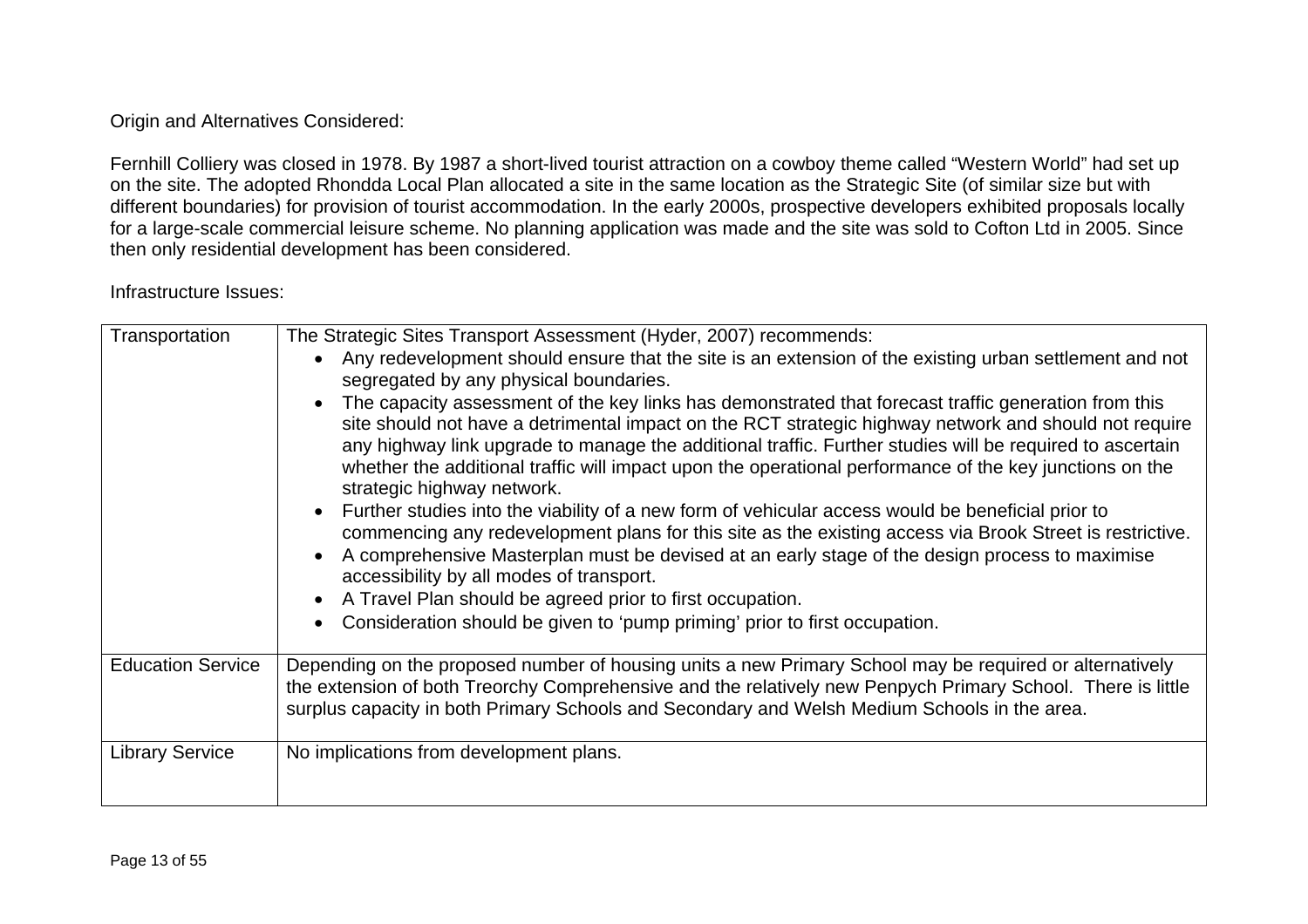| <b>GGAT</b>           | Archaeological Restraint: Fairly Significant Restraint Fernhill Colliery and inside Registered Landscape of<br>Special Historic Importance.<br>Archaeological Recommendation: Archaeological desk-based assessment plus Assessment of the<br>Significance of the Impact of Development on Historic Landscape required prior to determination of planning<br>application.                                                              |                                  |                          |                                  |                        |                          |                                               |
|-----------------------|---------------------------------------------------------------------------------------------------------------------------------------------------------------------------------------------------------------------------------------------------------------------------------------------------------------------------------------------------------------------------------------------------------------------------------------|----------------------------------|--------------------------|----------------------------------|------------------------|--------------------------|-----------------------------------------------|
| <b>CCW</b>            | Area of significant landscape value.<br>Inclusion in the Rhondda Landscape of Historic Interest.<br>Prominent role in distant views when approaching Treherbert along the A4061 from Treherbert, so design and<br>roofscapes will be particularly important.<br>Need to build on existing footpaths and improve footpaths and cycle links to the railway station at Treherbert.                                                       |                                  |                          |                                  |                        |                          |                                               |
| <b>DCWW</b>           | Parts of the sewerage network suffer from hydraulic overloading so developers may be required to fund<br>essential improvements ahead of regulatory improvements.<br>A public sewer and water mains crosses the site so this may restrict the density of development.<br>The area suffers from low water pressure with new development exacerbating service levels so development<br>of this site would require off-site main laying. |                                  |                          |                                  |                        |                          |                                               |
| <b>Coal Authority</b> | Possible/known<br>shallow mine<br>workings                                                                                                                                                                                                                                                                                                                                                                                            | Other<br>underground<br>workings | Recorded<br>mine entries | Coal mining<br>geology<br>issues | Past surface<br>mining | Known mine<br>gas issues | Previous<br>coal mining<br>related<br>hazards |
|                       | Yes                                                                                                                                                                                                                                                                                                                                                                                                                                   | Yes                              | Yes                      | <b>No</b>                        | <b>No</b>              | <b>No</b>                | No                                            |

Sensitivity Testing:

| Variation                        | Effect                                                                                    | Comment                                                                                     |
|----------------------------------|-------------------------------------------------------------------------------------------|---------------------------------------------------------------------------------------------|
| Residential density is increased | The regeneration effect of the development<br>could be increased, subject to a variety of | The apparently low proposed densities take '<br>account of the site's topography and the    |
|                                  | dwelling types being provided.<br>Viability of the development could be                   | desire to provide a different style of house<br>from the predominantly terraced housing, in |
|                                  | enhanced                                                                                  | order to encourage residents to stay in or                                                  |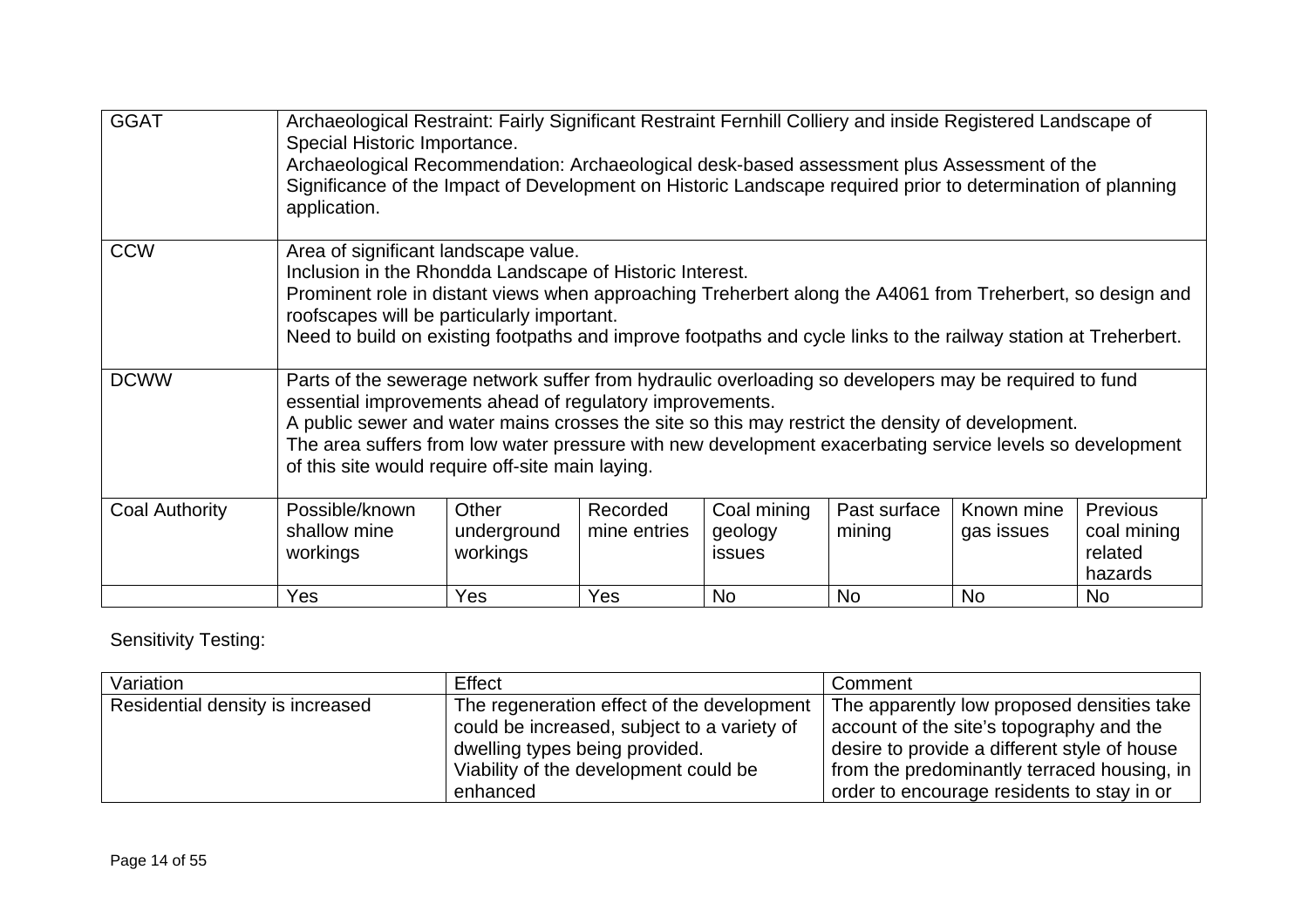|                                  |                                                                                                                                                                                      | return to the area                                                                                                             |
|----------------------------------|--------------------------------------------------------------------------------------------------------------------------------------------------------------------------------------|--------------------------------------------------------------------------------------------------------------------------------|
| Residential density is decreased | Access road may become unviable,<br>imposing traffic movements on the<br>Blaenrhondda residential and conservation<br>area                                                           | Even if Brook Street has the capacity for<br>extra traffic, the amenity impact of traffic<br>movements would not be acceptable |
| Local centre is deleted          | The LDP would fail to help deliver a<br>regeneration benefit for the existing village.<br>The development would lack a strong<br>sense of place without a local centre within<br>ıt. | The local centre proposal should be<br>retained                                                                                |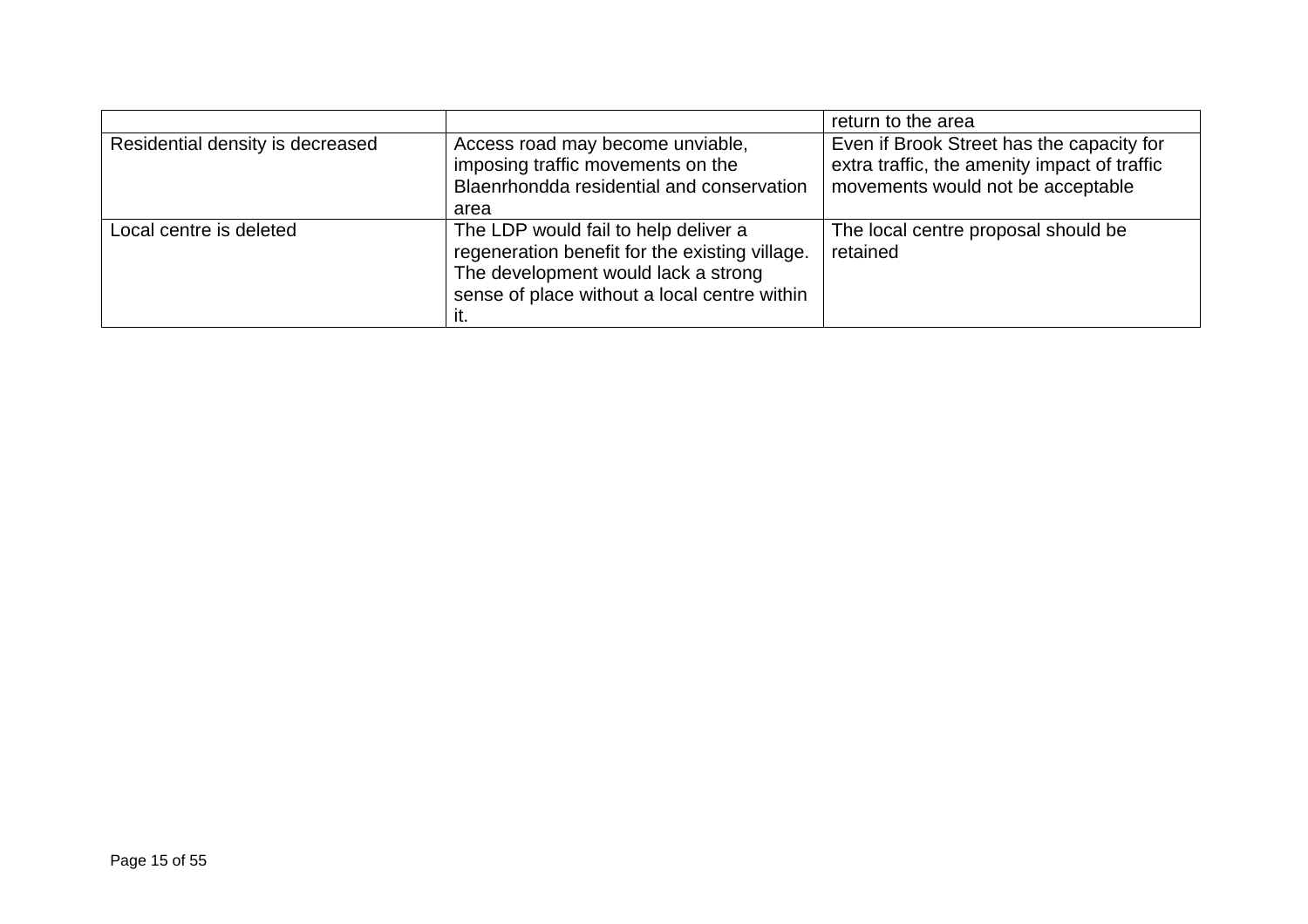## **Strategic Site 3: Former Phurnacite Plant, Abercwmboi**

Core Strategy Policy: CS 3.3<br>Strategy Area Policy: NSA 6 Strategy Area Policy:

Current uses:

Disused cleared site of former Phurnacite briquettes plant and tips Lake River Railway line Unused industrial development plateau



Objective:

Restoration of derelict landscape for employment, residential and amenity uses, to enhance the key settlement of Mountain Ash and the principal town of Aberdare.

Summary of Proposals:

a. B1 B2 B8 development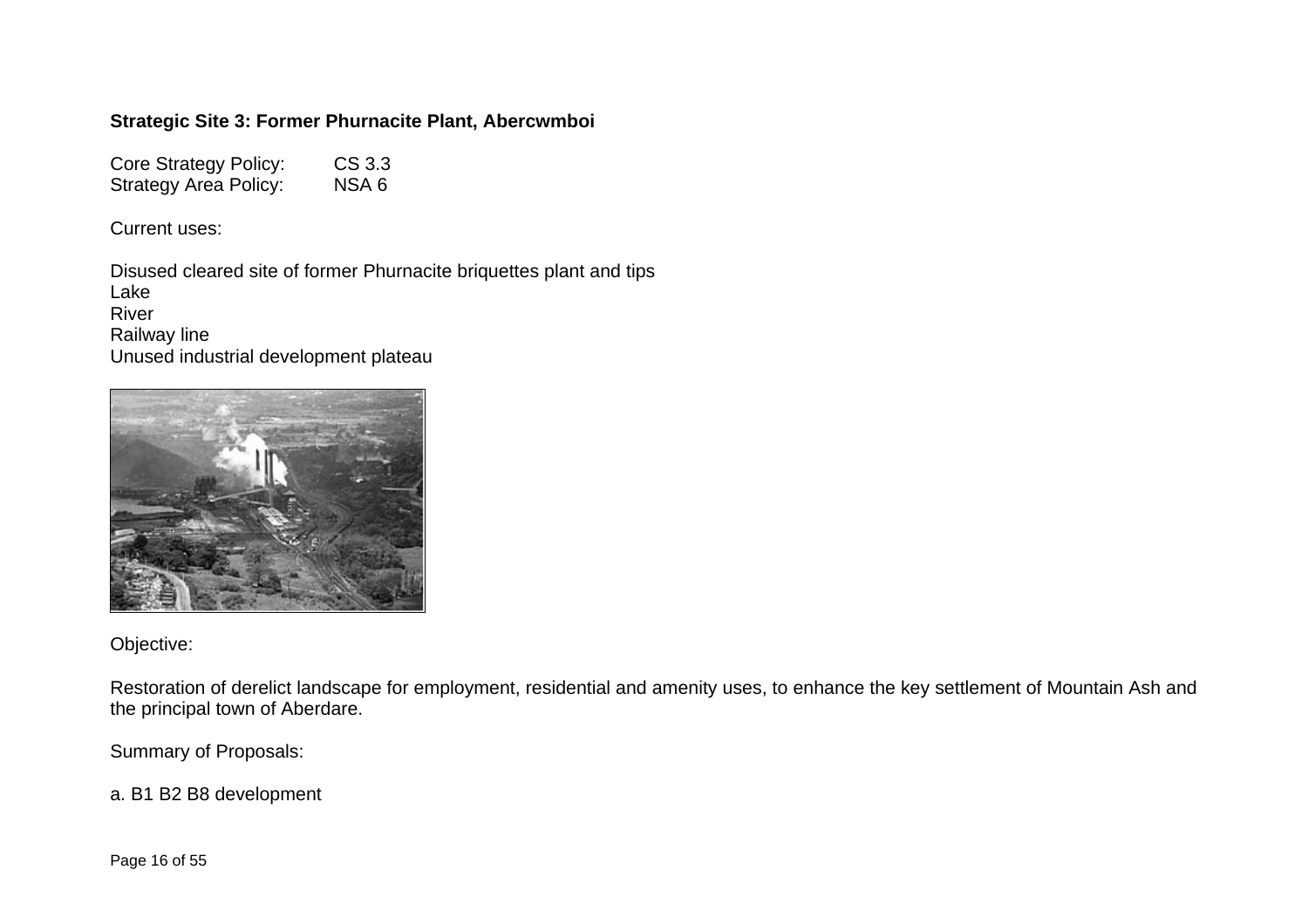b. Access to a. from Aberaman Industrial Park; recreation access from John Street

- c. Riverside ecology park
- d. 500 dwellings and primary school
- e. Access to d. from Bronallt Terrace.
- f. Football ground.

Proximity to regional transport network:

Industrial part is 980 m along an existing industrial access road from A4059 Hirwaun/Aberdare/Mountain Ash/A470 road Residential part is 2,200 m along the B4275 road from the A4059.

Industrial part is 1,580m from Cwmbach railway station. Residential part is 2,800 m from the same station.

#### Evidence:

| Housing             | Housing Land Topic Paper [Evidence Base document EB83]                                                    |
|---------------------|-----------------------------------------------------------------------------------------------------------|
| Employment          | Employment Land Topic Paper [Evidence Base document EB84]                                                 |
| Retail              | Not applicable                                                                                            |
| Leisure, recreation | The LDP Constraints Map shows that the lake and parts of the open space outside the settlement            |
| and open space      | boundary are Sites of Importance for Nature Conservation 56 & 57 (i.e. not the area where the residential |
|                     | development proposal is being reinstated). The background to this is in the Natural Environment Topic     |
|                     | Paper [Evidence Base document EB98].                                                                      |
| Education           | See below                                                                                                 |
| Access              | The Strategic Sites Transport Assessment (Hyder, 2007) advises that:                                      |
|                     | If the industrial units are located in the northern section of the development site, then primary access  |
|                     | should be taken via the existing industrial estate spine roads.                                           |
|                     | The residential redevelopment should aim to take the form of an extension of Abercwmboi, whereby streets  |
|                     | link up to promote a sense of community.                                                                  |
| Flood Risk 1        | The Strategic Flood Consequences Assessment (Scott Wilson 2008) identifies a high (red) risk of flooding  |
|                     | for highly vulnerable development. The site flooded in 1979. There is a medium (amber) risk for           |
|                     | development of lower vulnerability and unknown (amber) risk of flooding from sewers. The Hydraulic        |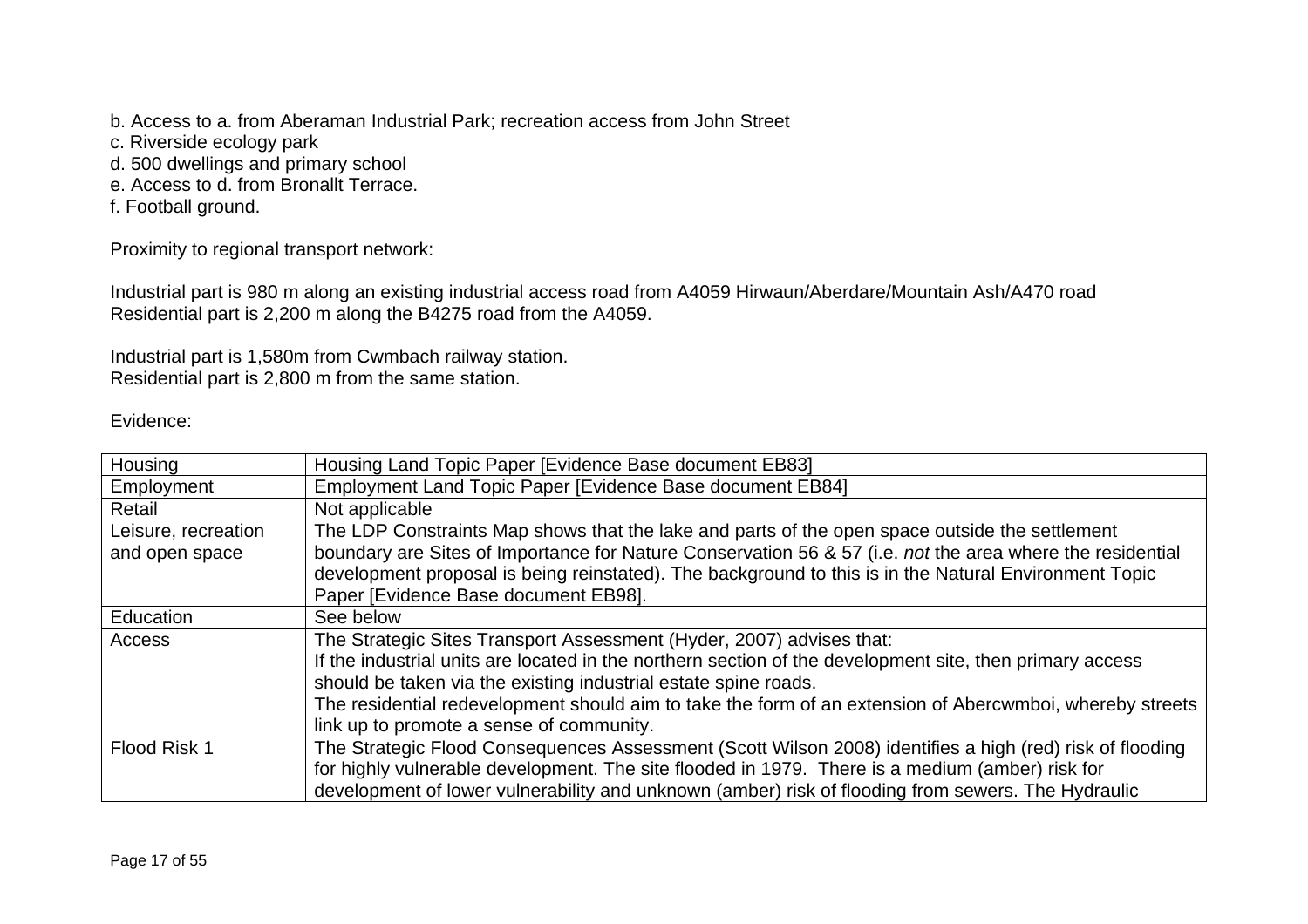|                         | Modelling Report (Waterman, 2009) supersedes these conclusions.                                                                                                                                                                                            |
|-------------------------|------------------------------------------------------------------------------------------------------------------------------------------------------------------------------------------------------------------------------------------------------------|
| Flood Risk 2            | The Areas Susceptible to Surface Water Flooding map shows that the site is substantially affected,<br>particularly where the existing lake lies and land northeast of the railway intended for riverside open space.<br>Further investigation is required. |
| <b>Planning History</b> | None for future uses of the site                                                                                                                                                                                                                           |

Origin and Alternatives Considered:

The Phurnacite Plant closed progressively between 1990 and 1999. In the adopted Rhondda Cynon Taf (Cynon Valley) Local Plan, the site is allocated for industrial development with areas for recreation. Proposals made in 1995 for recovery of coal and encapsulation of tarry waste in an engineered landfill cell were refused planning permission in 2004, on grounds of insufficient information, traffic impact, piecemeal development, short-term solution and flood risk. Between 2000 and 2005, the Environment Council conducted a "stakeholder dialogue" to reach consensus on the future of the site. In January 2005, planning permission was granted for removal by rail of tarry waste to an off-site landfill and backfilling of the voids with inert material sourced from within the site. These operations have been completed. No planning applications have been made for industrial or other future use of the site. The Draft LDP proposed employment development as completion of Aberaman Industrial Park and open space on the majority of the site in view of flood risk. The focussed changes propose residential development on the evidence of a site-specific Hydraulic Modelling Report (Waterman, 2009) in support of representations from the Welsh Assembly Government (3477.D14) and DTZ (2048.A1).

Infrastructure Issues:

| Transportation | The Strategic Sites Transport Assessment (Hyder, 2007) recommends:                                                                                                                                                                                                                     |
|----------------|----------------------------------------------------------------------------------------------------------------------------------------------------------------------------------------------------------------------------------------------------------------------------------------|
|                | Any development should ensure that the site is an extension of the existing settlement and industrial<br>estate and not segregated by any physical boundaries.                                                                                                                         |
|                | Integration of the employment element with the existing industrial estate will reduce the need for a new<br>vehicular access point on the A4059.                                                                                                                                       |
|                | • The capacity assessment of the key links has demonstrated that forecast traffic generation from the<br>proposed redevelopment at this site will have a negative impact on the A4059. This link is forecast to<br>approach its theoretical capacity level and will require attention. |
|                | • Further studies will be required to ascertain whether the additional traffic will impact upon the<br>operational performance of the key junctions on the strategic highway network.                                                                                                  |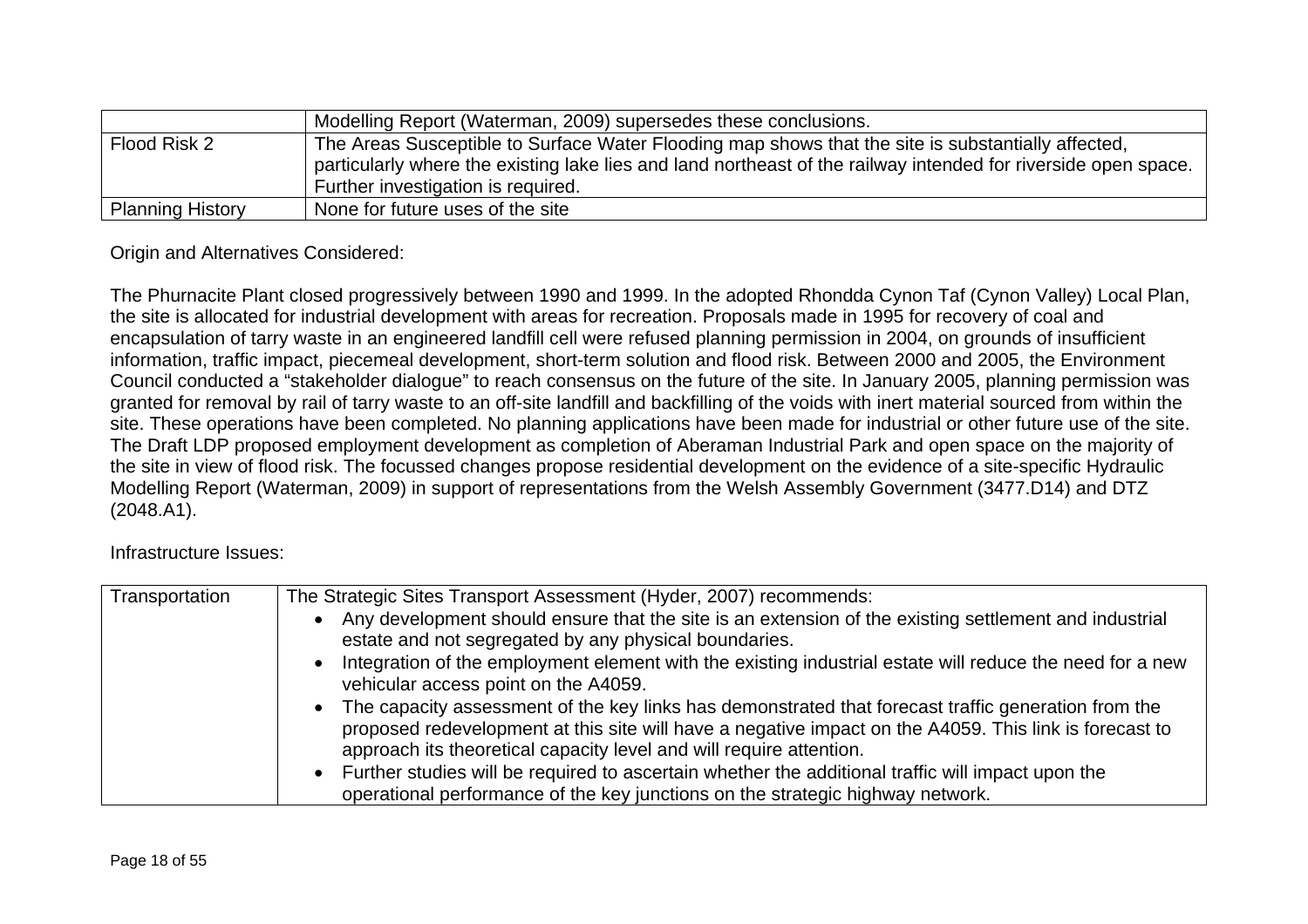|                          | A comprehensive Masterplan must be devised at an early stage of the design process to maximise<br>$\bullet$<br>accessibility by all modes of transport.<br>A Travel Plan should be agreed prior to first occupation.<br>$\bullet$<br>Consideration should be given to 'pump priming' prior to first occupation.<br>$\bullet$                                                                                                                                                                                                                                                                                                                                                                                                                                                                                                                                                                                                                                                          |
|--------------------------|---------------------------------------------------------------------------------------------------------------------------------------------------------------------------------------------------------------------------------------------------------------------------------------------------------------------------------------------------------------------------------------------------------------------------------------------------------------------------------------------------------------------------------------------------------------------------------------------------------------------------------------------------------------------------------------------------------------------------------------------------------------------------------------------------------------------------------------------------------------------------------------------------------------------------------------------------------------------------------------|
| <b>Education Service</b> | Depending on the proposed number of housing units a new Primary School may be required in the area or<br>alternatively an extension to an existing school. There is limited surplus capacity in the region, with existing<br>developments at Rose Row and Tirfounder Fields further exacerbating the limited surplus capacity in schools<br>in the area. Secondary provision at Mountain Ash has sufficient capacity, although the Welsh Medium Sector<br>in the Cynon Valley is already oversubscribed resulting in a need for the Council to address this under<br>provision.                                                                                                                                                                                                                                                                                                                                                                                                       |
| <b>Library Service</b>   | No implications from development plans.                                                                                                                                                                                                                                                                                                                                                                                                                                                                                                                                                                                                                                                                                                                                                                                                                                                                                                                                               |
| <b>GGAT</b>              | Archaeological Restraint: None.<br>Archaeological Recommendation: OK.                                                                                                                                                                                                                                                                                                                                                                                                                                                                                                                                                                                                                                                                                                                                                                                                                                                                                                                 |
| <b>CCW</b>               | Check with SEWBReC (SE Wales Biological Records Centre) for any records that might inform our<br>justification of the site.                                                                                                                                                                                                                                                                                                                                                                                                                                                                                                                                                                                                                                                                                                                                                                                                                                                           |
| <b>DCWW</b>              | Parts of the sewerage network suffer from hydraulic overloading so developers may be required to fund<br>essential improvements ahead of regulatory improvements.<br>A public sewer crosses the site so this may restrict the density of development.<br>If the development gives rise to a new discharge of trade effluent then a Discharge Consent is required from<br>DCWW.<br>If all proposed developments come to fruition then the Cynon WwTW will exceed design capacity. Should<br>developers proceed in advance of DCWW planned improvements it may result in objection to the proposals<br>with the possibility of developers funding the necessary upgrades via S106.<br>DCWW require us to include a statement on waste water infrastructure for the site.<br>The area suffers from low water pressure with new development exacerbating service levels so development<br>of this site would require off-site main laying which could be quite substantial and expensive. |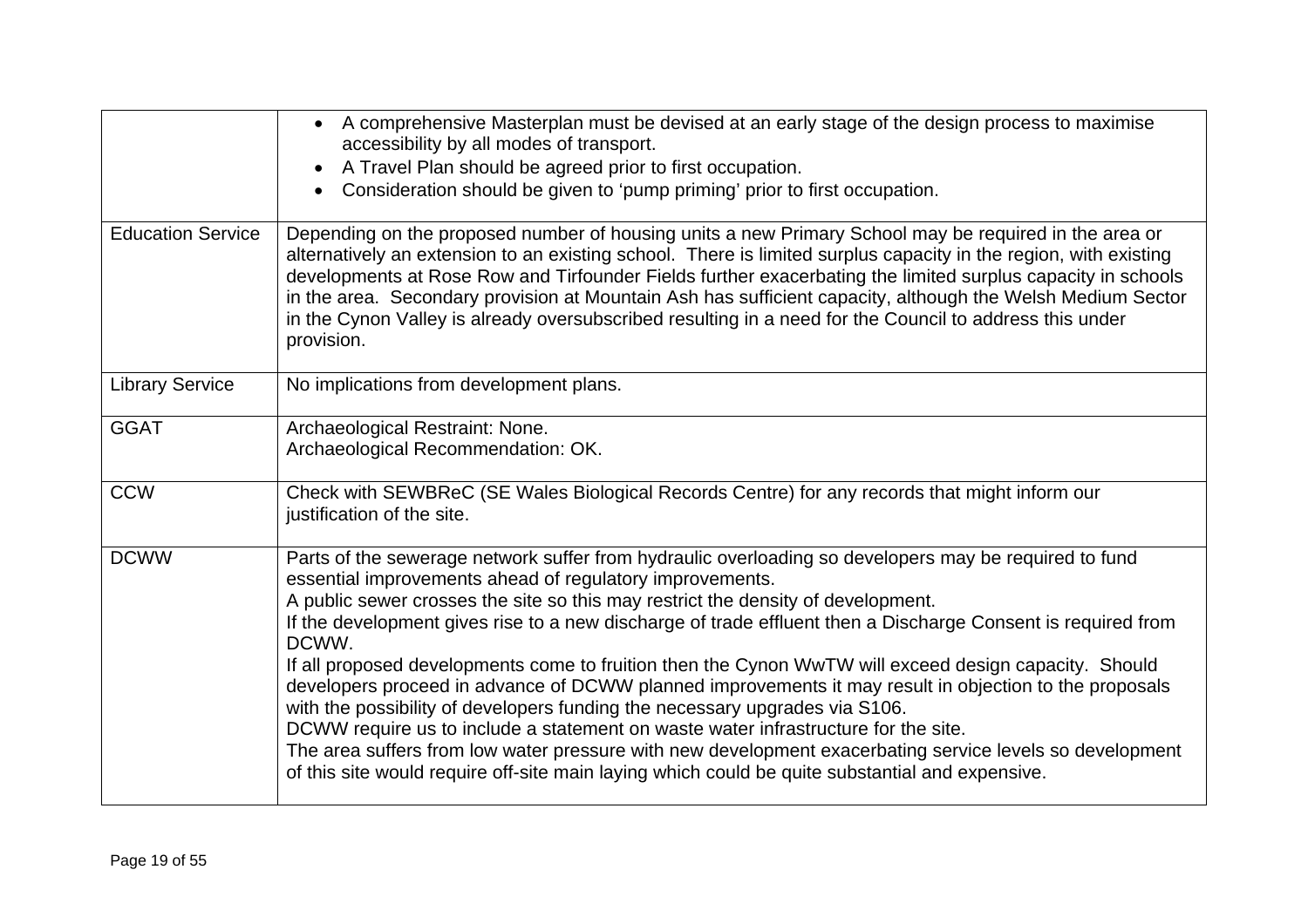| <b>Coal Authority</b> | Possible/known<br>shallow mine<br>workings | Other<br>underground<br>workings | Recorded<br>mine entries | Coal mining<br>geology<br><b>ISSUES</b> | Past surface<br>mining | Known mine<br>gas issues | Previous<br>coal mining<br>related<br>hazards |
|-----------------------|--------------------------------------------|----------------------------------|--------------------------|-----------------------------------------|------------------------|--------------------------|-----------------------------------------------|
|                       | Yes                                        | Yes                              | No                       | <b>No</b>                               | <b>Nc</b>              | <b>No</b>                | <b>No</b>                                     |

## Sensitivity Testing:

| Variation                        | Effect                                                                                                                                                                          | Comment                                                                                                                                                                     |
|----------------------------------|---------------------------------------------------------------------------------------------------------------------------------------------------------------------------------|-----------------------------------------------------------------------------------------------------------------------------------------------------------------------------|
| Employment proposal is deleted   | An opportunity for the LDP to promote<br>employment development near a principal<br>town would be lost                                                                          | There is no obvious alternative use for this<br>allocation, as its development would<br>complete Aberaman Industrial Park                                                   |
| Residential density is increased | The regeneration effect of the development<br>could be increased subject to a variety of<br>dwelling types being provided.<br>Viability of the development could be<br>enhanced | A variety of dwelling types is required to<br>encourage residents to stay in or return to<br>the area.<br>Flood risk could constrain any increase in<br>residential numbers |
| Residential density is decreased | Increased opportunity for a high quality<br>scheme (e.g. improved setting for the lake)<br>with attendant regeneration benefits                                                 | Viability could constrain any decrease in<br>residential numbers                                                                                                            |
| Proposed school is deleted       | Overcrowding would result. If the on-site<br>proposal were to be deleted, off-site<br>provision would be needed: no suitable site<br>has been suggested                         | The school proposal is needed.                                                                                                                                              |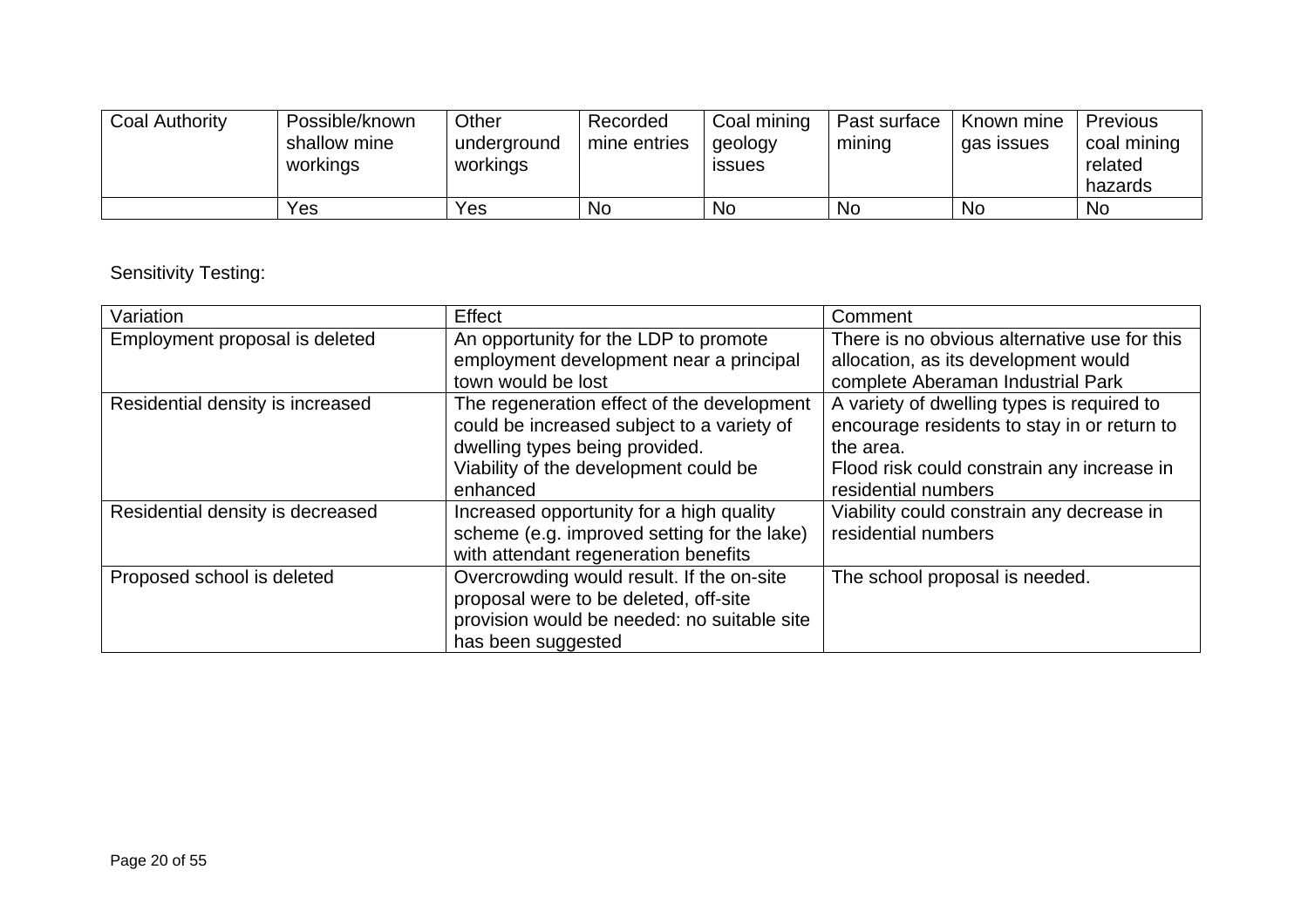### **Strategic Site 4: Land at Robertstown / Abernant, Aberdare**

Core Strategy Policy: CS 3.4<br>Strategy Area Policy: NSA 7 Strategy Area Policy:

Current uses:

Agricultural fields Hospital River Factory Disused former factory site Small workshops and day nursery Disused former railway sidings and station building

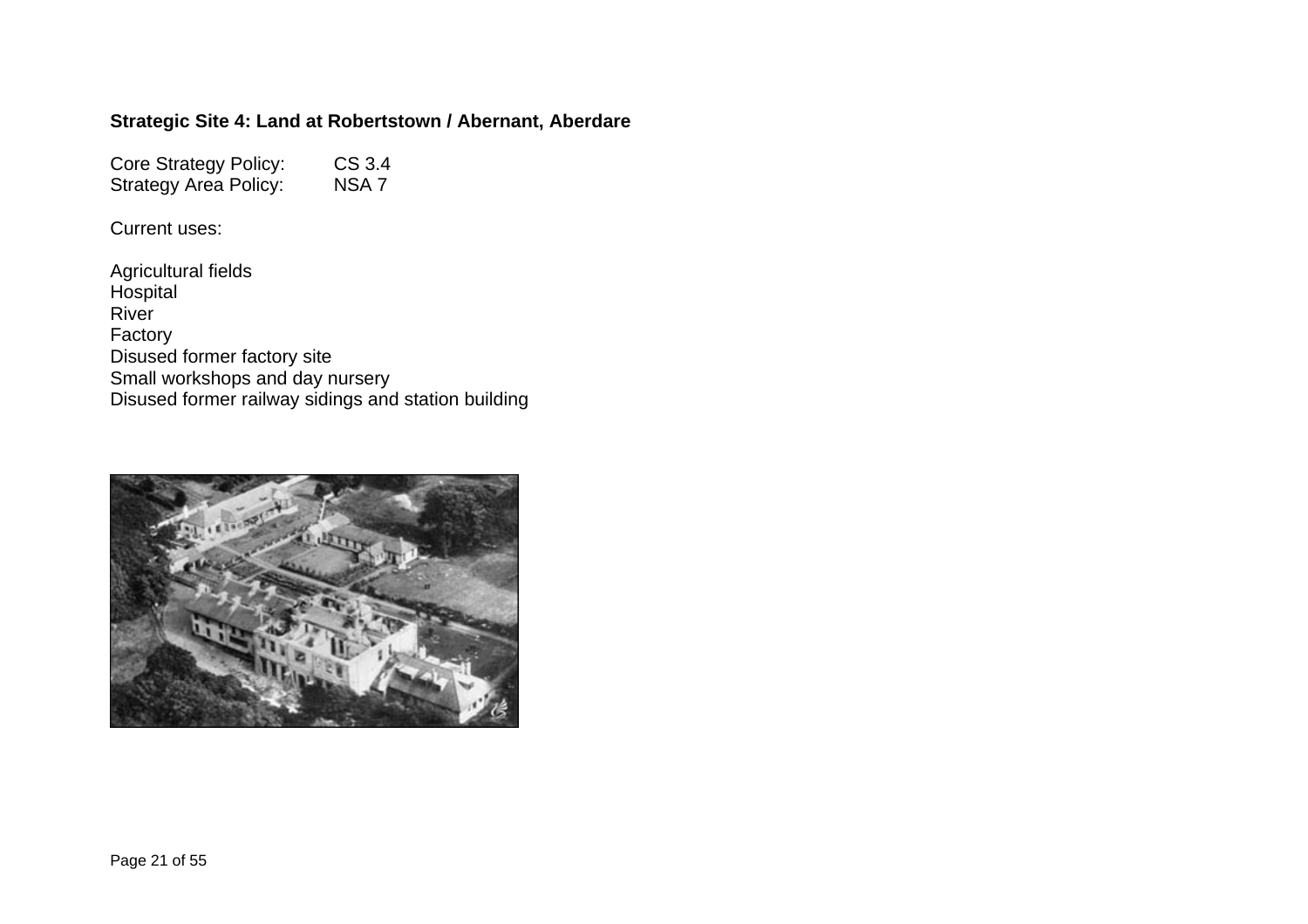#### Objective:

Redevelopment of derelict industrial land for employment / commercial leisure / medical centre; redevelopment of hospital site and land for residential use; retention of parkland for amenity use; to enhance the principal town of Aberdare

Summary of Proposals:

Robertstown:

a. Access-improvements to A4059 and Robertstown highways b. B1 c. Hotel, cinema or similar commercial leisure d. Medical centre Abernant: e. Access-improvements to A4059 and Abernant highways f. 600 dwellings. g. Primary school. h. Retention of trees and parkland.

Proximity to regional transport network:

The employment / commercial leisure part is: 70m from A4059 Hirwaun/Aberdare/Mountain Ash/A470 road Adjacent to Aberdare station 240m from Aberdare bus station

The residential part is: 360m from A4059 Hirwaun/Aberdare/Mountain Ash/A470 road 340m from Aberdare station 510m from Aberdare bus station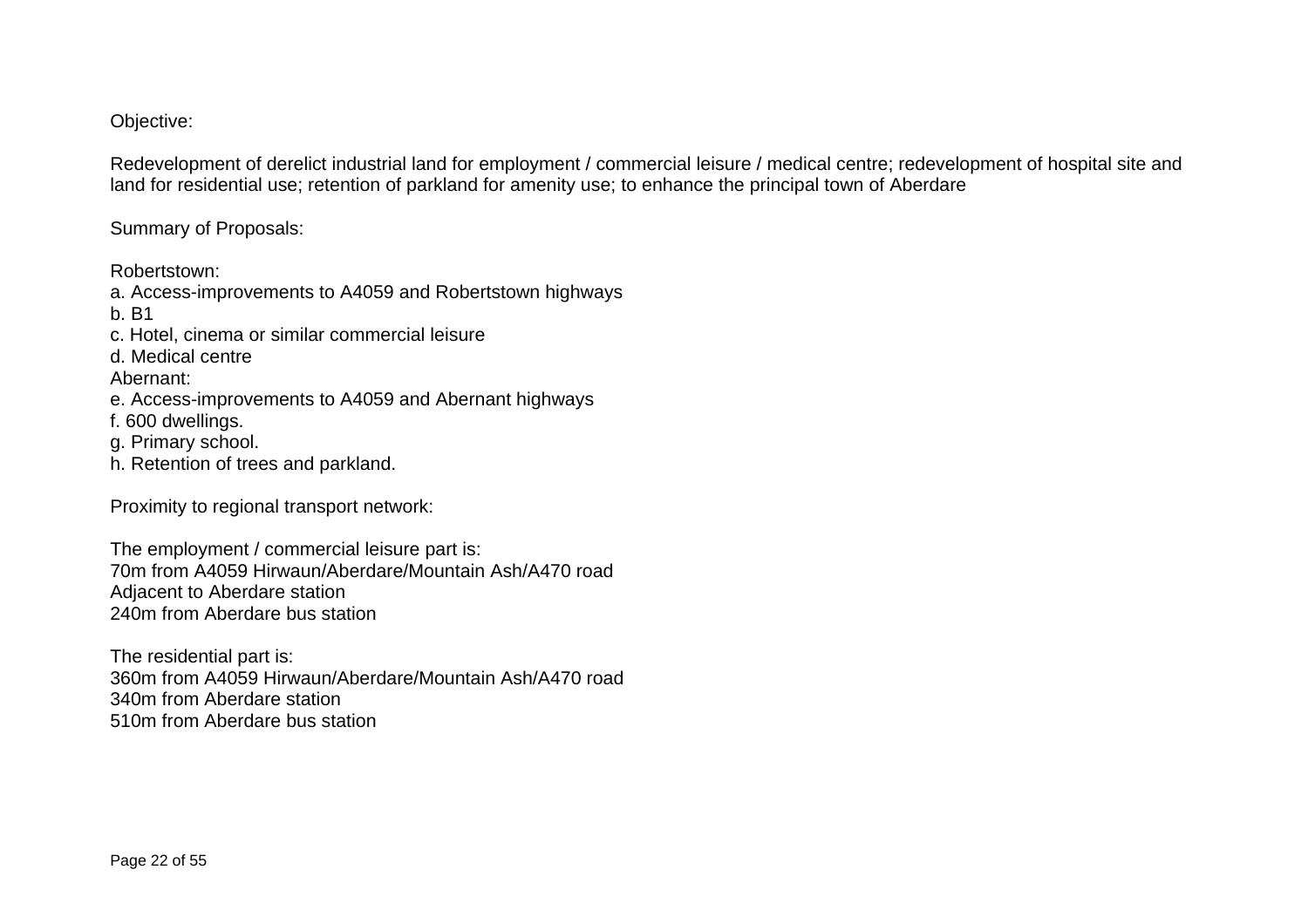#### Evidence:

| Housing             | Housing Land Topic Paper [Evidence Base document EB83]                                                                                                                                                                                                                                                                                                                                                                                                                                                                                                                                                                                                                                                                                                                                                                                                                                                                                                                                               |
|---------------------|------------------------------------------------------------------------------------------------------------------------------------------------------------------------------------------------------------------------------------------------------------------------------------------------------------------------------------------------------------------------------------------------------------------------------------------------------------------------------------------------------------------------------------------------------------------------------------------------------------------------------------------------------------------------------------------------------------------------------------------------------------------------------------------------------------------------------------------------------------------------------------------------------------------------------------------------------------------------------------------------------|
| Employment          | Employment Land Topic Paper [Evidence Base document EB84]                                                                                                                                                                                                                                                                                                                                                                                                                                                                                                                                                                                                                                                                                                                                                                                                                                                                                                                                            |
| Retail              | Not applicable                                                                                                                                                                                                                                                                                                                                                                                                                                                                                                                                                                                                                                                                                                                                                                                                                                                                                                                                                                                       |
| Leisure, recreation | The LDP Constraints Map shows that all except 1.5 hectares of the open space is in a Site of Importance                                                                                                                                                                                                                                                                                                                                                                                                                                                                                                                                                                                                                                                                                                                                                                                                                                                                                              |
| and open space      | for Nature Conservation 15. The background to this is in the Natural Environment Topic Paper [Evidence]                                                                                                                                                                                                                                                                                                                                                                                                                                                                                                                                                                                                                                                                                                                                                                                                                                                                                              |
|                     | Base document EB98].                                                                                                                                                                                                                                                                                                                                                                                                                                                                                                                                                                                                                                                                                                                                                                                                                                                                                                                                                                                 |
| Education           | See below                                                                                                                                                                                                                                                                                                                                                                                                                                                                                                                                                                                                                                                                                                                                                                                                                                                                                                                                                                                            |
| Access              | The Strategic Sites Transport Assessment (Hyder, 2007) advises that:                                                                                                                                                                                                                                                                                                                                                                                                                                                                                                                                                                                                                                                                                                                                                                                                                                                                                                                                 |
|                     | Primary access to the commercial and industrial elements could be taken from Wellington Street. Primary<br>access for a residential element could be located on Abernant Road. It should be a requirement of any<br>residential development to link into the existing streets on the eastern side of Abernant<br>Road. However this is likely to be reliant on Abernant Road being able to accommodate the additional<br>traffic, which further studies will need to establish prior to redevelopment. An alternative primary /<br>secondary access could also be taken from Wellington Street as it has a higher capacity than Abernant<br>Road.                                                                                                                                                                                                                                                                                                                                                    |
| Flood Risk 1        | Roberstown<br>The Strategic Flood Consequences Assessment (Scott Wilson 2008) identifies a high (red) risk of flooding<br>for both higher and lower vulnerability development. The area flooded in 1979. There is a medium (amber)<br>risk of overland flows and flooding from sewers. A site-specific Flood Consequences Assessment has been<br>undertaken in relation to the proposals for employment and commercial leisure use (defined in TAN 15 as<br>less vulnerable uses). Scott Wilson has prepared the required Broad Level Flood Consequences<br>Assessment (April 2010). This concludes that:<br>"Given the work undertaken to date, in particular the 2006 FCA, and the exclusion of more vulnerable uses,<br>it is believed that a solution is achievable for mitigation at the site to ensure it meets the requirements of<br>TAN15. Therefore, it is likely that the site would be deliverable as part of the LDP, subject to economic<br>viability and Environment Agency consent". |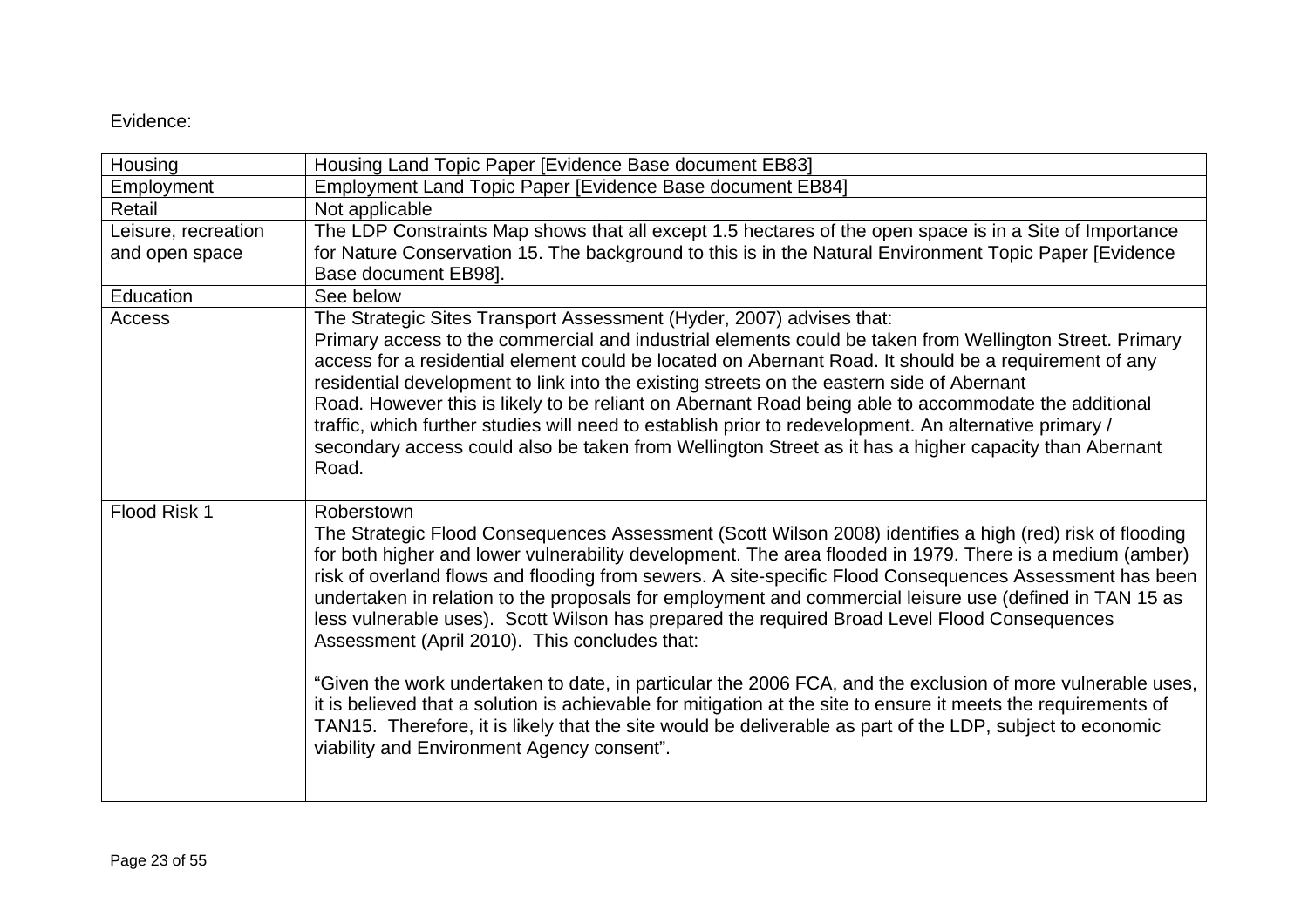|                         | Abernant<br>The Strategic Flood Consequences Assessment (Scott Wilson 2008) identifies no flood risk (green) in this                                                                |
|-------------------------|-------------------------------------------------------------------------------------------------------------------------------------------------------------------------------------|
|                         | area.                                                                                                                                                                               |
| Flood Risk 2            | Roberstown                                                                                                                                                                          |
|                         | The Areas Susceptible to Surface Water Flooding map shows that the site is entirely affected. Further<br>investigation is required.                                                 |
|                         | Abernant                                                                                                                                                                            |
|                         | The Areas Susceptible to Surface Water Flooding map shows that the site is affected along the narrow<br>routes of watercourses through the site. Further investigation is required. |
| <b>Planning History</b> | 04/1809                                                                                                                                                                             |
|                         | An outline planning application for mixed-use redevelopment of the Robertstown part of the Strategic Site                                                                           |
|                         | to provide residential, commercial and leisure facilities was refused by Welsh Assembly Government on                                                                               |
|                         | 15/11/06 on flood risk grounds.                                                                                                                                                     |

Origin and consideration of alternatives:

The Robertstown area is an area of former railway sidings and industry. The Universal Furniture factory burned down in 2002 and has not been redeveloped. The land was partly allocated in the adopted Rhondda Cynon Taf (Cynon Valley) Local Plan for A3 uses, D2 uses, housing and industry. None of the allocations have been implemented. Flood risk is a constraint on residential development in particular.

The Aberdare Hospital site, Abernant is due to be vacated by April 2011 with relocation of services to the new Cynon Valley Hospital site in Mountain Ash. Initially residential development of the buildings and grounds was considered, but the more environmentally valuable parkland has been excluded for amenity and wildlife reasons. The consideration of representations has allowed the opportunity to assess potential extensions to the site – Alternative Sites AS (N) 12, 15 and 129. These have not been recommended for allocation in view of their environmental value (trees).

The consideration of alternatives has mainly involved access. Initially a spine road was envisaged connecting the Gadlys roundabout on the A4059 to the Robertstown land via a level crossing and to the Abernant land via a river bridge. This has been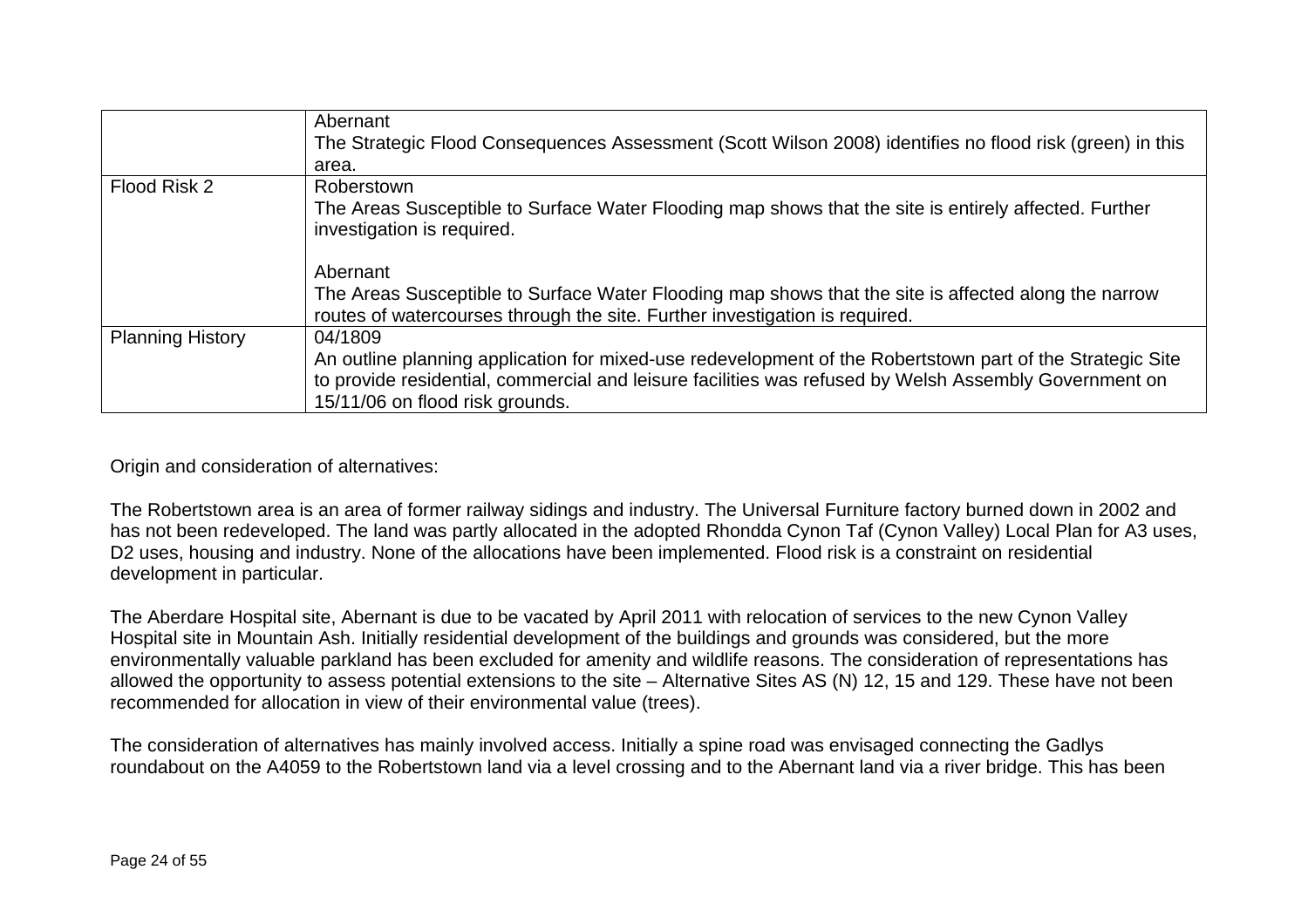discounted, partly on the grounds of traffic impact on the A4059 of a level crossing, and partly on the grounds of environmental impact of a river crossing on the river, habitats and trees. Low-impact alternatives to the spine road are being sought.

Infrastructure Issues:

| Transportation           | The Strategic Sites Transport Assessment (Hyder, 2007) recommends:                                                                                                                                                                                                                                                                                                                                                                                                                                                                                                                           |
|--------------------------|----------------------------------------------------------------------------------------------------------------------------------------------------------------------------------------------------------------------------------------------------------------------------------------------------------------------------------------------------------------------------------------------------------------------------------------------------------------------------------------------------------------------------------------------------------------------------------------------|
| <b>Education Service</b> | The provision of additional Primary Education places on this site will be a necessity given that all schools in<br>the locality are either full or over capacity in both the Welsh and English Medium sectors. Statistical evidence<br>reaffirms an over subscription in schools that is likely to rise within the next 5 years. This site should be<br>considered in conjunction with other sites in the area, given that Abernant Primary School requires urgent<br>replacement with a new build, the size of which is likely to be determined by the number of housing units<br>proposed. |
| <b>Library Service</b>   | Additional housing will lead to greater use of Aberdare Library. Given that this is one of the 3 main libraries in<br>Rhondda Cynon Taf, it should easily absorb the increase in demand.                                                                                                                                                                                                                                                                                                                                                                                                     |
| <b>GGAT</b>              | Archaeological Restraint: Abernant House and park<br>Archaeological Recommendation: Archaeological desk-based assessment plus building recording prior to<br>determination of planning application                                                                                                                                                                                                                                                                                                                                                                                           |
| <b>CCW</b>               | Expansion of commercial and leisure facilities at the Park & Ride Site will lead to an increase in car-borne<br>traffic, contrary to WAG's aim to reduce carbon emissions and detract from the existing town centre.<br>Check with SEWBReC (SE Wales Biological Records Centre) for any records that might inform our<br>justification of the site.                                                                                                                                                                                                                                          |
| <b>DCWW</b>              | Parts of the sewerage network suffer from hydraulic overloading so developers may be required to fund<br>essential improvements ahead of regulatory improvements.<br>A public sewer and water mains crosses the site so this may restrict the density of development.<br>If the development gives rise to a new discharge of trade effluent then a Discharge Consent is required from<br>DCWW.<br>If all proposed developments come to fruition then the Cynon WwTW will exceed design capacity. Should                                                                                      |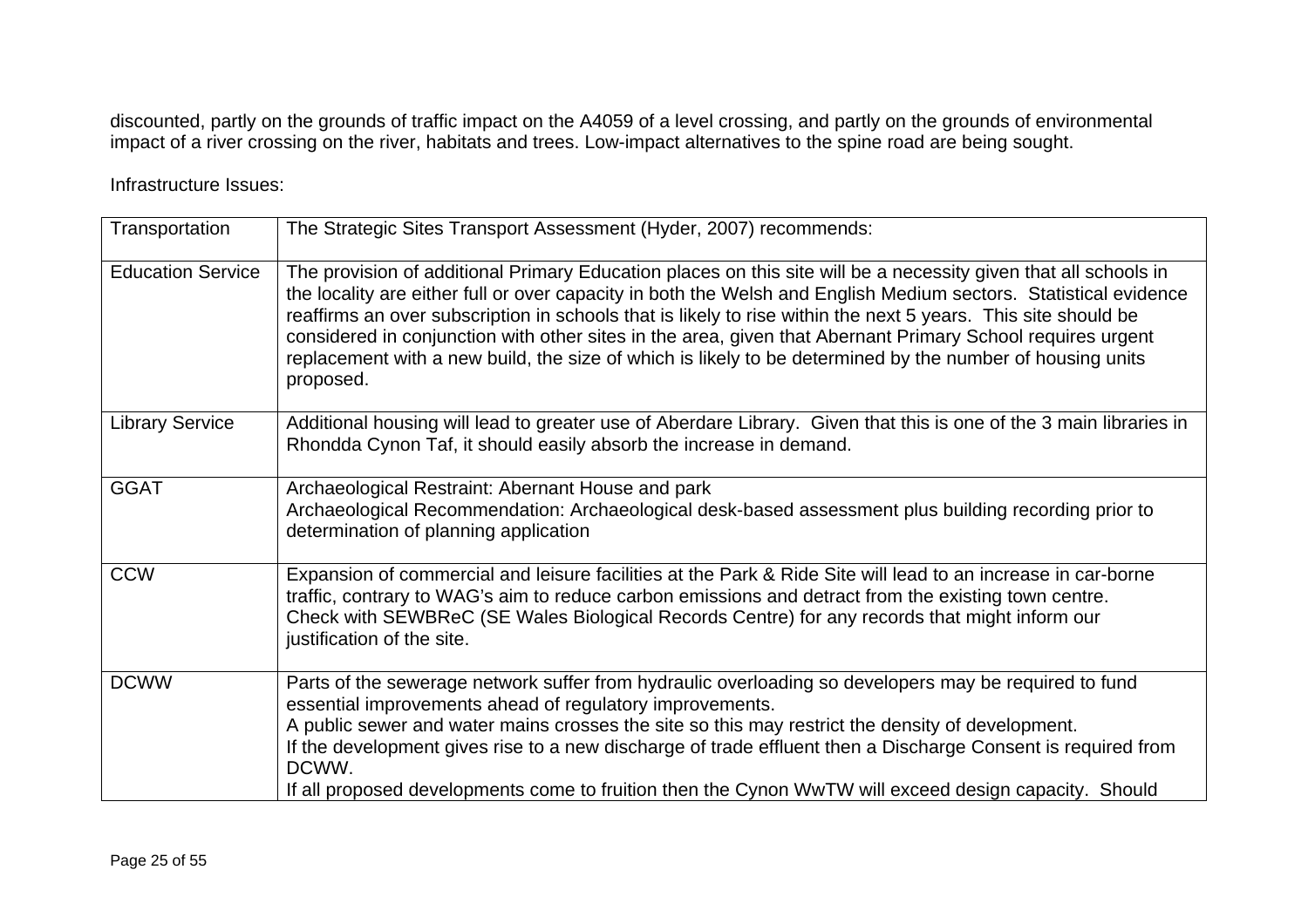|                | developers proceed in advance of DCWW planned improvements it may result in objection to the proposals<br>with the possibility of developers funding the necessary upgrades via S106.<br>DCWW require us to include a statement on waste water infrastructure for the site.<br>The area suffers from low water pressure with new development exacerbating service levels so development<br>of this site would require off-site main laying. |                                  |                          |                                         |                        |                          |                                                      |
|----------------|---------------------------------------------------------------------------------------------------------------------------------------------------------------------------------------------------------------------------------------------------------------------------------------------------------------------------------------------------------------------------------------------------------------------------------------------|----------------------------------|--------------------------|-----------------------------------------|------------------------|--------------------------|------------------------------------------------------|
| Coal Authority | Possible/known<br>shallow mine<br>workings                                                                                                                                                                                                                                                                                                                                                                                                  | Other<br>underground<br>workings | Recorded<br>mine entries | Coal mining<br>geology<br><i>issues</i> | Past surface<br>mining | Known mine<br>gas issues | <b>Previous</b><br>coal mining<br>related<br>hazards |
|                | Yes                                                                                                                                                                                                                                                                                                                                                                                                                                         | Yes                              | Yes                      | N <sub>o</sub>                          | <b>No</b>              | <b>No</b>                | <b>No</b>                                            |

Sensitivity Testing:

| Variation                              | Effect                                                                                                                                       | Comment                                                                                                                                                                                               |
|----------------------------------------|----------------------------------------------------------------------------------------------------------------------------------------------|-------------------------------------------------------------------------------------------------------------------------------------------------------------------------------------------------------|
| Employment proposal is deleted         | An opportunity for the LDP to promote<br>employment development in a principal<br>town would be lost                                         | The site has a history of use for industry<br>and for railway sidings. Vacant flat land,<br>centrally located in settlements and<br>accessible from main roads is especially<br>useful for employment |
| Commercial leisure proposal is deleted | An opportunity for the LDP to promote<br>development that would enhance the<br>attraction of the centre of a principal town<br>would be lost | There is no other vacant land of significant<br>size close to the existing centre of<br>Aberdare                                                                                                      |
| Residential density is increased       | The development would have to be high-<br>rise, or would have to encroach on the<br>parkland                                                 | Proposed density is already high. High-rise<br>residential development would be out of<br>character in Aberdare. The parkland should<br>be retained for visual and wildlife value.                    |
| Residential density is decreased       | Increased opportunity for a high quality<br>scheme (e.g. improved setting for the park<br>and better treatment of protected trees)           | Proposed density is already high. A lower<br>density scheme would still make good use<br>of the site                                                                                                  |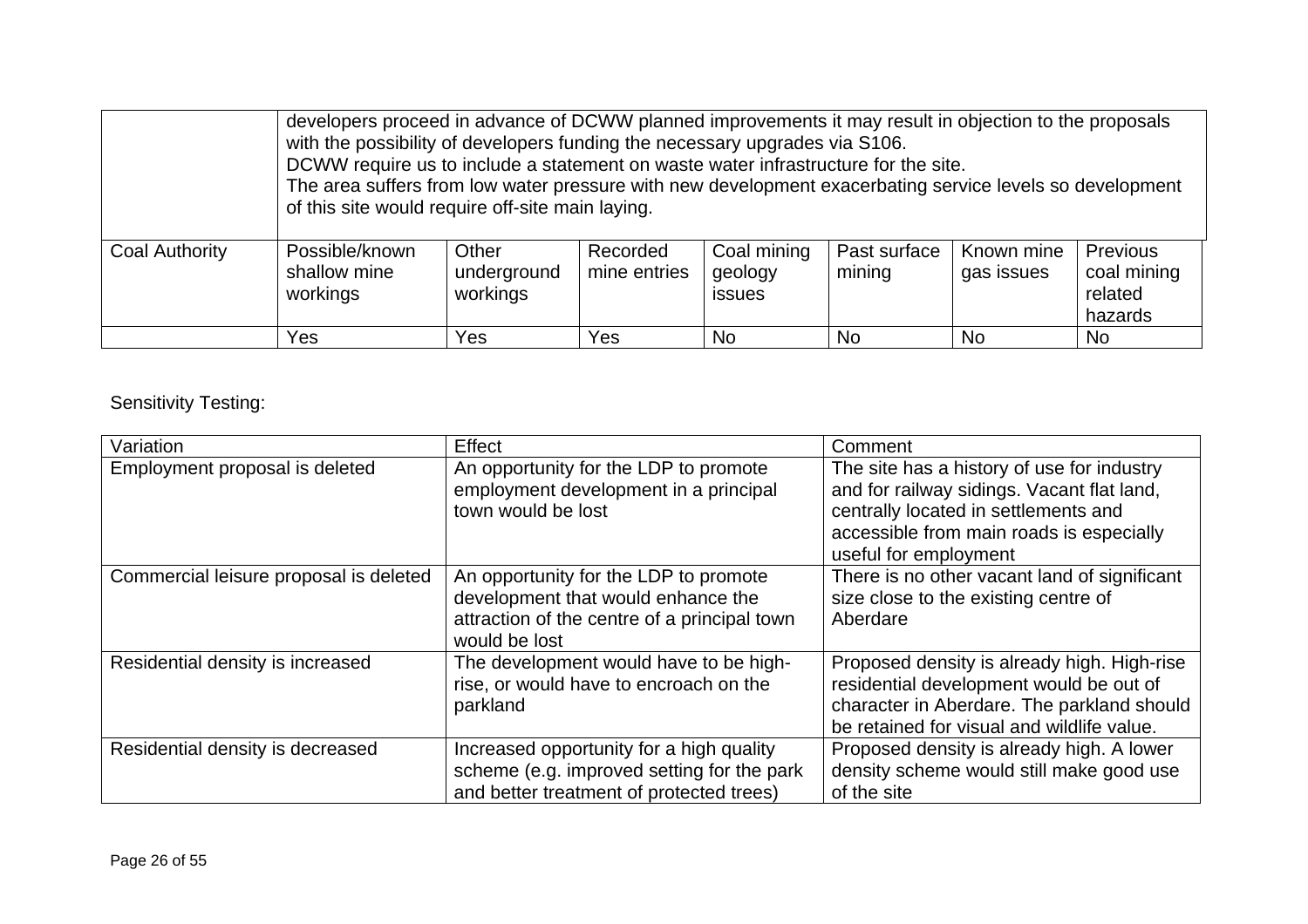|                            | with attendant regeneration benefits.<br>Loss of need for and ability to fund<br>highways improvements                                                     |                                                                                                  |
|----------------------------|------------------------------------------------------------------------------------------------------------------------------------------------------------|--------------------------------------------------------------------------------------------------|
| Medical centre is delayed  | Patients would continue to be treated in<br>poor conditions. The site would remain<br>vacant and unsightly                                                 | The need for the medical centre is<br>established and awaits WAG funding                         |
| Proposed school is deleted | Overcrowding would result. If the on-site<br>proposal were to be deleted, off-site<br>provision would be needed: a site in<br>Abernant has been suggested. | The school proposal is needed but off-site<br>provision is likely to be an acceptable<br>option. |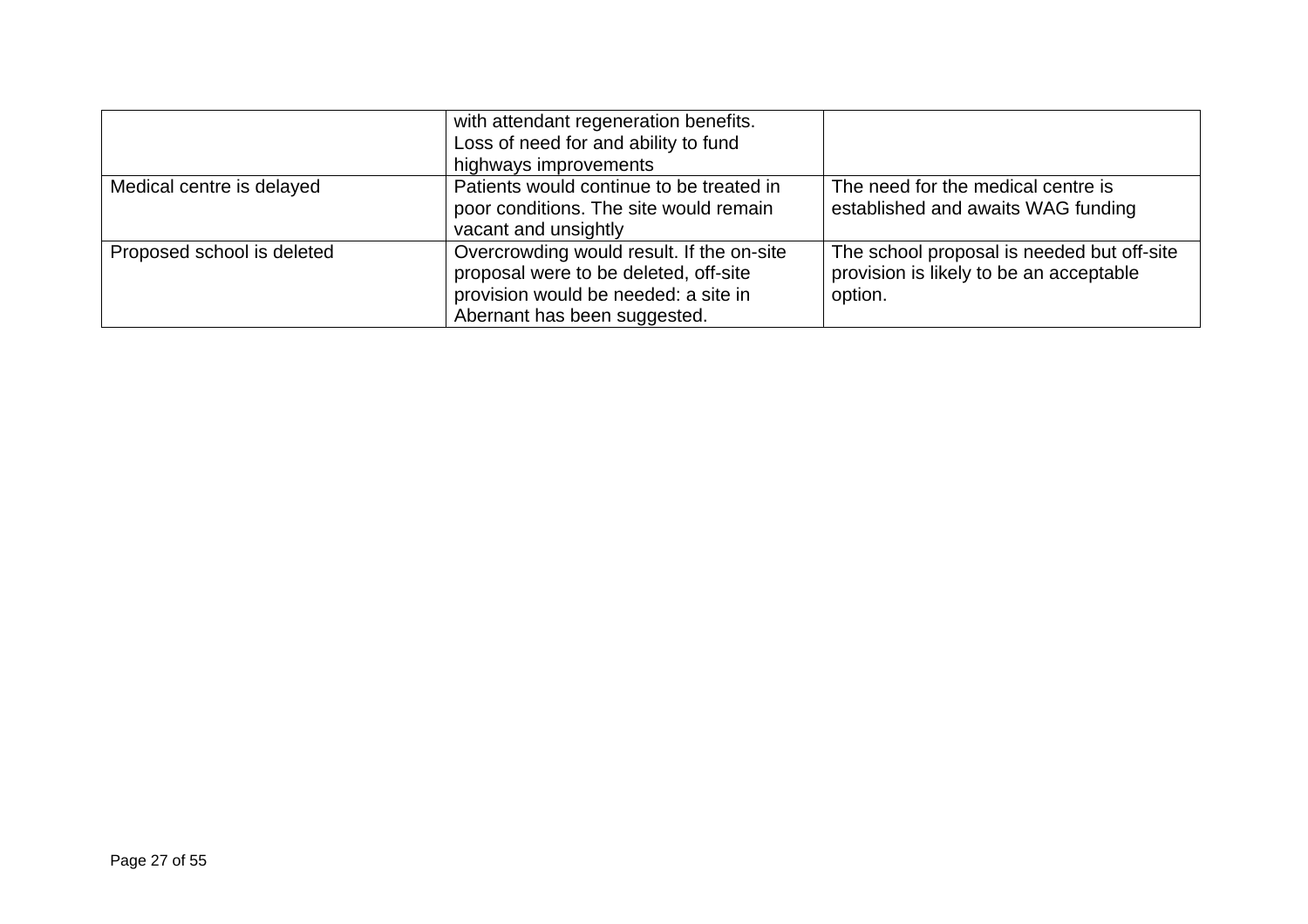## **Strategic Site 5: Land South of Hirwaun**

Core Strategy Policy: CS 3.5<br>Strategy Area Policy: NSA 8 Strategy Area Policy:

Current uses:

Coal workings Agricultural fields Recreation ground



Objective:

New Hirwaun centre; residential development; restoration of colliery land for employment use; to support key settlement of Hirwaun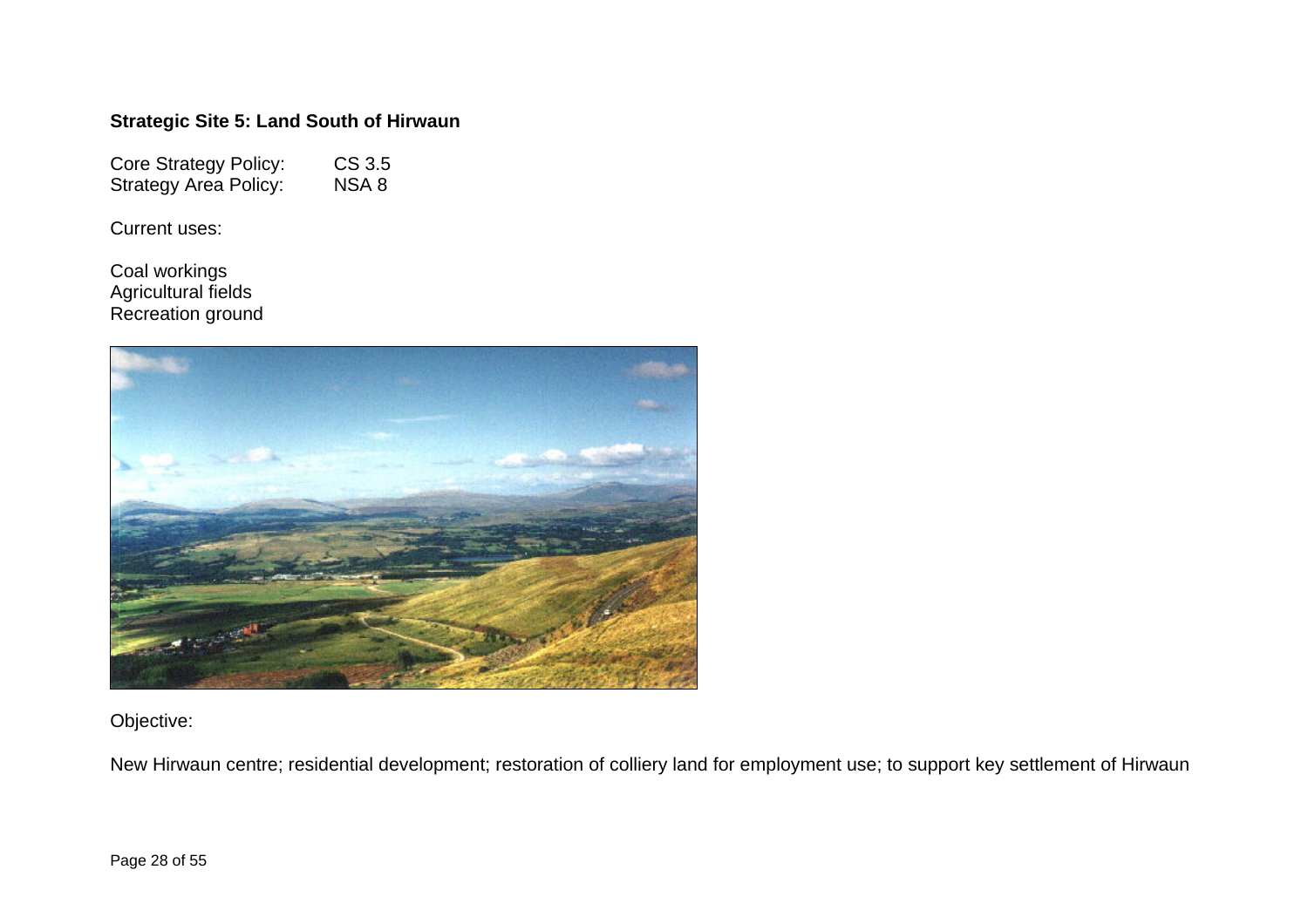### Summary of proposals:

- a. Retail, commercial and community facilities
- b. 400 dwellings with links over new trunk road
- c. B1 B2 B8 development with ecological mitigation
- d. Primary school
- e. Extensions to secondary & Welsh-medium schools (off site, in Aberdare)
- f. Landscape and habitat restoration / protection and mitigation

Proximity to regional transport network:

The site lies at the junction of the A465 Heads Of The Valleys trunk road, the A4059 Hirwaun/Aberdare/Mountain Ash/A470 road and the A4061 Bridgend/Treorchy/Hirwaun road.

The residential area is 1,010 m from the proposed Hirwaun station (draft LDP NSA 22.2) The industrial part is 960m from the proposed Hirwaun station (draft LDP NSA 22.3)

#### Evidence:

| Housing             | Housing Land Topic Paper [Evidence Base document EB83]                                                       |
|---------------------|--------------------------------------------------------------------------------------------------------------|
| Employment          | Employment Land Topic Paper [Evidence Base document EB84]                                                    |
| Retail              | The Retail Topic Paper gives evidence for the retail content of the proposed New Hirwaun Centre.             |
| Leisure, recreation | The LDP Constraints Map shows that minor parts of the open space are in a Site of Importance for Nature      |
| and open space      | Conservation 9. The background to this is in the Natural Environment Topic Paper.                            |
| Education           | See below                                                                                                    |
| Access              | The Strategic Sites Transport Assessment (Hyder, 2007) advises that:                                         |
|                     | Primary access will vary depending upon the location of the various elements of the development.             |
|                     | If the residential element is placed in the eastern section of the development site, then access should be   |
|                     | located along the A4059, so as to provide a continuation of the existing streets.                            |
|                     | If the business park is to be located on the western section of the development site, then amendments to     |
|                     | the proposed A465 dualling plans should be sought at the earliest possible opportunity. It will be necessary |
|                     | to conduct further studies to determine the size and nature of junction required at the Tower Colliery       |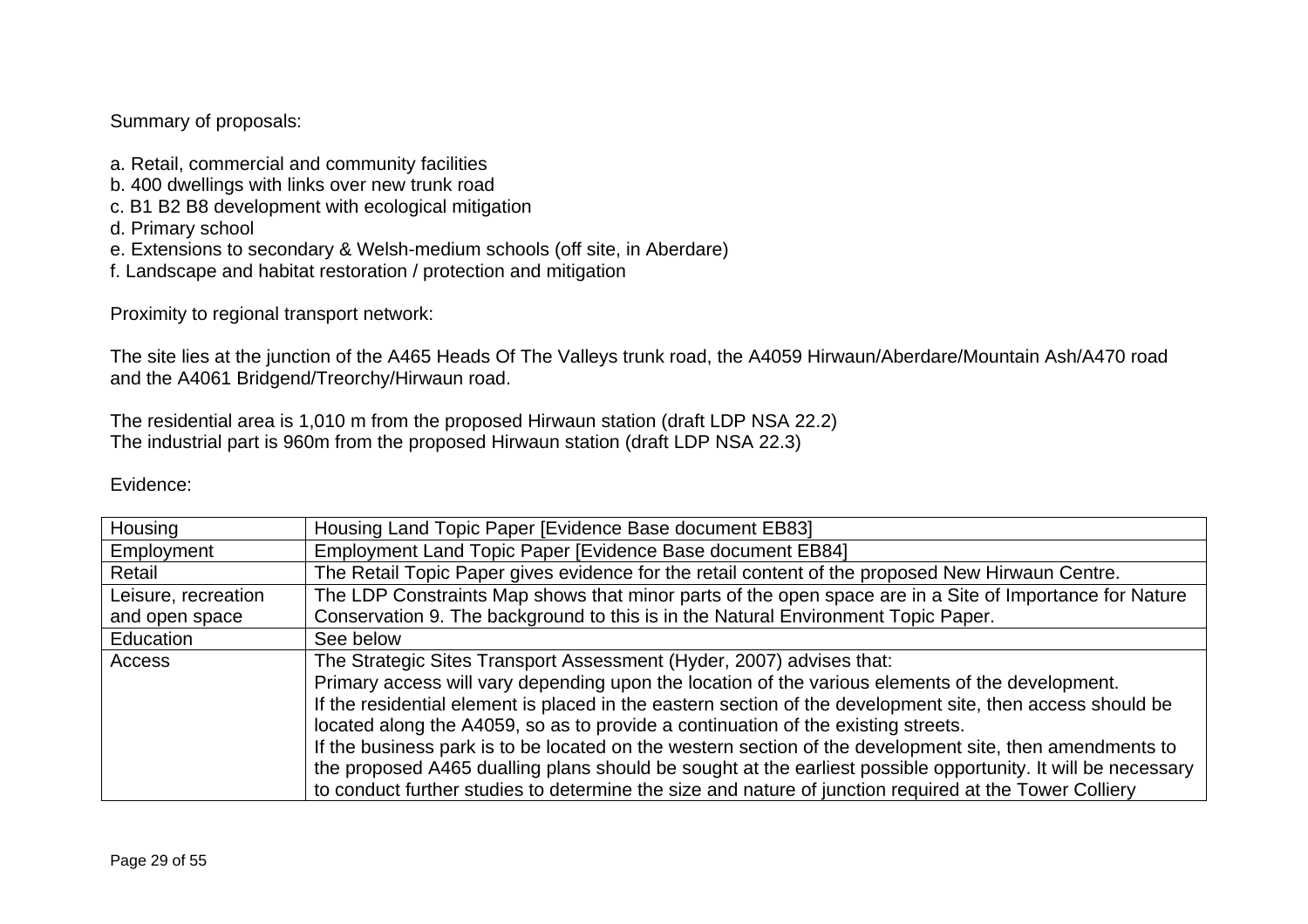|                         | junction, or whether the proposed grade separated junction (part of the A465 dualling scheme), will be<br>sufficient to manage the additional traffic associated with the business park. Redevelopment plans should<br>investigate alternative means of access also, as the proposed A465 dualling scheme may not be<br>completed within the timeframe of this assessment. Secondary access points could be taken from the<br>existing A465 alignment upon completion of the A465 dualling upgrade and the A4061. |
|-------------------------|-------------------------------------------------------------------------------------------------------------------------------------------------------------------------------------------------------------------------------------------------------------------------------------------------------------------------------------------------------------------------------------------------------------------------------------------------------------------------------------------------------------------|
| Flood Risk 1            | The Strategic Flood Consequences Assessment (Scott Wilson 2008) identifies a medium (amber) risk of<br>overland flow that should be addressed in a site-specific Flood Consequences Assessment. The map of                                                                                                                                                                                                                                                                                                        |
|                         | Areas Susceptible to Surface Water Flooding corroborates this risk.                                                                                                                                                                                                                                                                                                                                                                                                                                               |
| Flood Risk 2            | The Areas Susceptible to Surface Water Flooding map shows that the site is affected along the narrow                                                                                                                                                                                                                                                                                                                                                                                                              |
|                         | routes of numerous watercourses through the site. The SFCA has already assessed this risk as medium.                                                                                                                                                                                                                                                                                                                                                                                                              |
| <b>Planning History</b> | The planning history relates to mining activities. There are no significant planning applications for non-                                                                                                                                                                                                                                                                                                                                                                                                        |
|                         | minerals development.                                                                                                                                                                                                                                                                                                                                                                                                                                                                                             |

Further evidence supporting the need for improved retail, leisure and recreation facilities is found in the Hirwaun Village Study (Nathaniel Lichfield and Partners, 2008) which finds that recent residential development in Hirwaun has not kept pace with the provision of community facilities.

Origin and Consideration of Alternatives:

Land south of Hirwaun and Penywaun and east of Tower Colliery operational land was first considered for a major strategic employment allocation in 1998, in recognition of the strategically important location on the Heads Of The Valleys road with links to the Cynon Valley, Rhondda and Bridgend. However, no allocation was made and in 2006 it was known that Tower Colliery would close as a deep mine in 2008. Therefore the industrial land allocation was moved to the area affected by coal workings and the land most closely related to the urban area of Hirwaun allocated for housing. Land to the east of the strategic site, south of Penywaun was considered for residential development but excluded to preserve the separate identities of Hirwaun and Penywaun, and in view of the availability of enough housing land elsewhere.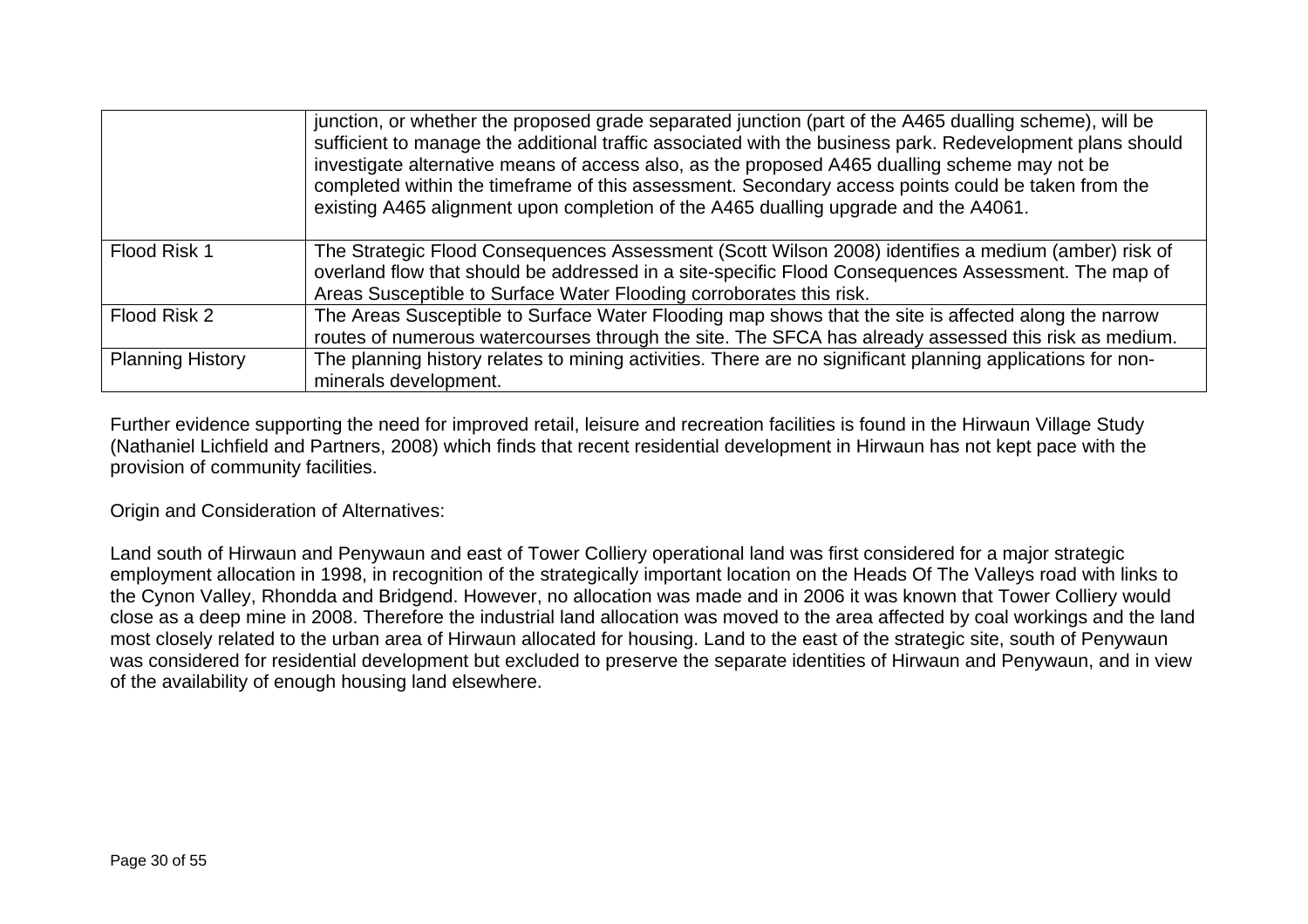#### Infrastructure Issues:

| Transportation           | The Strategic Sites Transport Assessment (Hyder, 2007) recommends:<br>Any future redevelopment should ensure that the site is an extension of the existing urban settlement<br>and industrial estate and not segregated by any physical boundaries.<br>The capacity assessment of the key links has demonstrated that forecast traffic generation from the<br>$\bullet$<br>proposed development will have a significant impact on the A4233, A4059, A4061, A465 and A470<br>links. The impact upon the A4059 and A470 will need to be addressed through further transport corridor<br>studies to determine the best method of managing the forecast traffic demand. The A465 section that is<br>shown to be over capacity could be resolved through the A465 dualling scheme, for which funding is<br>being sought by the Welsh Assembly Government. The other highways are considered to operating<br>within capacity in 2025. Further studies will be required to ascertain whether the additional traffic will<br>impact upon the operational performance of the key junctions on the strategic highway network.<br>A comprehensive Masterplan must be devised at an early stage of the design process to maximise<br>accessibility by all modes of transport.<br>A Travel Plan should be agreed prior to first occupation.<br>$\bullet$<br>Consideration should be given to 'pump priming' prior to first occupation. |
|--------------------------|---------------------------------------------------------------------------------------------------------------------------------------------------------------------------------------------------------------------------------------------------------------------------------------------------------------------------------------------------------------------------------------------------------------------------------------------------------------------------------------------------------------------------------------------------------------------------------------------------------------------------------------------------------------------------------------------------------------------------------------------------------------------------------------------------------------------------------------------------------------------------------------------------------------------------------------------------------------------------------------------------------------------------------------------------------------------------------------------------------------------------------------------------------------------------------------------------------------------------------------------------------------------------------------------------------------------------------------------------------------------------------------------------------------------------|
| <b>National Grid</b>     | The site has a Gas Transmission pipeline running through. National Grid's underground pipelines are<br>protected by permanent agreements with landowners or have been laid in the public highway under its licence.<br>These grant legal rights that enable National Grid to achieve efficient and reliable operation through<br>maintenance, repair and refurbishment of the gas transmission network. As such, National Grid require that<br>no permanent structures are built over or under pipelines or within the zone specified in the agreement,<br>materials or soil are not stacked or stored on top of the pipeline route and that unrestricted and safe access to<br>any of its pipelines must be maintained at all times.                                                                                                                                                                                                                                                                                                                                                                                                                                                                                                                                                                                                                                                                                     |
| <b>Education Service</b> | At present, primary education provision in Hirwaun, Penywaun, Rhigos and Penderyn is adequate to meet the<br>needs of local communities, with some surplus capacity available. However, the scale of the proposed site will<br>require new, exclusive provision to be built, both English and Welsh Medium. Existing secondary schools in<br>the upper Cynon Valley may also require extension, or possibly new provision depending on the number of<br>homes built.                                                                                                                                                                                                                                                                                                                                                                                                                                                                                                                                                                                                                                                                                                                                                                                                                                                                                                                                                      |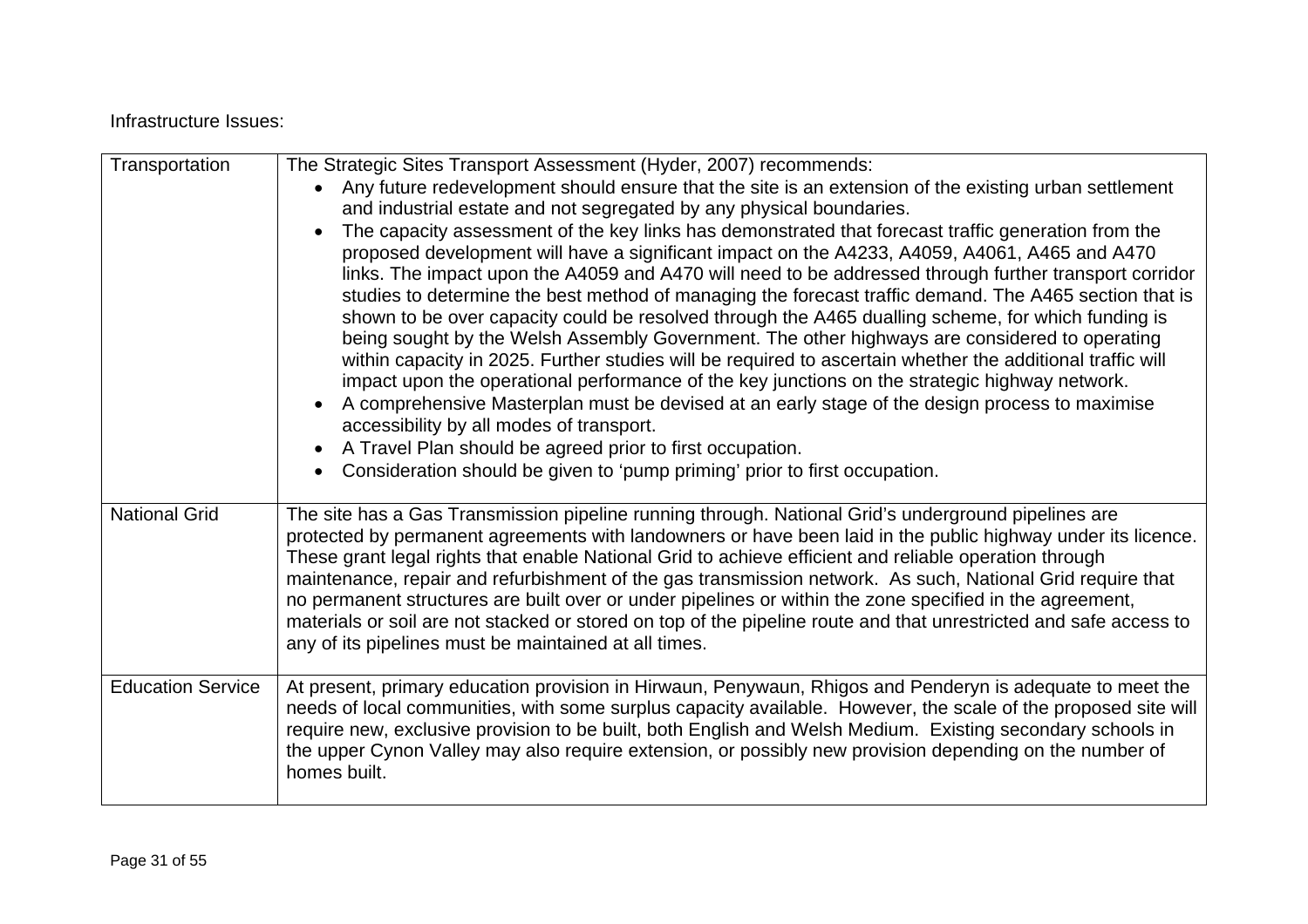| <b>Library Service</b> | Additional housing would justify a new library with improved facilities.                                                                                                                                                                                                                                                                                                                                                                                                                                                                                                                                                                                                                                                                                                                                                                                                                                                                               |                                  |                          |                                  |                        |                          |                                               |
|------------------------|--------------------------------------------------------------------------------------------------------------------------------------------------------------------------------------------------------------------------------------------------------------------------------------------------------------------------------------------------------------------------------------------------------------------------------------------------------------------------------------------------------------------------------------------------------------------------------------------------------------------------------------------------------------------------------------------------------------------------------------------------------------------------------------------------------------------------------------------------------------------------------------------------------------------------------------------------------|----------------------------------|--------------------------|----------------------------------|------------------------|--------------------------|-----------------------------------------------|
| <b>GGAT</b>            | Archaeological Restraint: Historic agricultural landscape overlain by industrial activity<br>Archaeological Recommendation: Archaeological desk-based assessment plus possible evaluation on specific<br>sites prior to determination of planning application.                                                                                                                                                                                                                                                                                                                                                                                                                                                                                                                                                                                                                                                                                         |                                  |                          |                                  |                        |                          |                                               |
| <b>CCW</b>             | Habitat exists on this allocation that is suitable for marsh fritillary butterflies so the site could impact upon their<br>breeding habitat if developed.<br>Close proximity to SAC.                                                                                                                                                                                                                                                                                                                                                                                                                                                                                                                                                                                                                                                                                                                                                                   |                                  |                          |                                  |                        |                          |                                               |
| <b>DCWW</b>            | Parts of the sewerage network suffer from hydraulic overloading so developers may be required to fund<br>essential improvements ahead of regulatory improvements.<br>A public sewer and water mains crosses the site so this may restrict the density of development.<br>If the development gives rise to a new discharge of trade effluent then a Discharge Consent is required from<br>DCWW.<br>If all proposed developments come to fruition then the Cynon WwTW will exceed design capacity. Should<br>developers proceed in advance of DCWW planned improvements it may result in objection to the proposals<br>with the possibility of developers funding the necessary upgrades via S106.<br>DCWW require us to include a statement on waste water infrastructure for the site.<br>The area suffers from low water pressure with new development exacerbating service levels so development<br>of this site would require off-site main laying. |                                  |                          |                                  |                        |                          |                                               |
| <b>Coal Authority</b>  | Possible/known<br>shallow mine<br>workings                                                                                                                                                                                                                                                                                                                                                                                                                                                                                                                                                                                                                                                                                                                                                                                                                                                                                                             | Other<br>underground<br>workings | Recorded<br>mine entries | Coal mining<br>geology<br>issues | Past surface<br>mining | Known mine<br>gas issues | Previous<br>coal mining<br>related<br>hazards |
|                        | Yes                                                                                                                                                                                                                                                                                                                                                                                                                                                                                                                                                                                                                                                                                                                                                                                                                                                                                                                                                    | Yes                              | Yes                      | <b>No</b>                        | <b>No</b>              | <b>No</b>                | <b>No</b>                                     |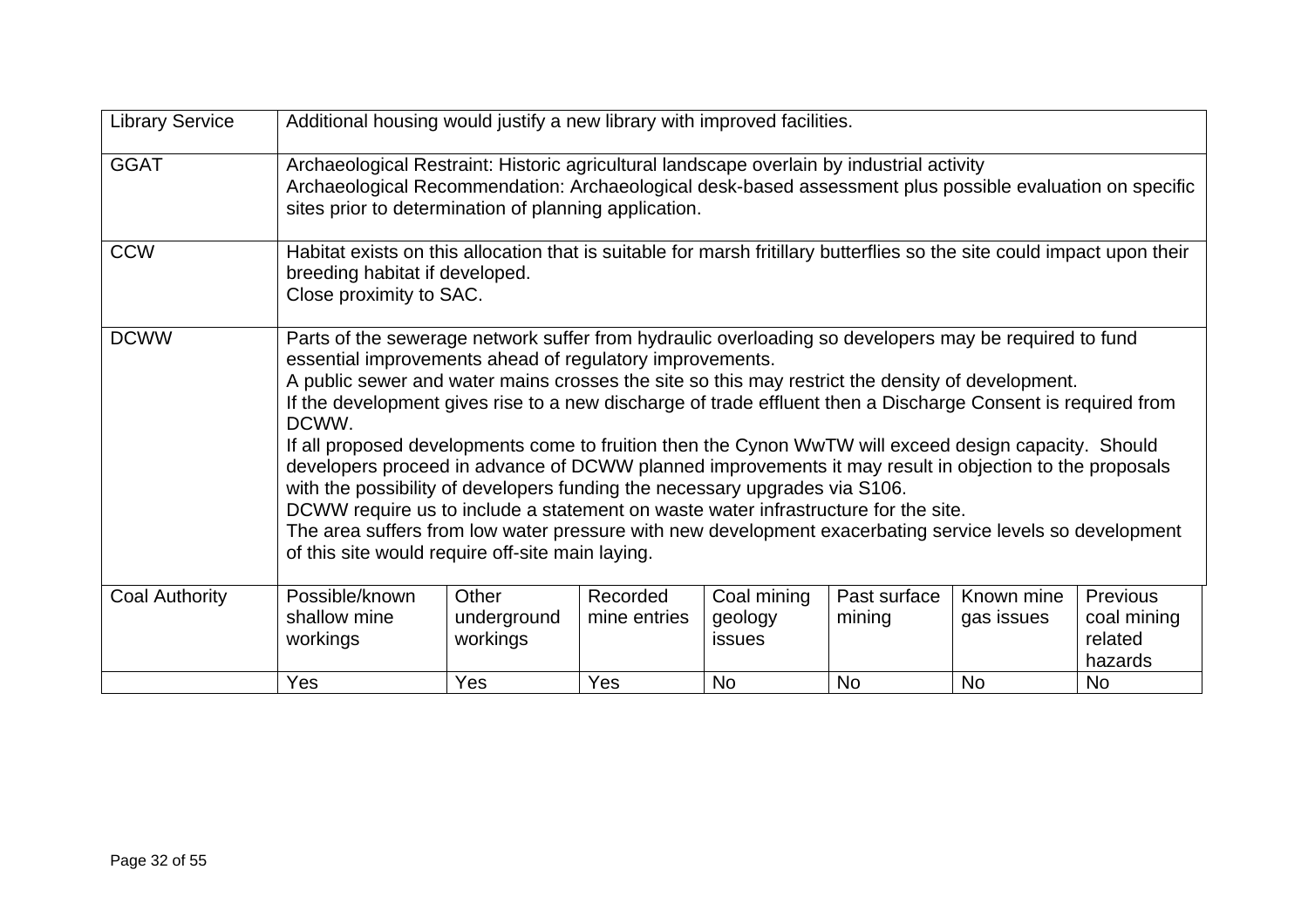Sensitivity Testing:

| Variation                                 | Effect                                                                                                                                                                                                                                                                                              | Comment                                                                                                                                                                                                                                                                              |
|-------------------------------------------|-----------------------------------------------------------------------------------------------------------------------------------------------------------------------------------------------------------------------------------------------------------------------------------------------------|--------------------------------------------------------------------------------------------------------------------------------------------------------------------------------------------------------------------------------------------------------------------------------------|
| Proposed new Hirwaun centre is<br>deleted | An opportunity for the LDP to help secure a<br>centre for Hirwaun of more appropriate size<br>than the existing centre would be lost.<br>Residents continue to travel to Aberdare for<br>basic shopping needs.<br>The development would lack a strong<br>sense of place without a centre within it. | Aberdare can still thrive as a higher-order<br>retail centre whilst there would be<br>sustainability benefits if Hirwaun residents<br>can make short trips for basic shopping<br>needs.                                                                                              |
| Residential density is increased          | The regeneration effect of the development<br>could be increased subject to a variety of<br>dwelling types being provided.                                                                                                                                                                          | A variety of dwelling types is required to<br>encourage residents to stay in or return to<br>the area.                                                                                                                                                                               |
| Residential density is decreased          | Increased opportunity for a high quality<br>scheme with attendant regeneration<br>benefits. Risk of the proposed centre not<br>being justified.                                                                                                                                                     | Dwelling numbers should not be reduced.                                                                                                                                                                                                                                              |
| Residential development is postponed      | The LDP fails to deliver regeneration of the<br>key settlement of Hirwaun within the plan<br>period                                                                                                                                                                                                 | Already only 400 of the 1,000 dwellings<br>envisaged are allocated in the current plan<br>period. If the A465 realignment does not<br>take place in the plan period, development<br>including the new Hirwaun centre could be<br>allowed to proceed adjoining the existing<br>bypass |
| Employment proposal is deleted            | An opportunity for the LDP to promote<br>employment development in a key<br>settlement would be lost                                                                                                                                                                                                | The site will lie at an existing and a<br>proposed junction on the A465 trunk road,<br>so is likely to be especially attractive for<br>employment uses                                                                                                                               |
| Proposed school is deleted                | Overcrowding would result. If the on-site<br>proposal were to be deleted, off-site<br>provision would be needed: no other site<br>has been suggested.                                                                                                                                               | The school proposal is needed.                                                                                                                                                                                                                                                       |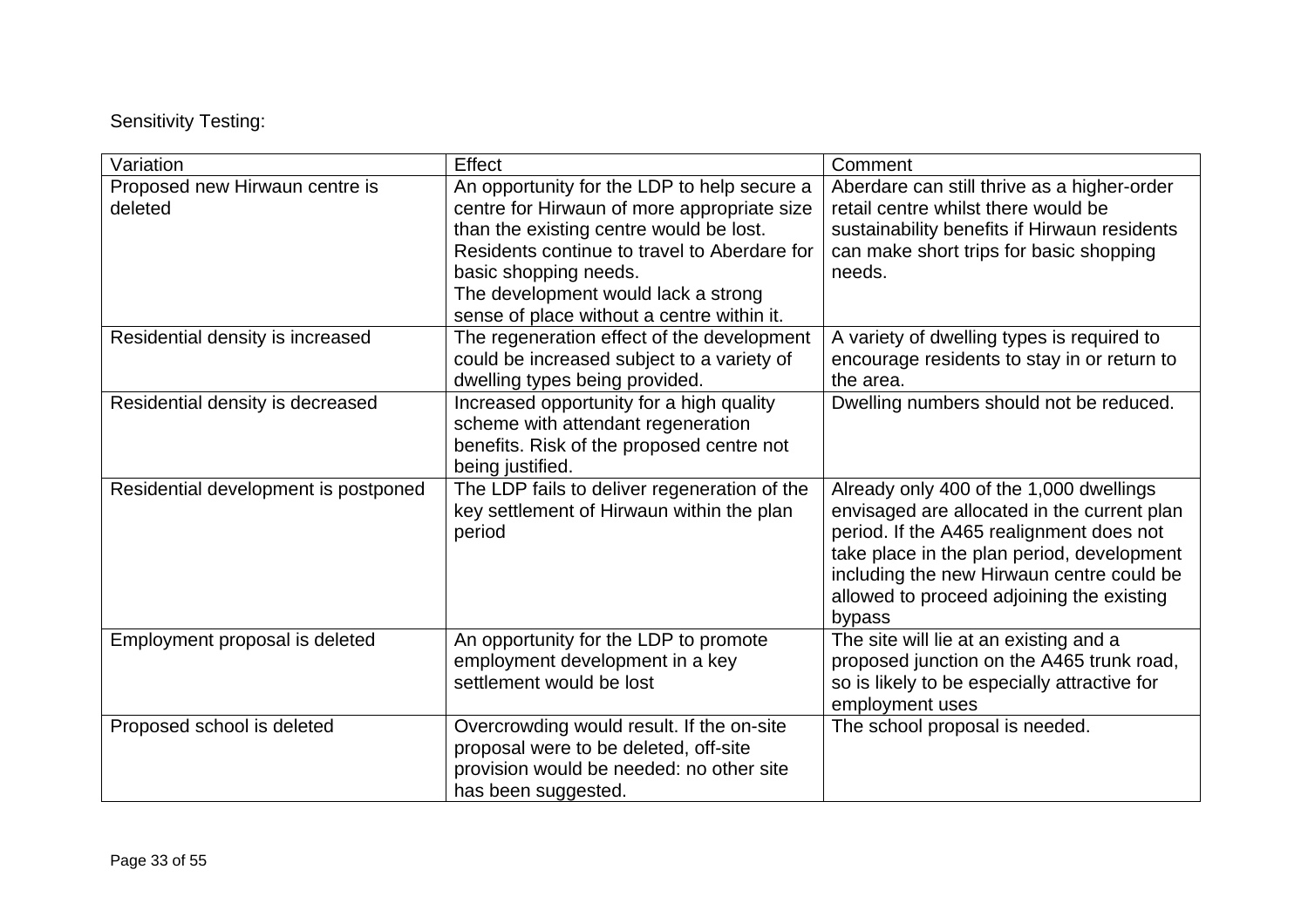## **Strategic Site 6: Former Cwm Colliery & Coking Works, Tyn-y-nant, Pontypridd**

Core Strategy Policy: CS 3.6 Strategy Area Policy: SSA 7

Current uses:

Former colliery surface now used for open storage of railway sleepers Former colliery tips Disused coking works (including 2 listed cooling towers) Agricultural fields



Objective:

Restoration of derelict landscape for residential and amenity uses, to support the principal towns of Llantrisant / Talbot Green and Pontypridd

Summary of proposals:

a. Minimum of 800 dwellings b. B1 B2 B8 and preservation of the listed cooling towers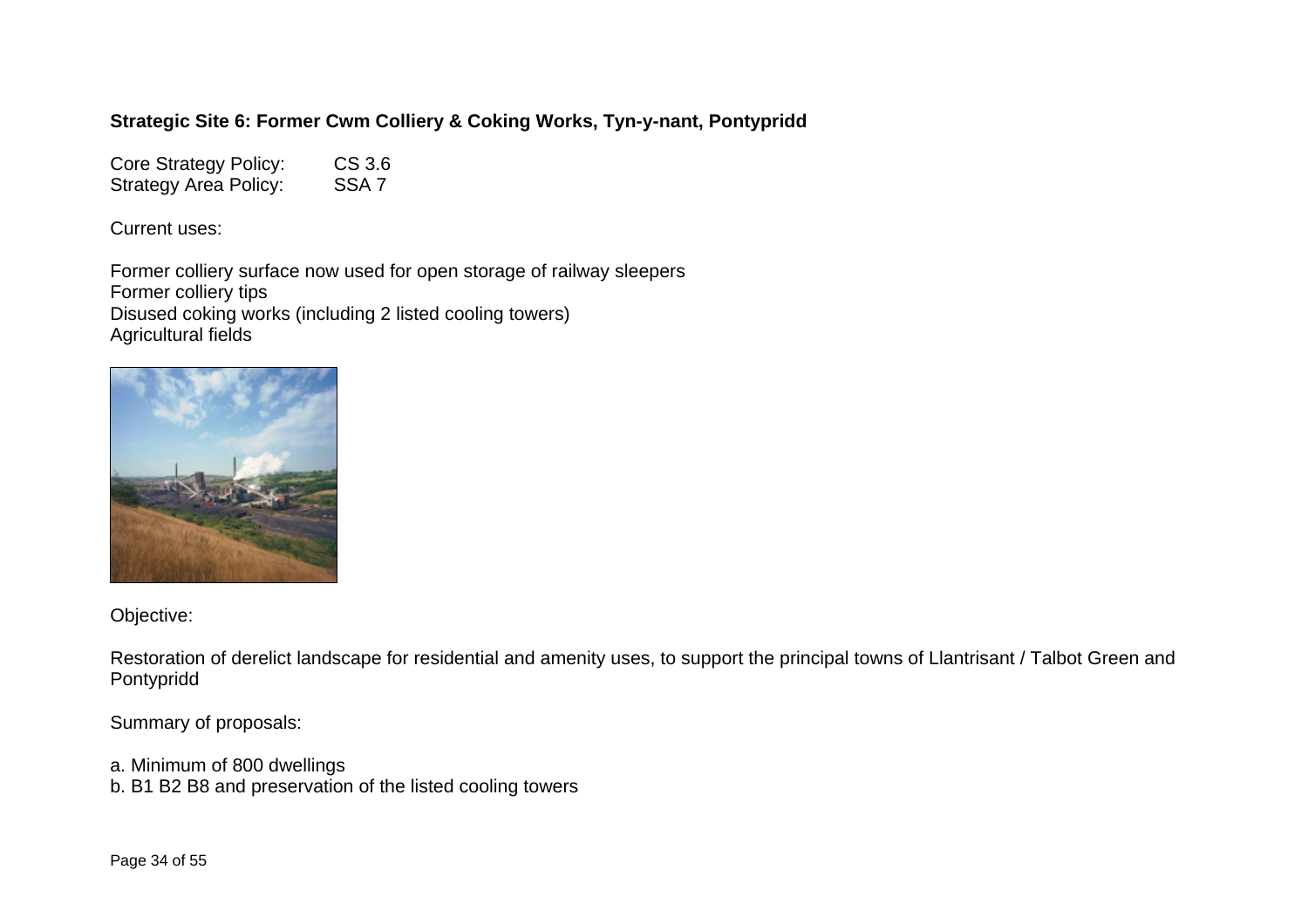- c. Primary school
- d. Reclaim land and enhance habitat for open space
- e. Protect habitat in Croescade Road
- f. Green space along streams
- g. Spine road and east-west link
- h. Local centre [N.B. indicated on ICP but not in para. 6.135]

Proximity to regional transport network:

The site is 740m along the B4595 from the existing A473 Bridgend/Llanharan/Talbot Green/Pontypridd road. The site is 1,820m along the B4595 and Crown Hill from the A473 Church Village bypass. The site is 100m from the proposed Parish Road, Ty'n-y-nant station (draft LDP SSA 19.5)

#### Evidence:

| Housing                 | Housing Land Topic Paper [Evidence Base document EB83]                                                        |
|-------------------------|---------------------------------------------------------------------------------------------------------------|
| Employment              | Employment Land Topic Paper [Evidence Base document EB84]                                                     |
| Retail                  | The retail content of the proposed Cwm local centre is not significant enough to be evidenced in the Retail   |
|                         | Topic Paper.                                                                                                  |
| Leisure, recreation     | The LDP Constraints Map shows that the tip lagoons and part of the open space inside the settlement           |
| and open space          | boundary are Sites of Importance for Nature Conservation 132 & 134. The background to this is in the          |
|                         | Natural Environment Topic Paper.                                                                              |
| Education               | See below                                                                                                     |
| <b>Land Reclamation</b> | The LDP Proposals Map shows that an area approximating to the proposed open space is subject to land          |
|                         | reclamation proposal SSA 24.5.                                                                                |
| Access                  | The Strategic Sites Transport Assessment (Hyder, 2007) advises that:                                          |
|                         | The primary point of access should be on Woodlands Road. Further studies will be required, but if capacity    |
|                         | becomes an issue at the existing junction with the A473, then what we understand to be a disused railway      |
|                         | line linking the site to the A473 could be converted, as an option, to provide a new link road to feed Beddau |
|                         | and the development site from the south, thereby relieving the existing junction to manage traffic from the   |
|                         | north only.                                                                                                   |
|                         | Secondary access points could be located along Croescade Road and the 'unnamed' road that runs along          |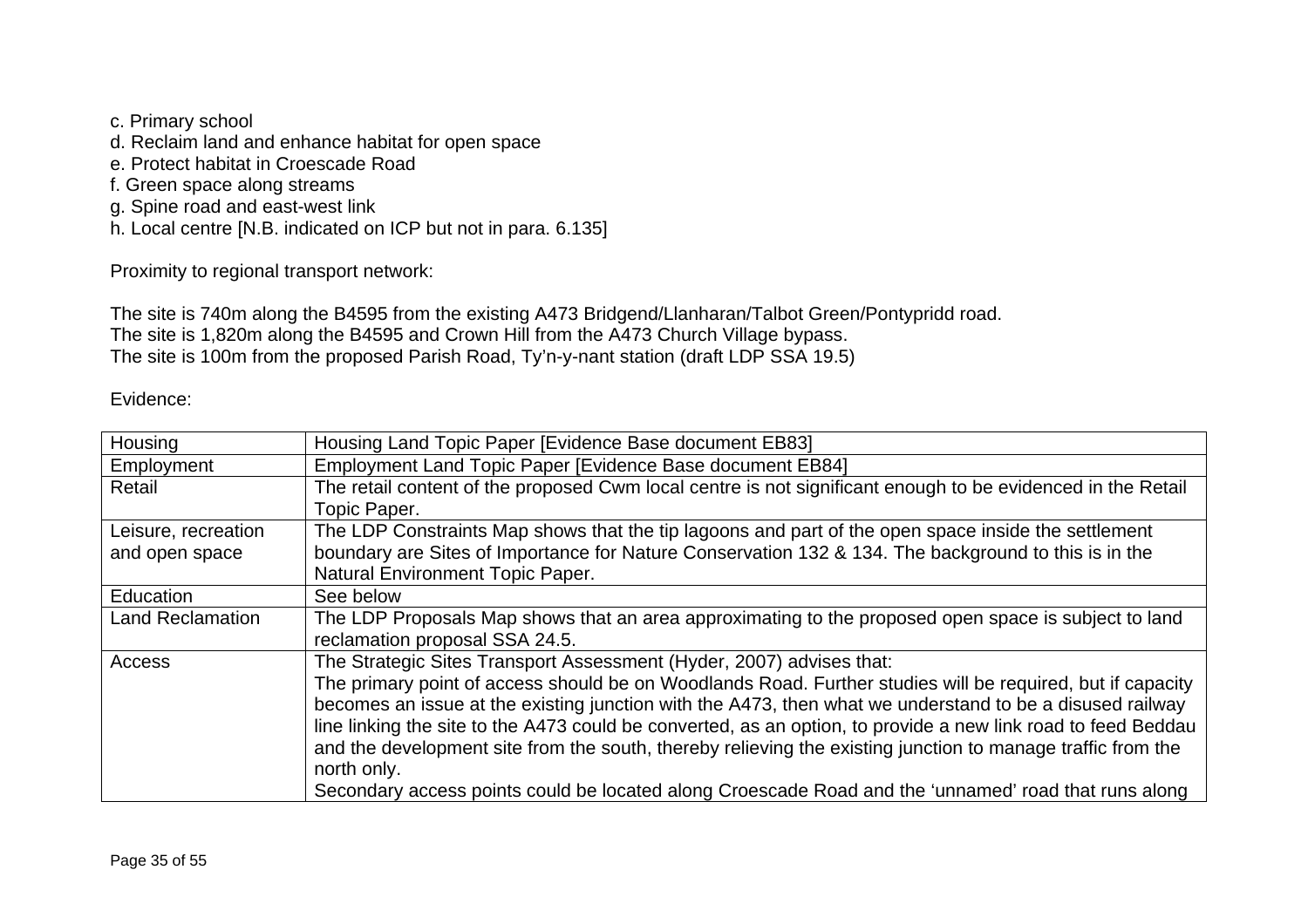|                         | the western boundary of the development site. If the future redevelopment of this site has residential<br>dwellings in the southern section then vehicular links should be made from east to west to allow continuity<br>through the community. This should include a link from Heol Dyhewydd to Commercial Street and Heol<br>Brynhyfryd to Heol-Y-Beddau. This method of traffic distribution will however, be reliant on local junctions<br>and link roads being subject to forecast traffic capacity analysis and demonstrated to be capable of<br>withstanding this additional traffic. |
|-------------------------|----------------------------------------------------------------------------------------------------------------------------------------------------------------------------------------------------------------------------------------------------------------------------------------------------------------------------------------------------------------------------------------------------------------------------------------------------------------------------------------------------------------------------------------------------------------------------------------------|
| Flood Risk 1            | The Strategic Flood Consequences Assessment (Scott Wilson 2008) identifies no flood risk (green) in this<br>area, but warns that the de-culverting of the Nant Myddlyn will change the flooding regime so that a site-<br>specific Flood Consequences Assessment will be required. Although this has not been submitted with the<br>LDP representations, it is anticipated that the de-culverting scheme can be designed for a planning<br>application so as not to prevent the development envisaged.                                                                                       |
| Flood Risk 2            | The Areas Susceptible to Surface Water Flooding map shows that the former coking works area is<br>substantially affected, as well as the lagoons on the coal tips. Further investigation of the coking works<br>area is required.                                                                                                                                                                                                                                                                                                                                                            |
| <b>Planning History</b> | 04/1360<br>An appeal against non-determination of an outline planning application for the demolition of existing<br>structures, site remediation and redevelopment of the Cwm Coking Works site, to provide a mix of uses<br>including approximately 630 residential units (use class C3), 1788 sq. m Commercial Development (use<br>class B1) community use, was dismissed on 19/07/07 to allow consideration of the proposals in the LDP<br>process.                                                                                                                                       |

### Origin and consideration of alternatives:

Cwm Colliery closed in 1986 and Cwm Coking Works closed in 2002. Options for reclamation were considered from 1986. The original development brief provided for a phase 1 industrial development plateau on the colliery site, with a requirement for no noxious uses. The colliery tips were to be retained to shield the coking works from residential areas to the east. The phase 1 plateau has only ever been used for open storage of railway sleepers: the presence of the adjoining coking works is thought to have been a deterrent to investment in the site. Phase 2, to follow closure of the coking works, proposed a new access to improve amenity for Windsor Gardens, an extended industrial plateau and re-profiling of the tips over the coking works site. The subsequent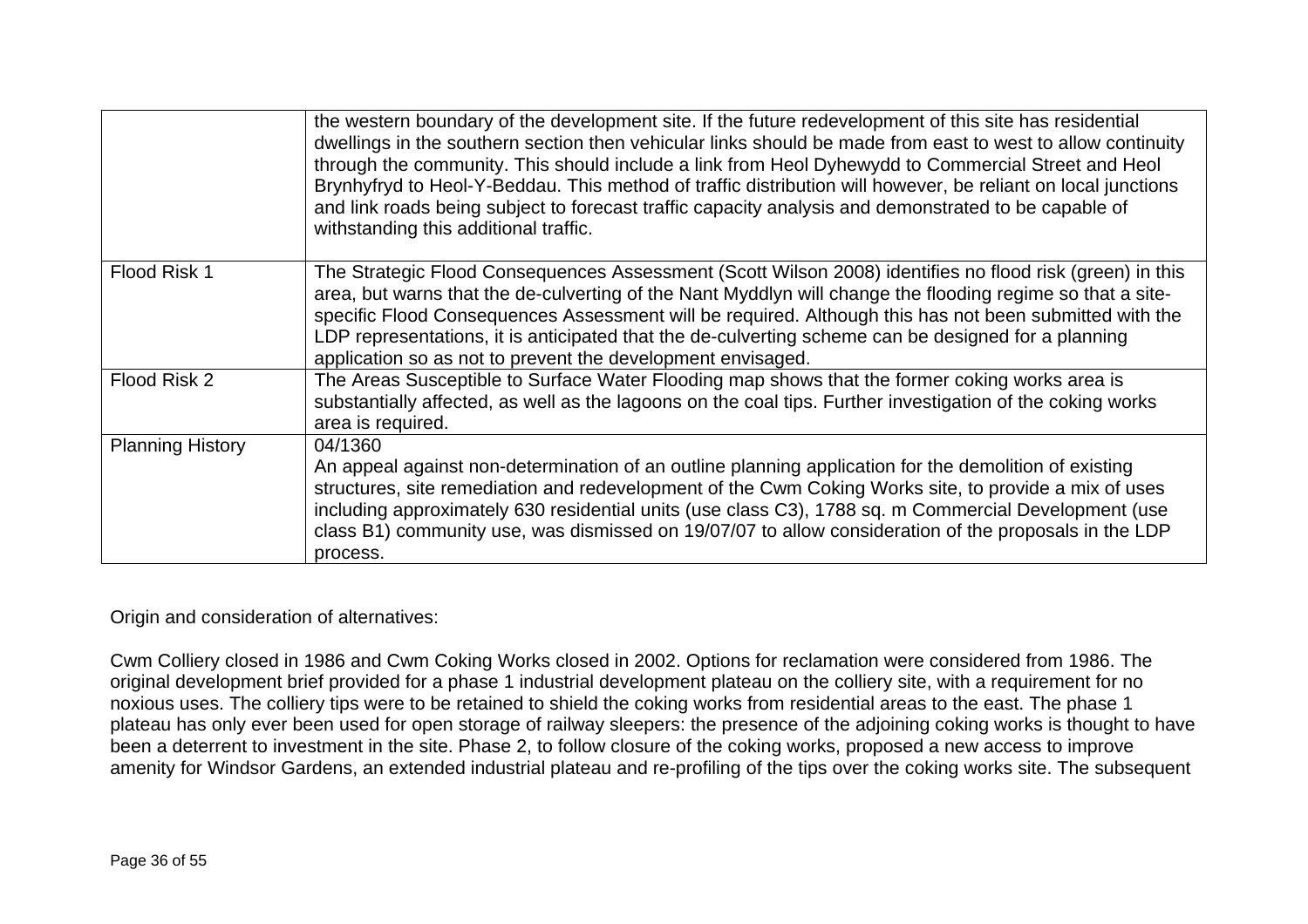listing of the 2 cooling towers presented a constraint to phase 2 and it has not been implemented. The option of redevelopment of the colliery and coking works sites independently of the tips was explored in the unsuccessful appeal.

Infrastructure Issues:

| Transportation           | The Strategic Sites Transport Assessment (Hyder, 2007) recommends:<br>Any future redevelopment should ensure that the site is an extension of the existing urban settlement<br>and not segregated by any physical boundaries.<br>The capacity assessment of the key links has demonstrated that forecast traffic generation from the<br>proposed redevelopment will have a significant impact on the A473. It is therefore suggested that<br>further transport corridor studies are required to manage this additional increase in traffic. It is<br>envisaged that the Church Village bypass scheme will aid in this. Further studies will be required to<br>ascertain whether the additional traffic will impact upon the operational performance of the key junctions<br>on the strategic highway network and other localised minor roads.<br>A comprehensive Masterplan must be devised at an early stage of the design process to maximise<br>accessibility by all modes of transport.<br>A Travel Plan should be agreed prior to first occupation of the redevelopment. This is to ensure that<br>RCT can utilise developer contributions to fund a pump priming process that will influence travel choice<br>and promote sustainable modes. |
|--------------------------|----------------------------------------------------------------------------------------------------------------------------------------------------------------------------------------------------------------------------------------------------------------------------------------------------------------------------------------------------------------------------------------------------------------------------------------------------------------------------------------------------------------------------------------------------------------------------------------------------------------------------------------------------------------------------------------------------------------------------------------------------------------------------------------------------------------------------------------------------------------------------------------------------------------------------------------------------------------------------------------------------------------------------------------------------------------------------------------------------------------------------------------------------------------------------------------------------------------------------------------------------|
| <b>Education Service</b> | At a National Assembly Planning Inquiry it was accepted that additional primary education provision would be<br>required to provide for the number of housing being proposed. Given limited surplus capacity in schools in the<br>area and the considerable size of the proposed development, the requirement may be for a new English<br>Medium Primary School, together with an extension of the local secondary school. Welsh medium provision is<br>adequate in the area at present, but depending on the scale of development, small scale, additional provision<br>in the Welsh Medium Primary sector may require consideration.                                                                                                                                                                                                                                                                                                                                                                                                                                                                                                                                                                                                             |
| <b>Library Service</b>   | The existing library will need to be improved.                                                                                                                                                                                                                                                                                                                                                                                                                                                                                                                                                                                                                                                                                                                                                                                                                                                                                                                                                                                                                                                                                                                                                                                                     |
| <b>GGAT</b>              | Archaeological Restraint: Coke Works<br>Archaeological Recommendation: Need to preserve listed structures                                                                                                                                                                                                                                                                                                                                                                                                                                                                                                                                                                                                                                                                                                                                                                                                                                                                                                                                                                                                                                                                                                                                          |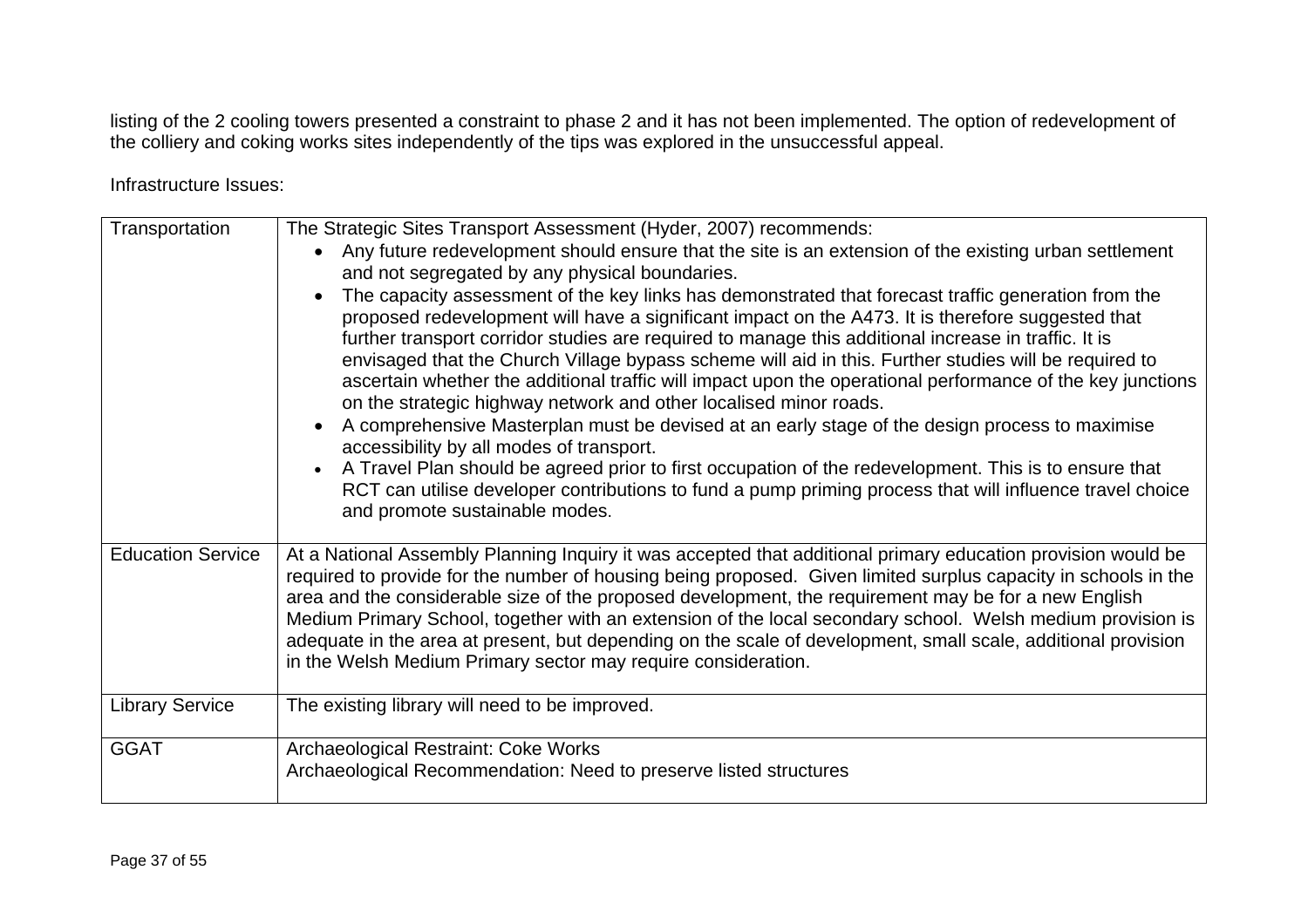| <b>CCW</b>     | Check with SEWBReC (SE Wales Biological Records Centre) for any records that might inform our<br>justification of the site.<br>CCW welcomes the proposal to integrate and manage large parts of the site as public open space and                                                                                                                                                                                                                                                                                                                                                                                                                                                                                                                                                                                                                                                                                                                                                                          |                                  |                          |                                         |                        |                          |                                                      |
|----------------|------------------------------------------------------------------------------------------------------------------------------------------------------------------------------------------------------------------------------------------------------------------------------------------------------------------------------------------------------------------------------------------------------------------------------------------------------------------------------------------------------------------------------------------------------------------------------------------------------------------------------------------------------------------------------------------------------------------------------------------------------------------------------------------------------------------------------------------------------------------------------------------------------------------------------------------------------------------------------------------------------------|----------------------------------|--------------------------|-----------------------------------------|------------------------|--------------------------|------------------------------------------------------|
|                | recommends close liaison with our ecologist and landscape architect.<br>The site offers significant opportunities for biodiversity enhancement and CCW recommends that good quality<br>walking, cycling and transport links are integrated into the proposals.                                                                                                                                                                                                                                                                                                                                                                                                                                                                                                                                                                                                                                                                                                                                             |                                  |                          |                                         |                        |                          |                                                      |
| <b>DCWW</b>    | Parts of the sewerage network suffer from hydraulic overloading so developers may be required to fund<br>essential improvements ahead of regulatory improvements.<br>A public sewer and water mains crosses the site so this may restrict the density of development.<br>If the development gives rise to a new discharge of trade effluent then a Discharge Consent is required from<br>DCWW.<br>If all proposed developments come to fruition then the Rhiwsaeson WWTW will exceed design capacity.<br>Should developers proceed in advance of DCWW planned improvements it may result in objection to the<br>proposals with the possibility of developers funding the necessary upgrades via S106.<br>DCWW require us to include a statement on waste water infrastructure for the site.<br>The area suffers from low water pressure with new development exacerbating service levels so development<br>of this site would require off-site main laying which could be quite substantial and expensive. |                                  |                          |                                         |                        |                          |                                                      |
| Coal Authority | Possible/known<br>shallow mine<br>workings                                                                                                                                                                                                                                                                                                                                                                                                                                                                                                                                                                                                                                                                                                                                                                                                                                                                                                                                                                 | Other<br>underground<br>workings | Recorded<br>mine entries | Coal mining<br>geology<br><b>issues</b> | Past surface<br>mining | Known mine<br>gas issues | <b>Previous</b><br>coal mining<br>related<br>hazards |
|                | Yes                                                                                                                                                                                                                                                                                                                                                                                                                                                                                                                                                                                                                                                                                                                                                                                                                                                                                                                                                                                                        | Yes                              | Yes                      | No.                                     | <b>No</b>              | <b>No</b>                | No                                                   |

# Sensitivity Testing:

| Variation                        | Effect                                                                                                                                                                                                               | Comment                                    |
|----------------------------------|----------------------------------------------------------------------------------------------------------------------------------------------------------------------------------------------------------------------|--------------------------------------------|
| Residential density is increased | The regeneration effect of the development<br>could be increased. Viability of the<br>proposed passenger rail service from<br>Pontyclun to Beddau (policy SSA 19) could<br>be enhanced. Viability of decontamination | Increased density is an acceptable option. |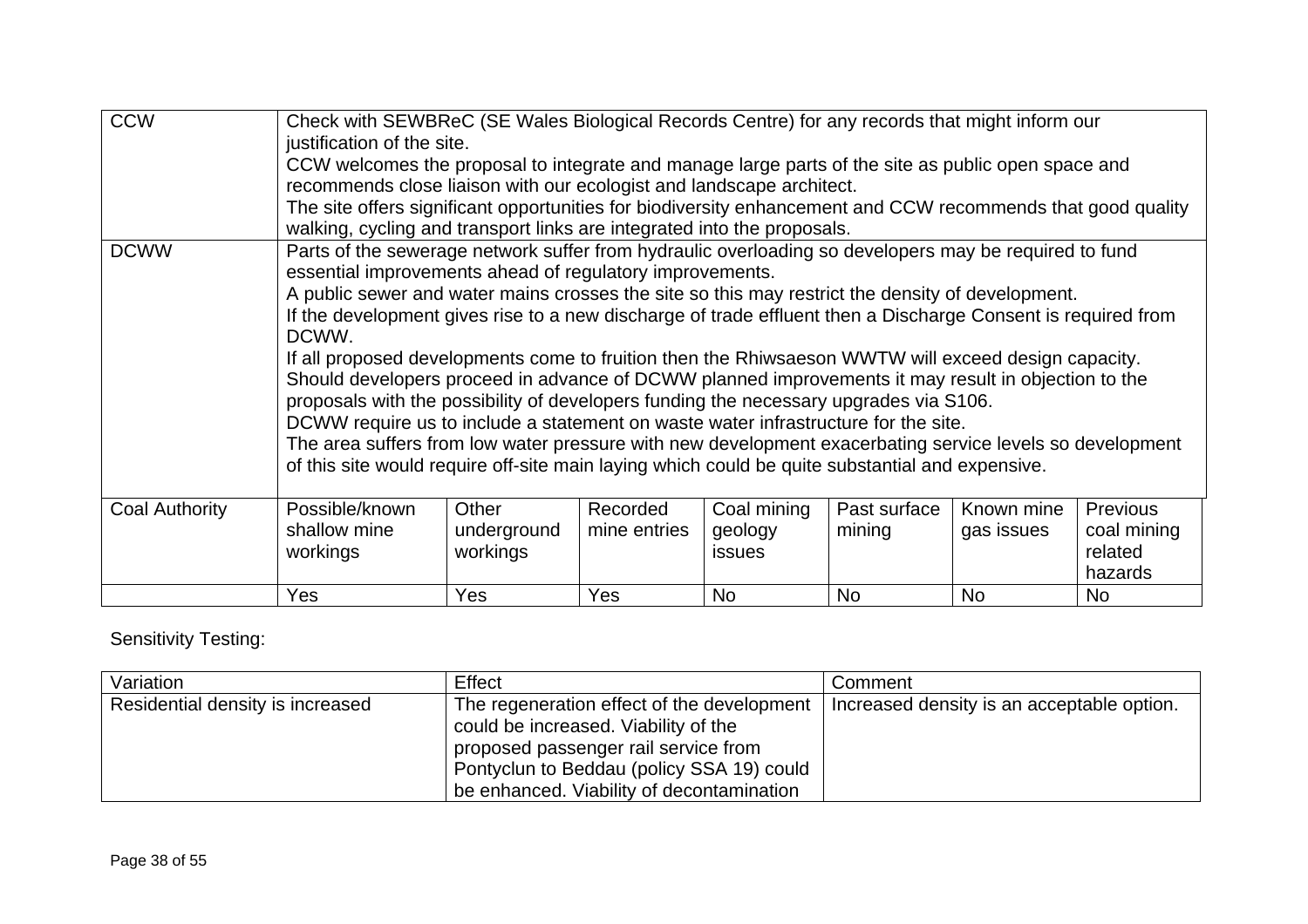|                                  | and retention of cooling towers could be<br>enhanced.                                                                                                                                                                                                                              |                                                                                                                      |
|----------------------------------|------------------------------------------------------------------------------------------------------------------------------------------------------------------------------------------------------------------------------------------------------------------------------------|----------------------------------------------------------------------------------------------------------------------|
| Residential density is decreased | Increased opportunity for a high quality<br>scheme, however viability would be<br>affected                                                                                                                                                                                         | Density should not be reduced.                                                                                       |
| Employment proposal is deleted   | An opportunity for the LDP to promote<br>employment development between two<br>principal towns would be lost.<br>Without a proper setting, the listed cooling<br>towers could detract from residential<br>amenity by virtue of their austere<br>appearance                         | Employment development is considered to<br>be the only appropriate setting for the<br>retained listed cooling towers |
| Proposed school is deleted       | Overcrowding would result. If the on-site<br>proposal were to be deleted, off-site<br>provision would be needed: no other site<br>has been suggested.                                                                                                                              | The school proposal is needed.                                                                                       |
| Local centre is deleted          | Residents would be likely to travel outside<br>the immediate area for basic shopping<br>needs, as the existing centre in<br>Commercial Street, Ty'n-y-nant is small<br>(Policy SSA 16). The development would<br>lack a strong sense of place without a local<br>centre within it. | The local centre is needed.                                                                                          |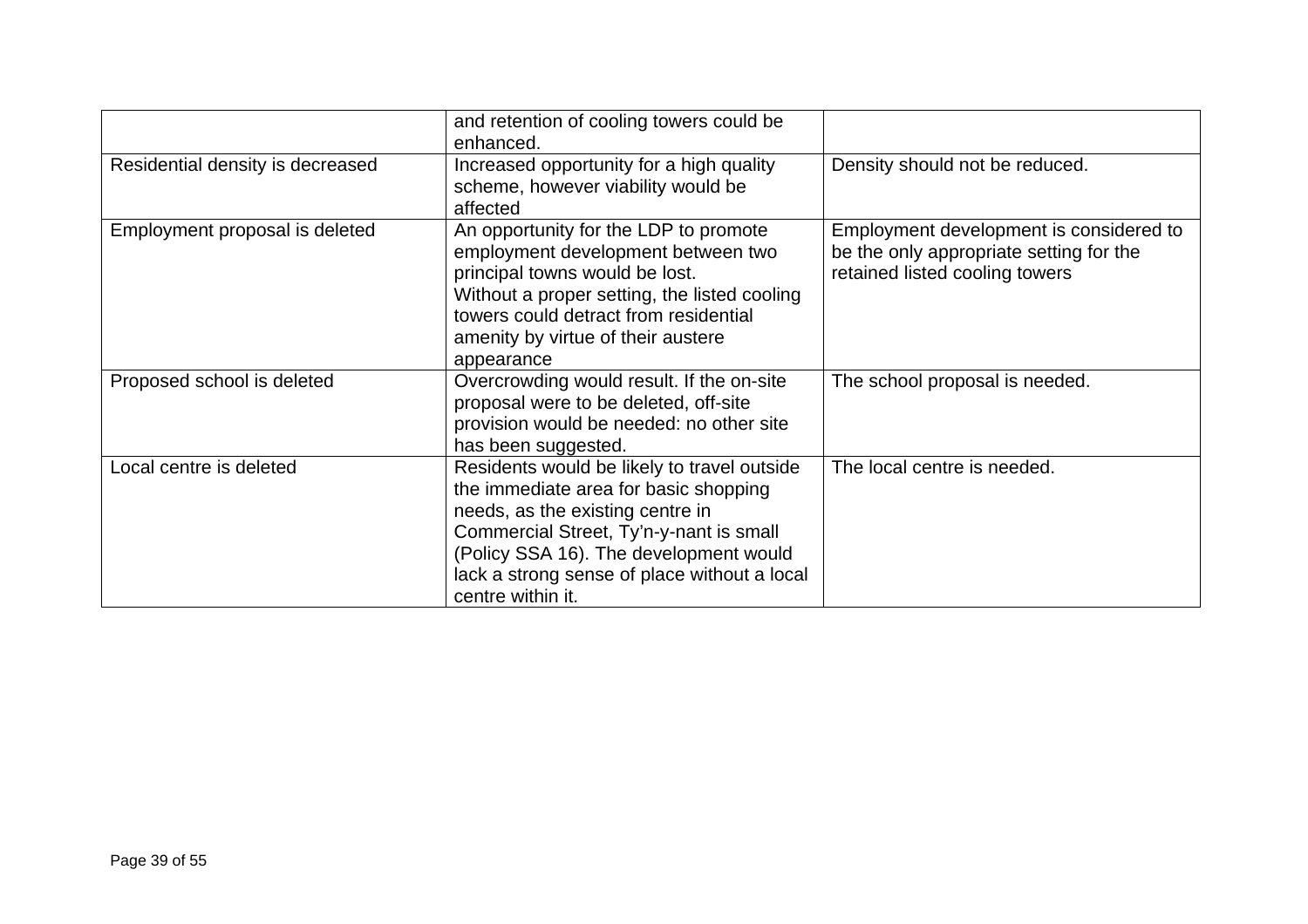#### **Strategic Site 7: Mwyndy / Talbot Green Area**

Core Strategy Policy: CS 3.7<br>Strategy Area Policy: SSA 8 Strategy Area Policy:

Current uses:

Retail department store (Leekes) Depot (Royal Mail) Cleared former industrial site (Purolite) Factory (Staedtler) Agricultural fields Residential (Cefn-parc Farmhouse) Road (A4119) Cemetery (Cefn-y-Parc) Retail furniture store (Arthur Llewellyn Jenkins) Coal briquettes plant (Maxibrite) Dwellings (Lynwood) Mwyndy Cross Industries (Leekes, etc.)

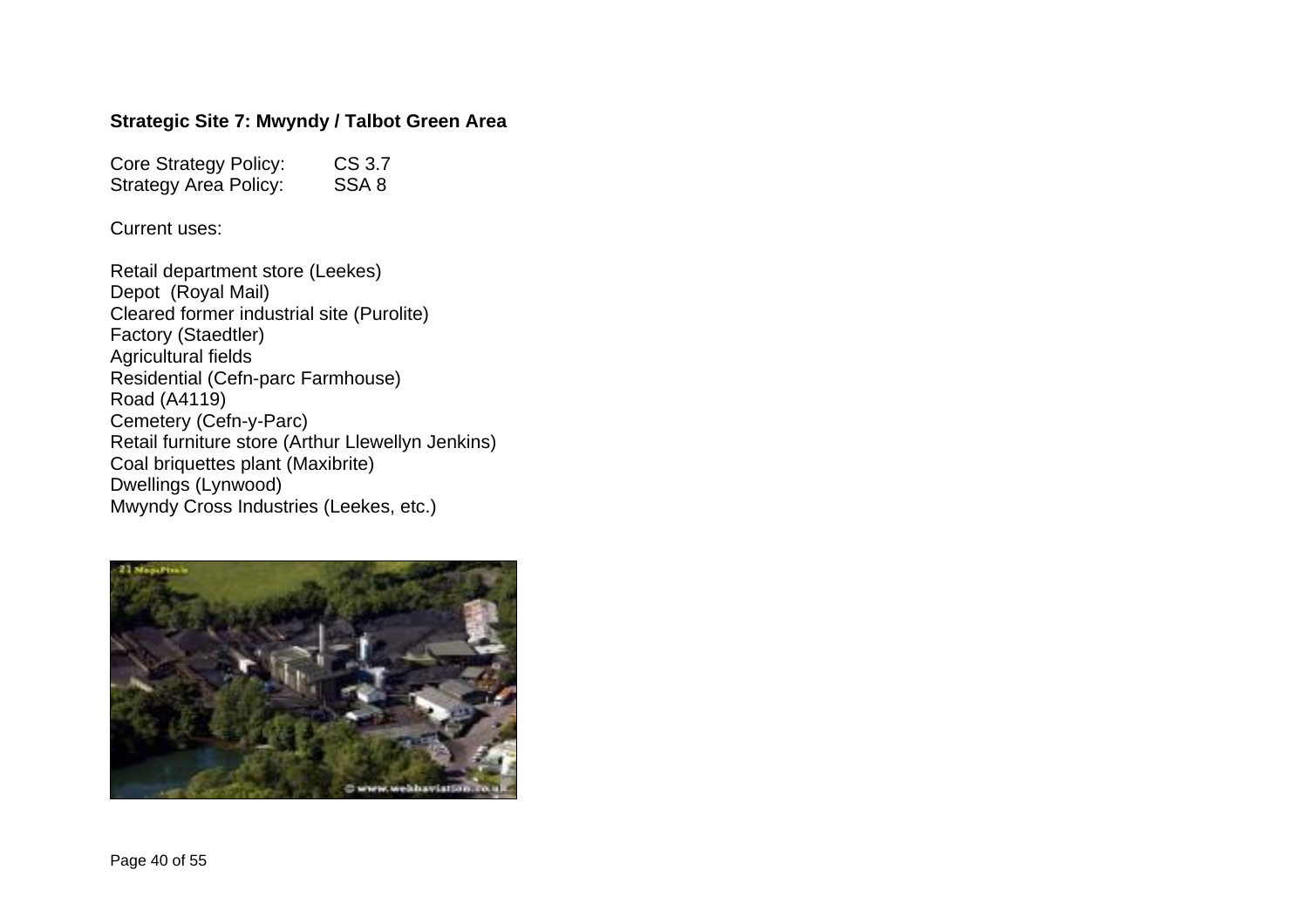Objective:

Redevelopment of industrial land for business and retail use; development of land for residential and open space uses; to support the principal town of Llantrisant / Talbot Green.

Summary of proposals:

Cowbridge Road: a. New Llantrisant Town Centre b. 100 dwellings adjoining a. c. B1 adjoining a./b. d. Expansion of Y Pant school (off-site) Clun corridor: e. Green corridor with paths and cycle paths Mwyndy Cross: f. Business park with grade-separated junction Cefn-yr-Hendy: h. 400 dwellings with primary school and local centre

Proximity to regional transport network:

The site is at the junction of the A473 Bridgend/Llanharan/Talbot Green/Pontypridd road and the A4119 Tonypandy/Tonyrefail/Talbot Green/M4/Cardiff road, 2,050 m from the M4 junction 34 The proposed Llantrisant New Town Centre is close to the proposed Cowbridge Road, Talbot Green station (draft LDP SSA 19.2), and includes a proposed public transport hub

## Evidence:

| Housing    | Housing Land Topic Paper [Evidence Base document EB83]                                                     |
|------------|------------------------------------------------------------------------------------------------------------|
| Employment | Employment Land Topic Paper [Evidence Base document EB84]                                                  |
| Retail     | The NLP Retail Capacity Assessment Quantitative Update, 2008 and the Supplementary Report on               |
|            | Proposed Town Centre Llantrisant, 2008 together with the Retail Topic Report, provide the evidence for the |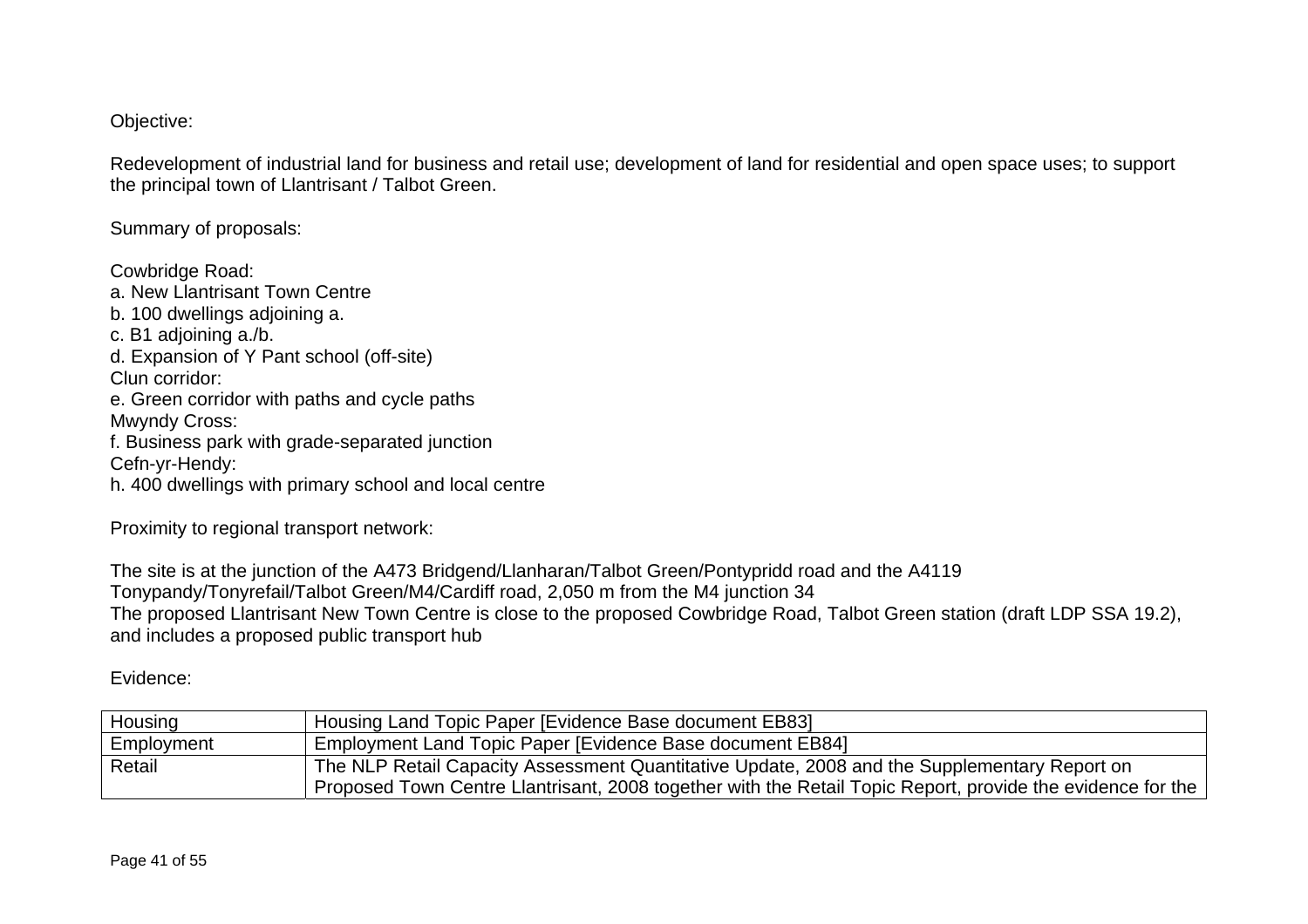|                     | retail element of the proposed Llantrisant New Town Centre. [Evidence Base documents EB70 to 71.]                 |
|---------------------|-------------------------------------------------------------------------------------------------------------------|
| Leisure, recreation | The LDP Proposals Map shows that all of the open space is within a Special Landscape Area SSA 23.4.               |
| and open space      | The methodology for this is in the document, "Development Of Criteria For Special Landscape Area                  |
|                     | Designation For South East Wales Local Authorities" (TACP 2007).                                                  |
|                     | The background to this is in the Natural Environment Topic Paper and the Proposals for the Designation of         |
|                     | Special Landscape Areas in Rhondda Cynon Taf (Bronwen Thomas, 2008).                                              |
|                     | The LDP Constraints Map shows that almost all of the open space is within Sites of Importance for Nature          |
|                     | Conservation 102, 103, 147 & 151. The background to this is also in the Natural Environment Topic Paper.          |
| Education           | See below                                                                                                         |
| Access              | The Strategic Sites Transport Assessment (Hyder, 2007) advises that:                                              |
|                     | The proposed means of access will depend on the location of each of the development types within the site         |
|                     | and a comprehensive Masterplan. However it is apparent that the scale of development proposed will be             |
|                     | associated with a substantial amount of additional traffic. This will significantly impact on the local strategic |
|                     | highway network and extensive further studies into the performance of local junctions will be required            |
|                     | before any development can commence.                                                                              |
|                     | Primary access to a development of this size will require a large primary access point that is capable of         |
|                     | accommodating development traffic and peak hour traffic volumes. Further investigations into the nature           |
|                     | and form of junction required, but it is likely to require the modification of the A473 / A4119 roundabout to     |
|                     | include signals and possibly even grade separation.                                                               |
|                     | Further assessment of the local area would suggest that secondary access could be achieved from the two           |
|                     | existing roundabouts located on the northeastern and northwestern sections of the site on the A473. The           |
|                     | northwestern roundabout does not currently have a southern arm but could very easily be converted to              |
|                     | accommodate one. The northeastern roundabout does have an existing southern arm, Rhiwsaeson Road                  |
|                     | that carries very little traffic. This roundabout could easily be modified to add a more substantial arm that     |
|                     | could accommodate a proportion of the proposed development traffic.                                               |
|                     | Pedestrian and cycle access points should also be considered and if possible kept segregated from the             |
|                     | high levels of vehicular traffic. Care should also be taken to ensure that the routes are safe, convenient and    |
|                     | link to existing settlements.                                                                                     |
| Flood Risk 1        | The Strategic Flood Consequences Assessment (Scott Wilson 2008) identifies unknown (amber) risk of                |
|                     | flooding from sewers and from lakes (Mwyndy Lake), requiring further assessment. This is not anticipated          |
|                     | to prevent the envisaged development.                                                                             |
| Flood Risk 2        | The Areas Susceptible to Surface Water Flooding map shows that effects are concentrated in the open               |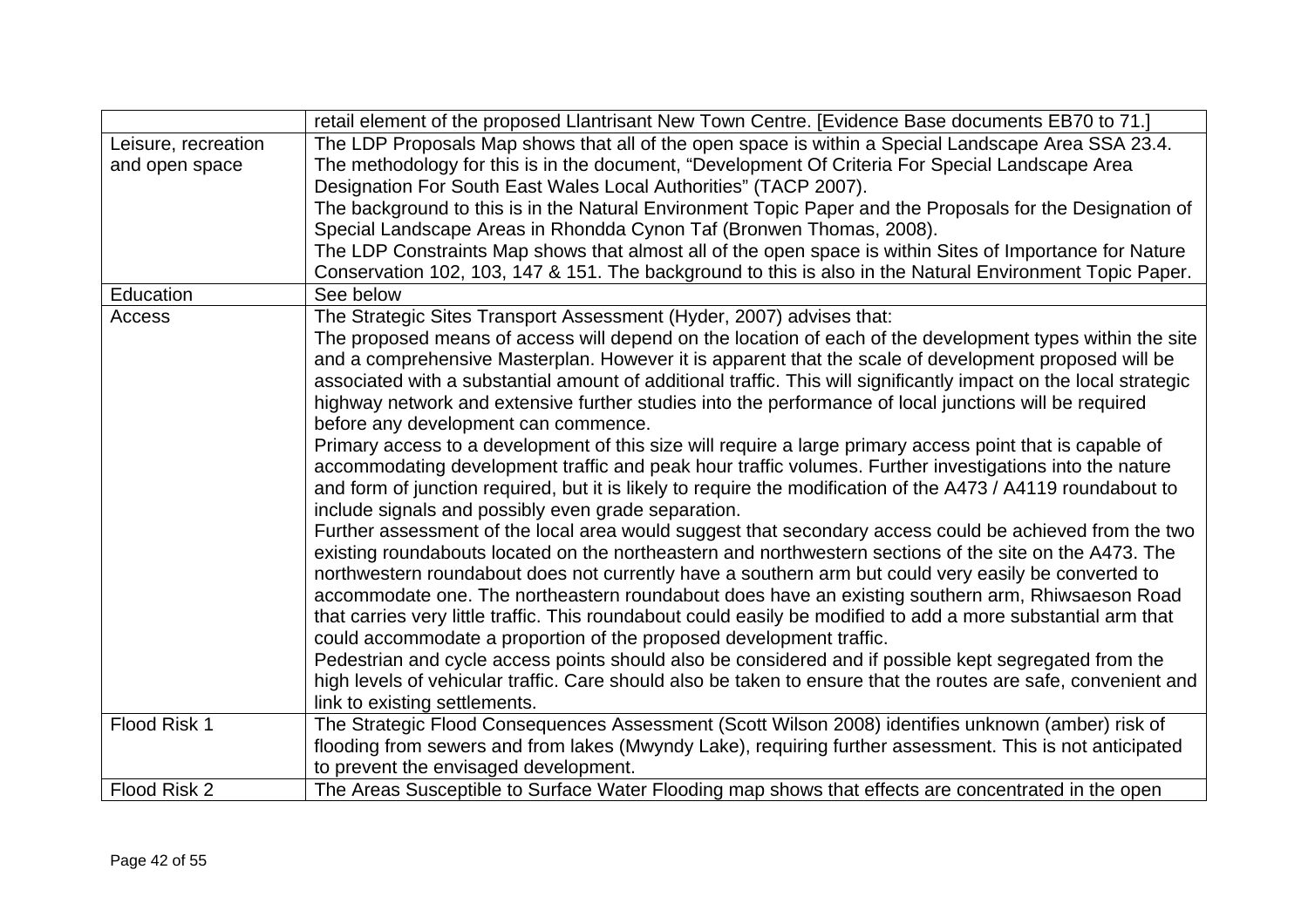|                         | space along the Afon Clun. Minor parts of the development areas are affected that will require<br>investigation.                                                                                                                |
|-------------------------|---------------------------------------------------------------------------------------------------------------------------------------------------------------------------------------------------------------------------------|
| <b>Planning History</b> | 03/1674<br>An appeal against refusal of outline planning application for mixed-use development comprising B1<br>business development & residential units on land to the east and west of A4119, Mwyndy was allowed<br>23/10/08. |

Origin and Consideration of Alternatives:

Development in this area has been sought since the former Land Authority for Wales (which became the Welsh Development Agency before becoming part of the Welsh Assembly Government) bought the BP Pensions Trust landholding in about 1990. Objections to the deposit draft Taff Ely Local Plan made in 1996 and considered in a local plan inquiry in 1999 resulted in a 5.7 hectare special employment land allocation for B1 development on WDA-owned land on the west side of the A4119 at Mwyndy (e2.26). Other objections seeking allocation of privately owned land east of Mwyndy (the "Mwyndy Park proposal") were not successful as there was insufficient traffic information available. In 2001, a substantial proposal for a business park and residential development east of Mwyndy was discussed (which emerged as LDP candidate sites 118 and 538). Also in 2001, the WDA produced evidence that employment allocation e.2.26 was not financially viable. As a result, proposals were discussed for residential development on the employment allocation to financially enable a business park development on unallocated land east of the A4119. This became a planning application in 2003, which was allowed on appeal in 2008. The strategic site proposals include and expand the appeal proposals, but the idea of residential development east of the A4119 was rejected as the area is severed by busy main roads (A4119; A473) and the Afon Clun from Llantrisant / Talbot Green and Pontyclun. A need for a town centre for the greater Llantrisant area was discussed from around 1998. The existing district centre in Talbot Green was considered to lack the attraction of the mixture of uses normally found in town centres, and incapable of further expansion on account of main roads and established residential areas. Initially the site considered comprised the greenfield part of the currently proposed New Town Centre site together with the fields adjoining to the east fronting the A473 and known as Pant Marsh. As the wildlife value of Pant Marsh emerged and the Purolite and Staedtler factory sites became available, the New Town Centre proposal was repositioned to the west. Consideration was given to including the site of Y Pant Comprehensive School in the development area. A replacement site would have been needed; the sloping land between Cefn-yr-Hendy and the Afon Clun was considered but rejected as unsuitable educationally in view of the slope and inconvenient location. The site is also in a special landscape area. No other replacement site was suggested; hence Y Pant School is now excluded form the Strategic Site. Leekes was considered for inclusion in the strategic site but initially rejected, as the availability of this property for redevelopment was unknown. Through the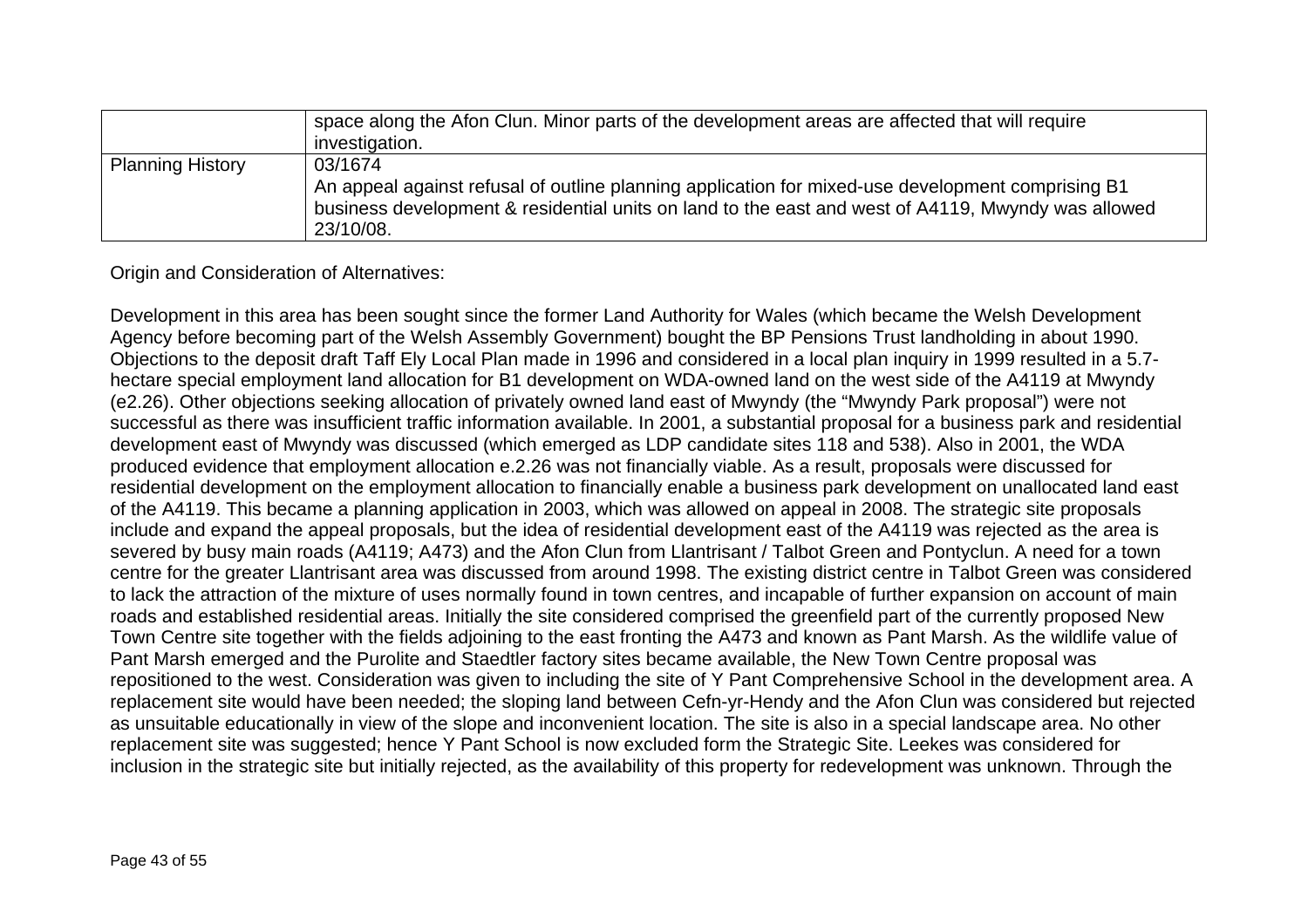representations on the LDP, the availability of this site is now established and the logic of incorporating the Leekes site in the New Town Centre proposal accepted by the Council (see the Council's response to representations under Alternative Site AS (N) 112).

Infrastructure Issues:

| Transportation       | The Strategic Sites Transport Assessment (Hyder, 2007) recommends:<br>Any future redevelopment of the site should ensure that the site is an extension of the existing urban<br>settlement and not segregated by any physical boundaries.<br>The capacity assessment of the key links has demonstrated that forecast traffic generation from the<br>proposed redevelopment at this site will have a significant impact on the A473, A4119, A468 and M4<br>motorway. Apart from the A468, which will operate within capacity in 2025, all other highways will<br>require further transport corridor studies to determine the best way to manage the additional increase in<br>traffic. Although some of the highways will be operating over capacity under base traffic loading in<br>2025, it is considered that the traffic generation from this site is significant enough to cause severe<br>congestion and warrant further studies. Further studies will also be required to ascertain whether the<br>additional traffic will impact upon the operational performance of the key junctions on the strategic<br>highway network. [This comment relates to the period when the site included residential development<br>east of the A4119 (see above) and not to the more limited proposals in the Draft LDP.]<br>A comprehensive Masterplan must be devised at an early stage of the design process to maximise<br>accessibility by all modes of transport.<br>A Travel Plan should be agreed prior to first occupation.<br>Consideration should be given to 'pump priming' prior to first occupation. |
|----------------------|-----------------------------------------------------------------------------------------------------------------------------------------------------------------------------------------------------------------------------------------------------------------------------------------------------------------------------------------------------------------------------------------------------------------------------------------------------------------------------------------------------------------------------------------------------------------------------------------------------------------------------------------------------------------------------------------------------------------------------------------------------------------------------------------------------------------------------------------------------------------------------------------------------------------------------------------------------------------------------------------------------------------------------------------------------------------------------------------------------------------------------------------------------------------------------------------------------------------------------------------------------------------------------------------------------------------------------------------------------------------------------------------------------------------------------------------------------------------------------------------------------------------------------------------------------------------------------------------------------------|
| <b>WPD</b>           | It is expected that a new grid substation and infrastructure could be required costing in excess of £5,000,000<br>(2003 price).                                                                                                                                                                                                                                                                                                                                                                                                                                                                                                                                                                                                                                                                                                                                                                                                                                                                                                                                                                                                                                                                                                                                                                                                                                                                                                                                                                                                                                                                           |
| <b>National Grid</b> | Overhead lines run through the site. With regard to development in the vicinity of overhead lines it should be<br>noted that National Grid does not own the land on which its overhead lines are sited, but obtains the rights<br>from individual landowners to place equipment on their land. There are no planning restrictions preventing<br>development on land beneath or adjacent to overhead lines, but it is National Grid policy to seek to retain<br>existing overhead lines in-situ because of the strategic nature of the national network and that statutory safety<br>clearances must be maintained at all times.                                                                                                                                                                                                                                                                                                                                                                                                                                                                                                                                                                                                                                                                                                                                                                                                                                                                                                                                                                           |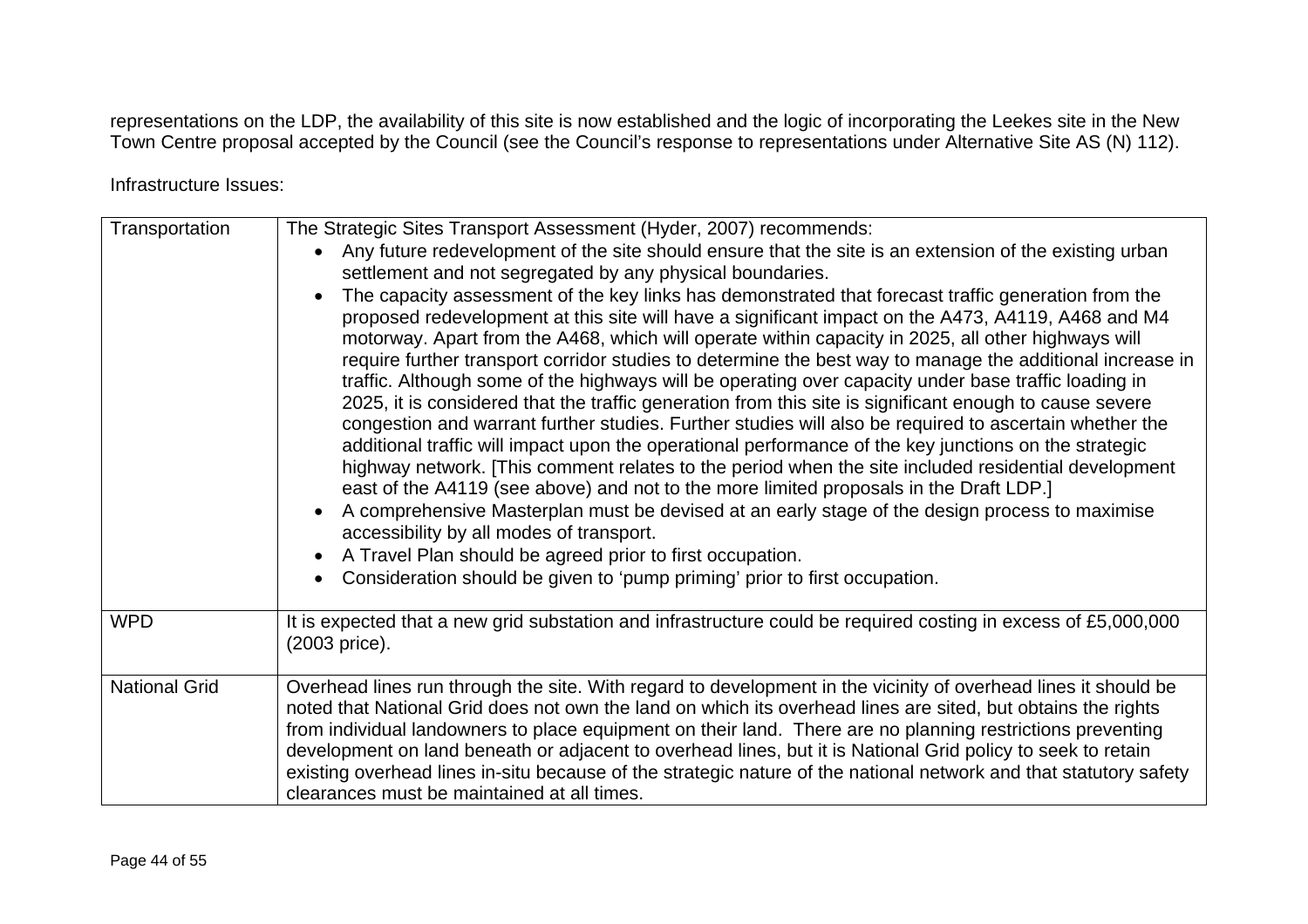| <b>Education Service</b> | The provision of additional school places, in all education sectors, with the exception of Welsh Medium<br>Secondary, for this site will be a necessity given that all schools in the locality are either full, or are over<br>capacity and cannot be extended any further. Firm evidence of precise education requirements can only be<br>provided when the number of housing units is known, but it appears likely that a minimum of two primary<br>schools will be required. There will also be a requirement to relocate Y Pant Comprehensive School and<br>extend its provision, given that the existing site is included as part of the development land. Taking this site in<br>conjunction with other proposals in the area, a new secondary school, in addition to Y Pant may be required.                                                                                                  |
|--------------------------|------------------------------------------------------------------------------------------------------------------------------------------------------------------------------------------------------------------------------------------------------------------------------------------------------------------------------------------------------------------------------------------------------------------------------------------------------------------------------------------------------------------------------------------------------------------------------------------------------------------------------------------------------------------------------------------------------------------------------------------------------------------------------------------------------------------------------------------------------------------------------------------------------|
| <b>Library Service</b>   | Additional housing would justify a new library with improved facilities.                                                                                                                                                                                                                                                                                                                                                                                                                                                                                                                                                                                                                                                                                                                                                                                                                             |
| <b>GGAT</b>              | Archaeological Restraint: Fairly Significant Restraint: Bronze Age and Roman sites identified in area.<br>Archaeological Recommendation: Archaeological desk-based assessment plus possible evaluation on specific<br>sites required prior to determination of planning application. Archaeological remains may remove some areas<br>of site from development.                                                                                                                                                                                                                                                                                                                                                                                                                                                                                                                                       |
| <b>CCW</b>               | Check with SEWBReC (SE Wales Biological Records Centre) for any records that might inform our<br>justification of the site.<br>CCW have serious concerns relating to this proposal, due to its major extension into the open countryside and<br>the coalescence of a small number of settlements that would result in a loss of traditional field patterns and<br>important boundary features.<br>The area has potential for breeding otter and major biodiversity interests.                                                                                                                                                                                                                                                                                                                                                                                                                        |
| <b>DCWW</b>              | A public sewer and water mains crosses the site so this may restrict the density of development.<br>Parts of the sewerage network suffer from hydraulic overloading so developers may be required to fund<br>essential improvements ahead of regulatory improvements.<br>If the development gives rise to a new discharge of trade effluent then a Discharge Consent is required from<br>DCWW.<br>If all proposed developments come to fruition then the Coslech WWTW will exceed design capacity. Should<br>developers proceed in advance of DCWW planned improvements it may result in objection to the proposals<br>with the possibility of developers funding the necessary upgrades via S106.<br>DCWW require us to include a statement on waste water infrastructure for the site.<br>The area suffers from low water pressure with new development exacerbating service levels so development |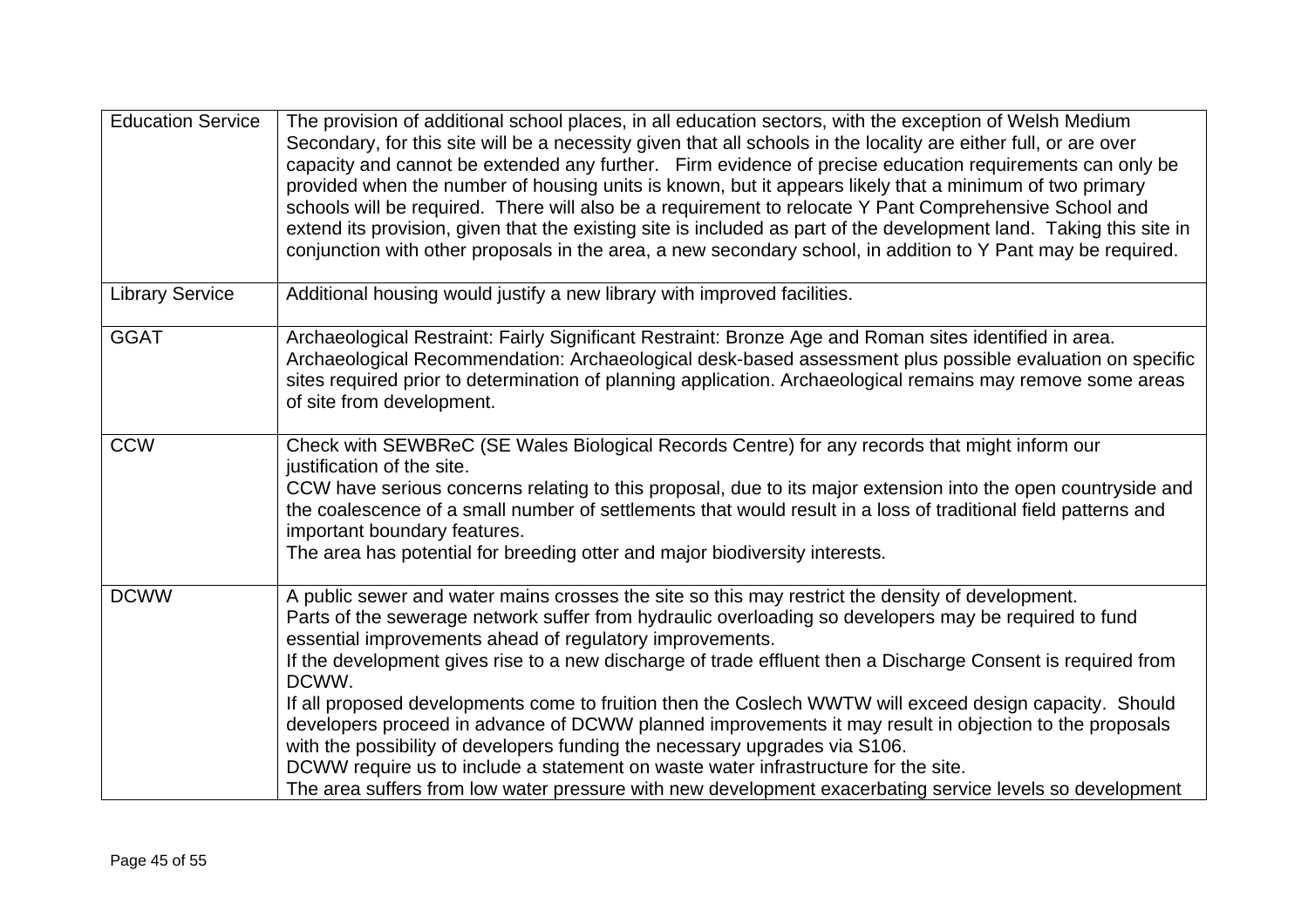|                | of this site would require off-site main laying which could be quite substantial and expensive. |                                  |                          |                                         |                        |                          |                                                      |
|----------------|-------------------------------------------------------------------------------------------------|----------------------------------|--------------------------|-----------------------------------------|------------------------|--------------------------|------------------------------------------------------|
| Coal Authority | Possible/known<br>shallow mine<br>workings                                                      | Other<br>underground<br>workings | Recorded<br>mine entries | Coal mining<br>geology<br><i>issues</i> | Past surface<br>mining | Known mine<br>gas issues | <b>Previous</b><br>coal mining<br>related<br>hazards |
|                | Yes                                                                                             | <b>No</b>                        | Yes                      | No.                                     | <b>No</b>              | <b>No</b>                | No.                                                  |

# Sensitivity Testing:

| Variation<br>Effect                                                                | Comment                                                                                                                                                                                                                                                                                                                                                                                                                                                                                                                                                                                                                                                                                                                                                                                                                                                                      |
|------------------------------------------------------------------------------------|------------------------------------------------------------------------------------------------------------------------------------------------------------------------------------------------------------------------------------------------------------------------------------------------------------------------------------------------------------------------------------------------------------------------------------------------------------------------------------------------------------------------------------------------------------------------------------------------------------------------------------------------------------------------------------------------------------------------------------------------------------------------------------------------------------------------------------------------------------------------------|
| New Town Centre is expanded<br>expansion would displace Y Pant<br>sales densities. | The retail content of the New Town Centre<br>Eastwards expansion of land take would<br>encroach on a special landscape area and<br>should not be expanded.<br>impact further on Pant Marsh site of<br>importance for nature conservation,<br>reducing the area available for mitigation of<br>the loss already proposed. Southward<br>Comprehensive School. No satisfactory<br>alternative site for the school has been<br>identified. The A4222 and A473 constrain<br>westwards or northwards expansion.<br>Expansion of the retail floorspace would<br>have adverse impacts on Pontypridd retail<br>centre. The NLP Retail Study identified the<br>maximum floorspace possible without<br>detriment to Pontypridd. Flexibility to<br>increase floorspace would exist at the<br>planning application stage if retail operators<br>were to be identified that trade at lower |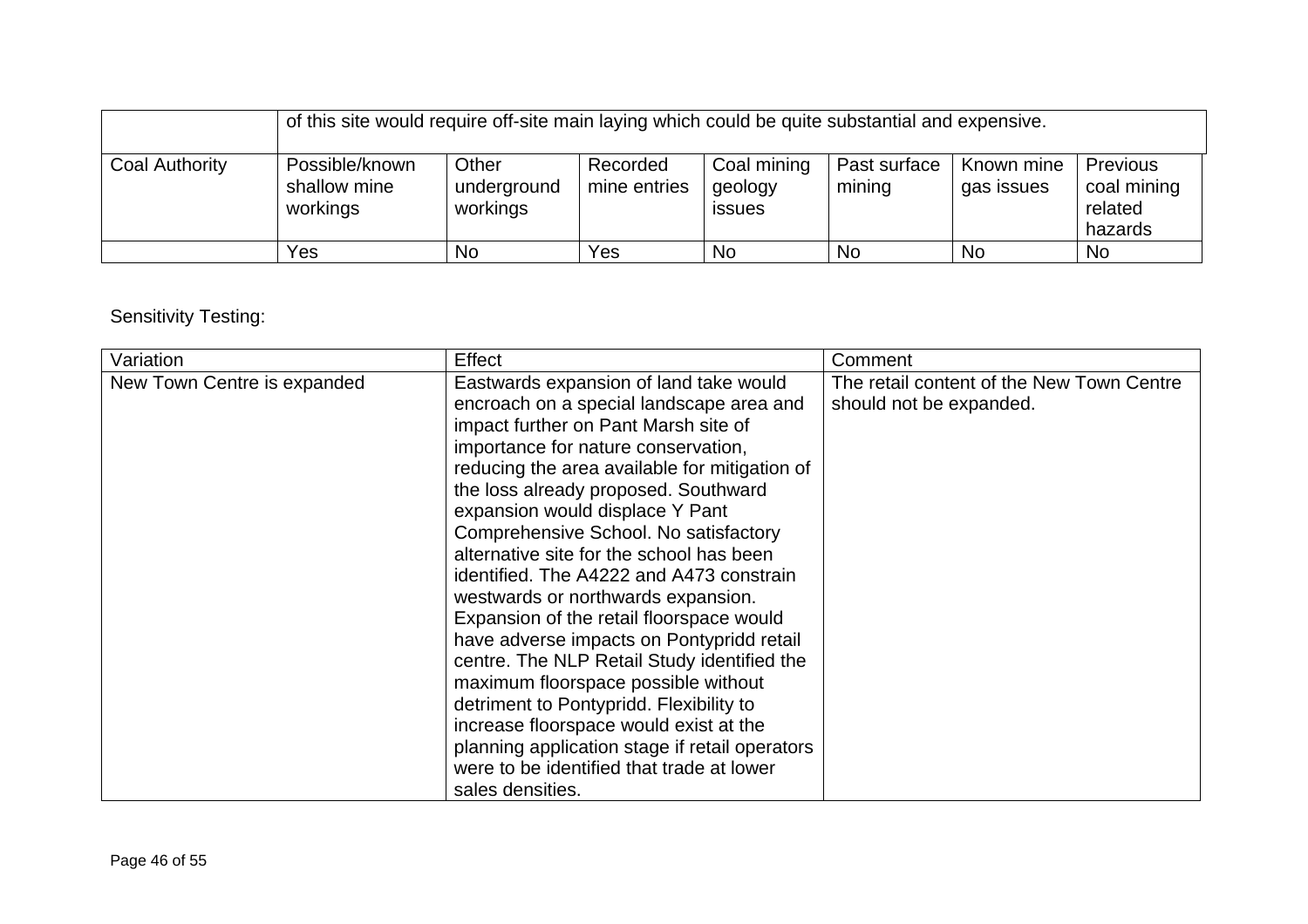|                                  | Expansion of other town centre uses would<br>not have the strategic impact that retail<br>expansion would.                                                                                                                                                                                                         |                                                                                     |
|----------------------------------|--------------------------------------------------------------------------------------------------------------------------------------------------------------------------------------------------------------------------------------------------------------------------------------------------------------------|-------------------------------------------------------------------------------------|
| New Town Centre is scaled down   | Significant scaling down of the centre could<br>result in reduced loss of land from the Pant<br>Marsh site of importance for nature<br>conservation.<br>The LDP could fail to deliver the strategic<br>benefit to the wider Llantrisant area of an<br>attractive town centre.                                      | There is a strategic need for a town centre<br>to serve the wider Llantrisant area. |
| Residential density is increased | Expansion of the land take would encroach<br>on the special landscape area. A higher<br>density of development would also lead to<br>the edge of development appearing harsh<br>and intrusive into the special landscape<br>area when viewed from Talbot Green.                                                    | Higher density would not be appropriate.                                            |
| Residential density is decreased | A more visually pleasing relationship with<br>the special landscape area would be<br>achievable through increased landscaping.<br>Reduced contribution to principal town.                                                                                                                                          | Lower density would not be acceptable.                                              |
| Employment proposal is deleted   | An opportunity for the LDP to promote<br>employment development related to both a<br>principal town and the M4 would be lost. As<br>the A4119 is a commuting route for<br>Rhondda and Llantrisant residents who<br>work in Cardiff, there is good potential for<br>the development to shorten journeys to<br>work. | The employment proposal should be<br>retained.                                      |
| Proposed school is deleted       | Overcrowding would result. If the on-site<br>proposal were to be deleted, off-site<br>provision would be needed: no other site<br>has been suggested.                                                                                                                                                              | The school proposal is needed.                                                      |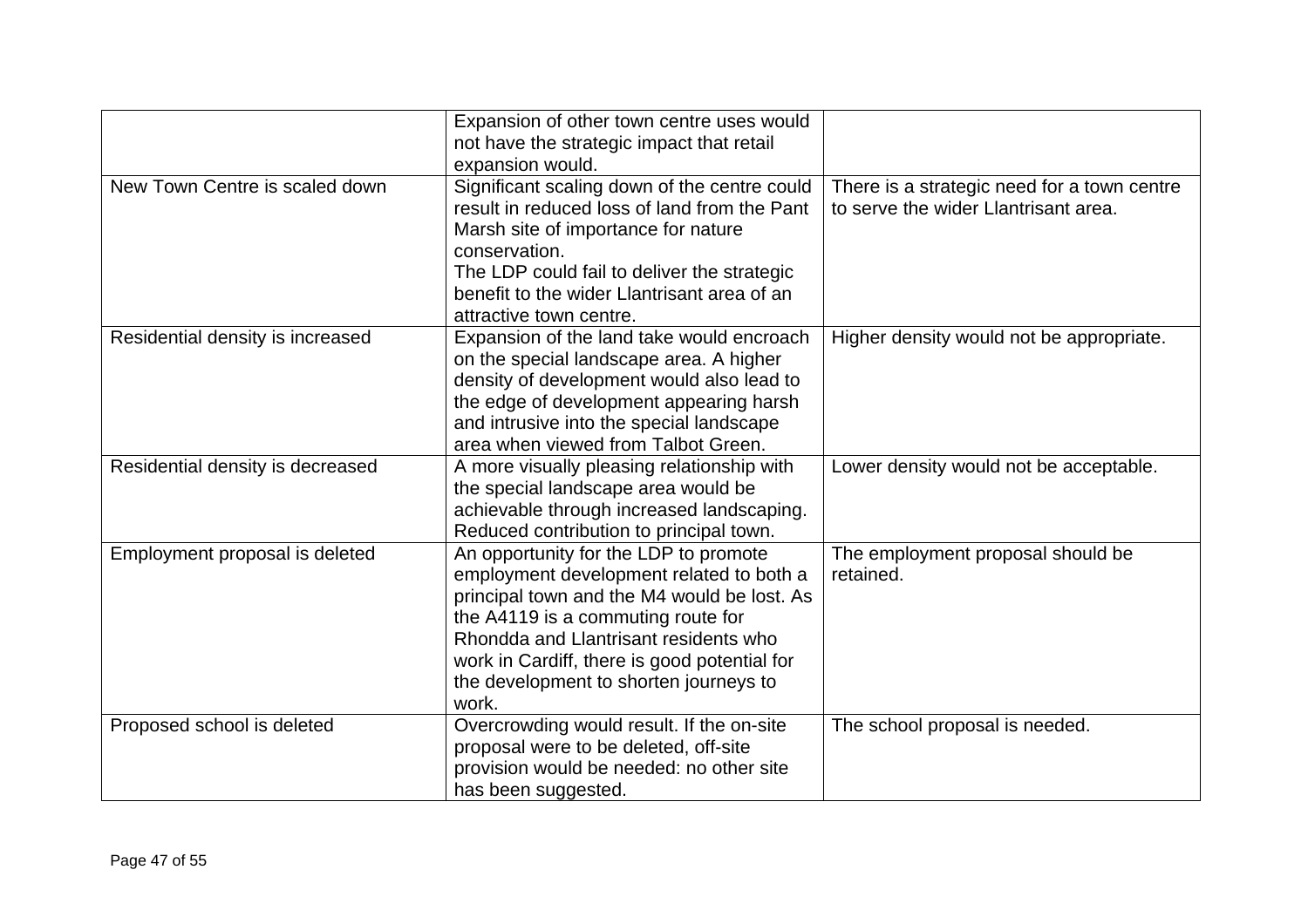| Local centre is deleted | Residents would be likely to travel outside<br>the immediate area for basic shopping<br>needs. The development would lack a | The proposed local centre is needed. |  |
|-------------------------|-----------------------------------------------------------------------------------------------------------------------------|--------------------------------------|--|
|                         | strong sense of place without a local centre<br>within it.                                                                  |                                      |  |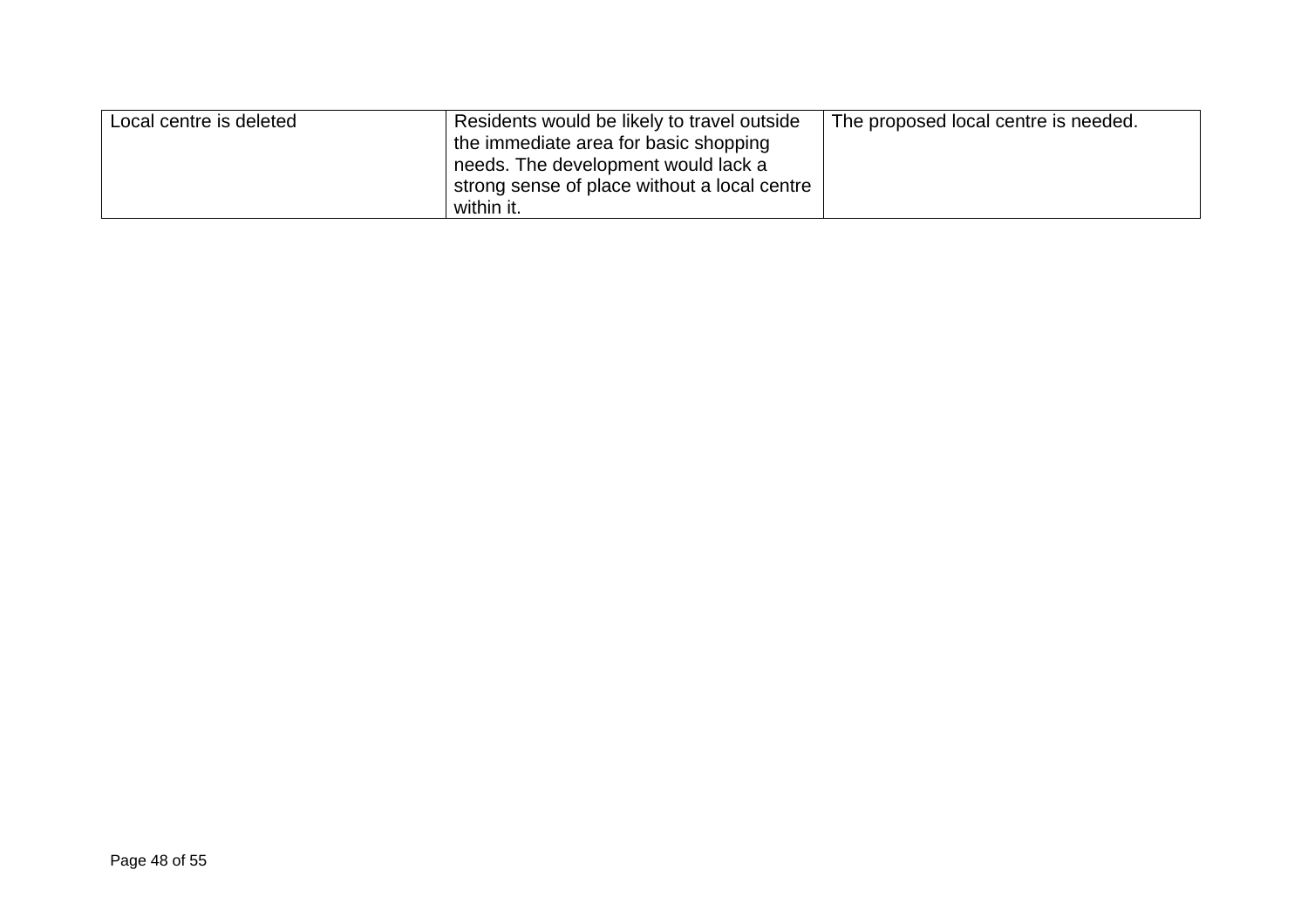### **Strategic Site 8: Former OCC Site Llanilid, Llanharan**

Core Strategy Policy: CS 3.7 Strategy Area Policy: SSA 9

Current uses:

Former OCC site i.e. opencast coal mine (backfilled). Agricultural fields.



### Objective:

Redevelopment of the former opencast coalmine for new Llanharan centre, residential use and the permitted employment uses (chiefly film studios, commercial leisure and business parks); to support the key settlement of Llanharan and the principal town of Llantrisant / Talbot Green; to secure economic benefits for the wider area.

Summary of proposals:

a. Minimum of 1,700 dwellings. b. New Llanharan Centre.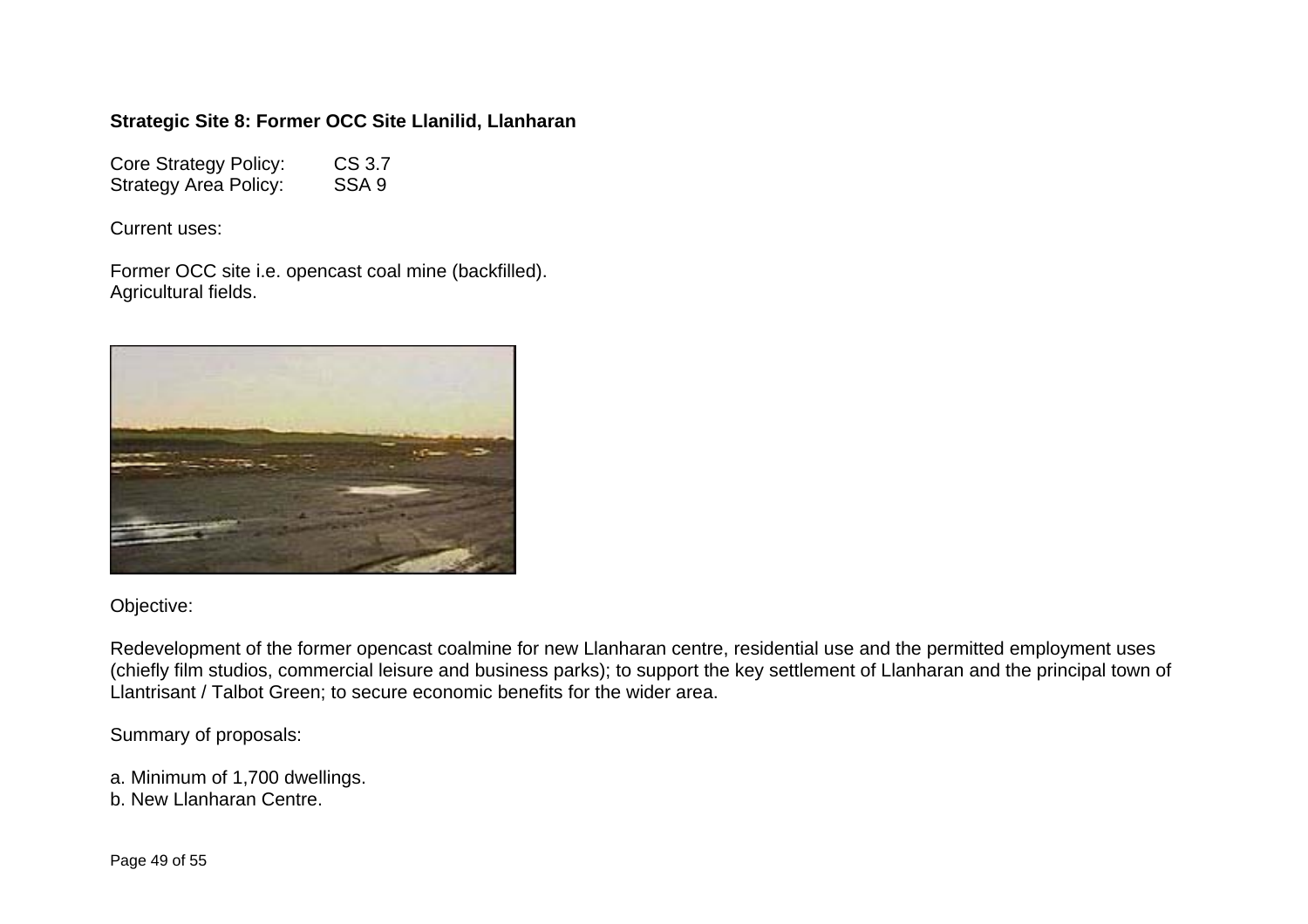b. Landmark feature.

c. Sports pitches.

d. Open spaces.

e. Llanharan bypass or appropriate alternative access.

Proximity to regional transport network:

The site is on the A473 Bridgend/Llanharan/Talbot Green/Pontypridd road (existing and proposed)

The site is 2,970m along the A473 from the M4 junction 35, and there is planning permission for a new junction adjoining the site. The site is 1,830 m along the A473 from Llanharan station.

### Evidence

| Housing                                                                                                | Housing Land Topic Paper [Evidence Base document EB83]                                                      |  |  |  |  |  |  |
|--------------------------------------------------------------------------------------------------------|-------------------------------------------------------------------------------------------------------------|--|--|--|--|--|--|
| Employment                                                                                             | Employment Land Topic Paper [Evidence Base document EB84]                                                   |  |  |  |  |  |  |
| Retail                                                                                                 | The Retail Topic Paper gives evidence for the retail content of the proposed New Llanharan Centre.          |  |  |  |  |  |  |
| Leisure, recreation                                                                                    | The LDP Constraints Map shows that the western parcel of open space is within Site of Importance for        |  |  |  |  |  |  |
| and open space                                                                                         | Nature Conservation 175. The background to this is in the Natural Environment Topic Paper.                  |  |  |  |  |  |  |
| Education                                                                                              | See below                                                                                                   |  |  |  |  |  |  |
| Access                                                                                                 | The Strategic Sites Transport Assessment (Hyder, 2007) advises that:                                        |  |  |  |  |  |  |
|                                                                                                        | Primary access for the film studios should be gained from a new link road to a new junction (34a) of the M4 |  |  |  |  |  |  |
|                                                                                                        | motorway. This will assist in relieving the A473 of a significant proportion of the development and some    |  |  |  |  |  |  |
|                                                                                                        | background traffic.                                                                                         |  |  |  |  |  |  |
|                                                                                                        | Secondary access could be taken from the A473, specifically at the two existing roundabouts at the          |  |  |  |  |  |  |
|                                                                                                        | northeastern and northwestern corners of the development site respectively.                                 |  |  |  |  |  |  |
|                                                                                                        | A primary redevelopment objective of this site should be to link its internal street network to Bryncae, an |  |  |  |  |  |  |
| existing housing development, to allow for ease of movement by pedestrians and cyclists. This proposal |                                                                                                             |  |  |  |  |  |  |
|                                                                                                        | will allow the residential section of this redevelopment to take the form of an urban extension and not a   |  |  |  |  |  |  |
|                                                                                                        | segregated development.                                                                                     |  |  |  |  |  |  |
| Flood Risk 1                                                                                           | The Strategic Flood Consequences Assessment (Scott Wilson 2008) identifies no flood risk (green) for this   |  |  |  |  |  |  |
|                                                                                                        | site.                                                                                                       |  |  |  |  |  |  |
| Flood Risk 2                                                                                           | The Areas Susceptible to Surface Water Flooding map shows that significant parts of the residential area    |  |  |  |  |  |  |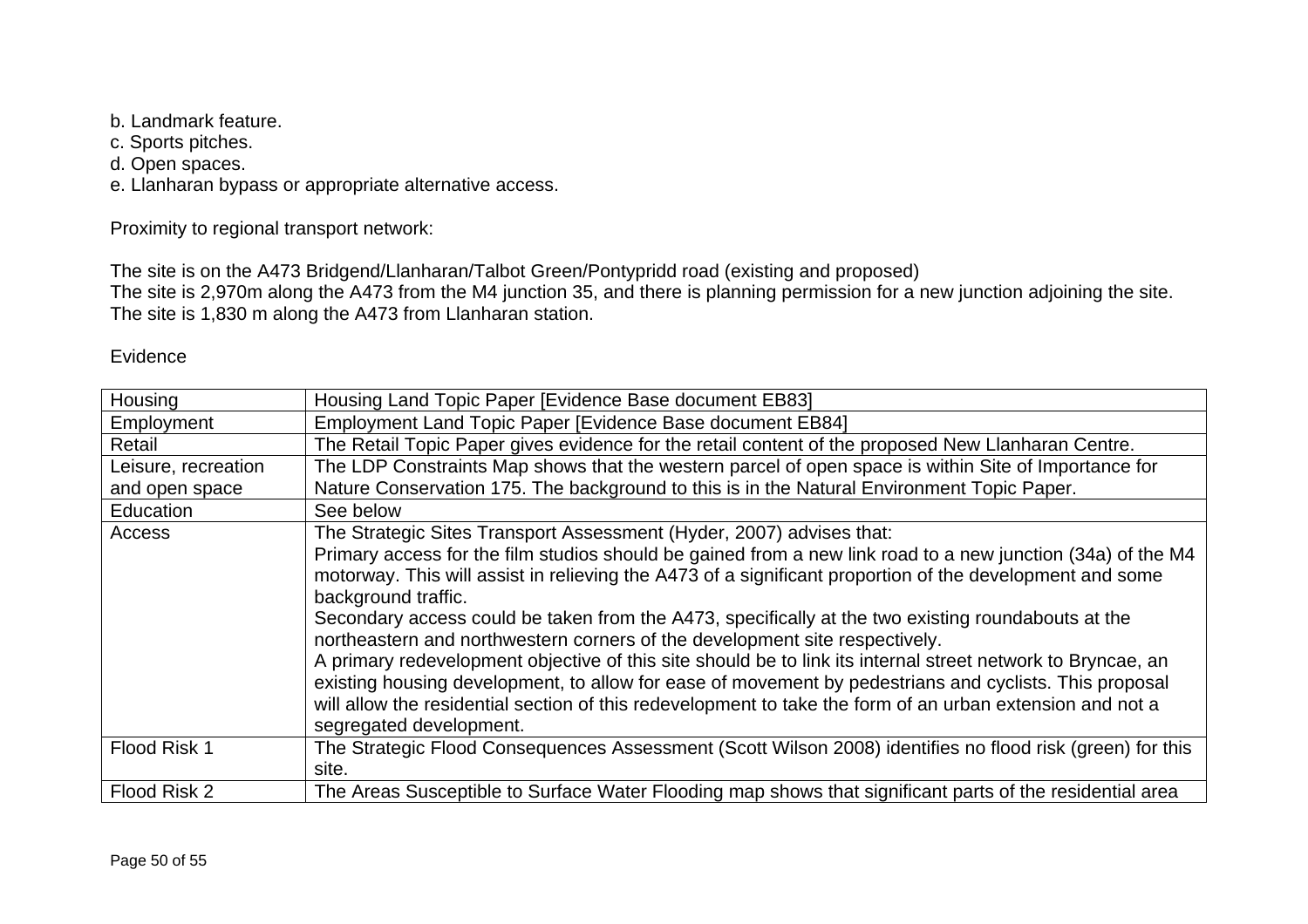|                         | are affected. Significant but minor parts of the employment area (that has planning permission) are                                                                                                                                                                                                                                                                                                                                                                                                                                                                                                                                                                                                                                                                                                                                                            |
|-------------------------|----------------------------------------------------------------------------------------------------------------------------------------------------------------------------------------------------------------------------------------------------------------------------------------------------------------------------------------------------------------------------------------------------------------------------------------------------------------------------------------------------------------------------------------------------------------------------------------------------------------------------------------------------------------------------------------------------------------------------------------------------------------------------------------------------------------------------------------------------------------|
|                         | affected. The effects on the residential area will require investigation.                                                                                                                                                                                                                                                                                                                                                                                                                                                                                                                                                                                                                                                                                                                                                                                      |
| <b>Planning History</b> | 01/2815<br>An outline planning application for development of land in the Strategic Site south of the proposed<br>Llanharan bypass was approved on 16/01/04. The description of development reads, "A film studios<br>complex including production and post production facilities, administration, core services, celebrity<br>residences, parking, a film backlot, a golf course and club house, a film academy. A leisure complex<br>including leisure attractions, themed retail outlets, restaurants/fast food counters, a multiplex cinema and<br>parking. Associated developments comprising hotel and conference centre with health spa, offices,<br>business parks, warehousing and light industrial, hospital, budget hotel and petrol station. A motorway<br>junction, new roundabout on the A 473 and pedestrian and cycle routes throughout site." |
|                         | 02/1085<br>An outline planning application for residential development with ancillary uses and facilities and associated<br>open space, landscaping and highway and other infrastructure on land north of the proposed Llanharan<br>bypass line through the Strategic Site was submitted in 2002 and withdrawn on 19/03/08 following approval<br>of 06/1485.                                                                                                                                                                                                                                                                                                                                                                                                                                                                                                   |
|                         | 04/1246<br>A section 73 application to amend conditions on 01/2815 was approved, resulting in a fresh outline<br>planning permission, on 23/11/05.                                                                                                                                                                                                                                                                                                                                                                                                                                                                                                                                                                                                                                                                                                             |
|                         | 06/1485<br>An outline application for construction of residential dwellings with associated infrastructure on part of the<br>site of 02/1085 was approved on 18/08/07, together with completion of a section 106 agreement, as<br>enabling development to ensure:                                                                                                                                                                                                                                                                                                                                                                                                                                                                                                                                                                                              |
|                         | The completion of 4 silent film stages;<br>The completion of the First Phase Primary Highway Infrastructure for the approved film studio<br>development;<br>The provision of on site and off site services;<br>A contribution towards off site highway improvements;                                                                                                                                                                                                                                                                                                                                                                                                                                                                                                                                                                                           |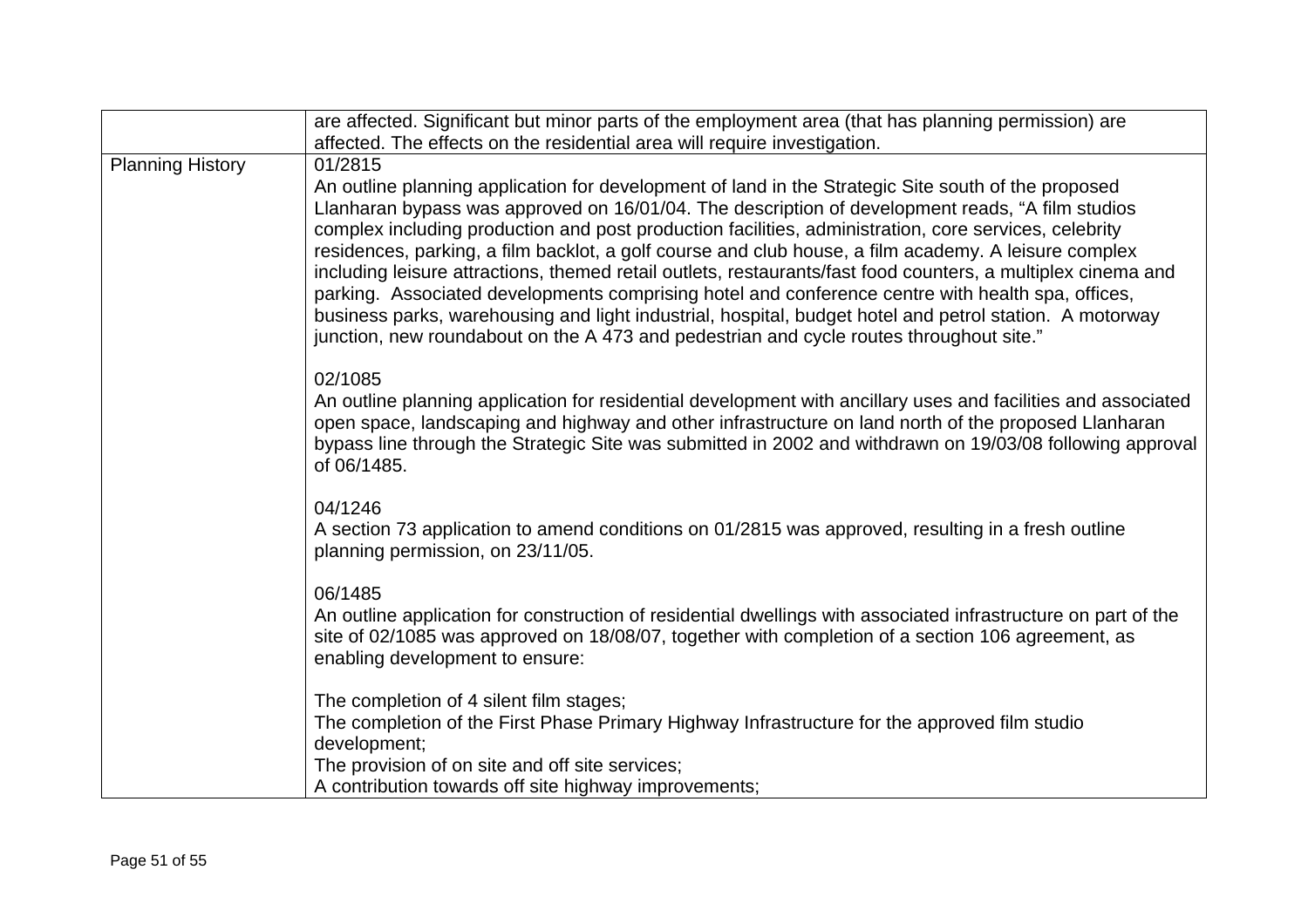| The provision of 7 affordable housing units;<br>The dedication of an area of Brynna Woods to the Council for wildlife conservation;<br>A contribution to education provision in the area.                                                                                                                                                                                                                                                                                                                                                                 |
|-----------------------------------------------------------------------------------------------------------------------------------------------------------------------------------------------------------------------------------------------------------------------------------------------------------------------------------------------------------------------------------------------------------------------------------------------------------------------------------------------------------------------------------------------------------|
| 07/2152<br>An application for approval of reserved matters under 06/1485 for construction of 248 dwellings was<br>approved on 04/06/08.                                                                                                                                                                                                                                                                                                                                                                                                                   |
| 08/1491<br>A section 73 application to amend conditions on 04/1246 was approved, resulting in another fresh outline<br>planning permission, on 14/01/09. One of the 57 conditions reads, "Application for the approval of the<br>reserved matters shall be made to the Local Planning Authority before the 16/01/10 and the development<br>hereby permitted shall be begun either before the 16/01/12, or before the expiration of two years from the<br>date of the approval of the last of the reserved matters to be approved whichever is the later." |
| 09/1346<br>Application to vary condition 1(b) of planning permission ref: 08/1491/15 in order to provide additional time<br>for the submission of reserved matters and commencement of development.                                                                                                                                                                                                                                                                                                                                                       |

Further evidence supporting the need for improved retail, leisure and recreation facilities is found in the Llanharan Village Study (Nathaniel Lichfield and Partners, 2008) which finds that recent residential development in Llanharan has not kept pace with the provision of community facilities.

Origin and Consideration of Alternatives:

In 1989 a final permission for opencast coal extraction was granted on appeal ("Llanilid West Revised"). This was carried out in the early 1990s and the void backfilled with spoil stored on site. The permission was subject to a scheme for restoration of the site to agricultural use with ecology features. Several applications to extend the time limit for its implementation have been granted, and it has not been carried out while the possibility of development is being considered. Objections to the draft Taff Ely Local Plan submitted in 1996 resulted in a 45-hectare business park allocation being made on the spoil mound site (it was assumed then that the filled void would be unstable land) subject to provision of the whole Llanharan bypass for access. In 1999, Newport Council refused permission for a theme park with film studios known as Legend Court. The developers then expressed interest in Llanilid,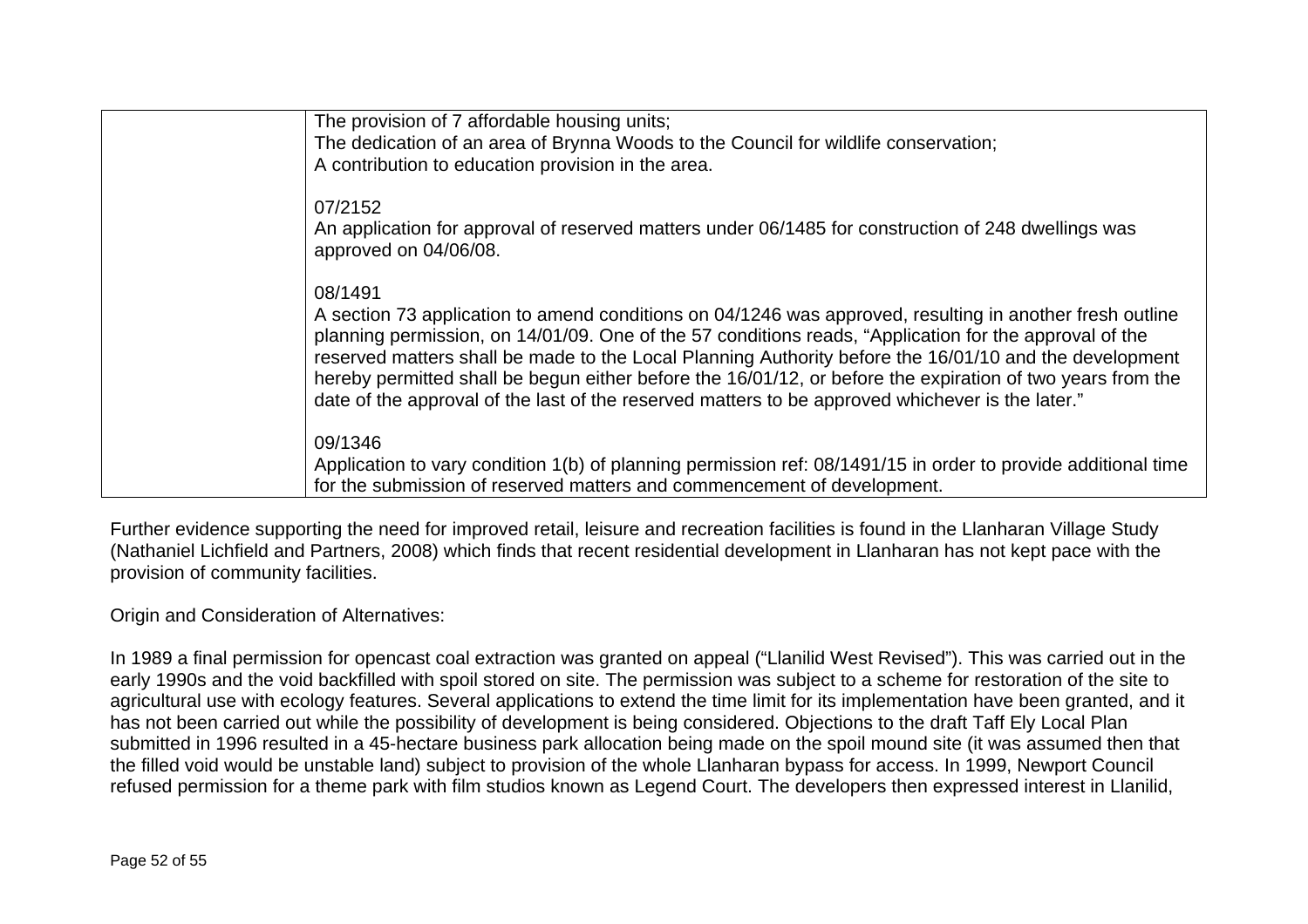but with film studios as the main use and a theme park linked to it but subsidiary. Outline planning permission was sought in 2001 and issued in 2004 once the Assembly Government had assented to the new junction on the M4. Outline planning permission was sought for residential development (about 2,000 houses) in 2002, but was not determined in the absence of a UDP or LDP. In 2004, a freestanding development of 5 silent film studios in the northwest end of the site was granted full planning permission. Infrastructure including a section of the Llanharan bypass was also approved fully in 2004. In 2006, outline planning permission was sought for residential development at the east end of the 2001 application site. The permission granted in 2007 enabled construction of 4 of the 5 permitted silent film studios and the roads permitted in 2004. The large outline residential application has been withdrawn, and nothing further has been built in either part of the site. In December 2009 an application to renew the outline consent was submitted to the Council.

Infrastructure Issues:

| Transportation | The Strategic Sites Transport Assessment (Hyder, 2007) recommends:<br>Any future redevelopment of the site should ensure that the site is an extension of the existing urban<br>settlement and not segregated by any physical boundaries.<br>The capacity assessment of the key links has demonstrated that forecast traffic generation from the<br>proposed development will have a significant impact on the A473, A4119 and M4 motorway. It is<br>envisaged that the forecast traffic impact on the A473 will be alleviated by the construction of a new link<br>road and a new motorway junction (34a) with the M4. This link has been proposed as part of the film<br>studios development at this site and should be introduced before the development has been completed.<br>It is considered that this new link road will reduce the forecast traffic impact on the A4119, between<br>Llantrisant and the M4 motorway. However, there will still be a significant increase on the M4 motorway,<br>and this must be addressed even if no development is to take place at this site.<br>Further studies will be required to ascertain whether the additional traffic will impact upon the<br>operational performance of the key junctions on the strategic highway network.<br>A comprehensive Masterplan must be devised at an early stage of the design process to maximise<br>accessibility by all modes of transport.<br>A Travel Plan should be agreed prior to first occupation.<br>$\bullet$<br>Consideration should be given to 'pump priming' prior to first occupation. |
|----------------|----------------------------------------------------------------------------------------------------------------------------------------------------------------------------------------------------------------------------------------------------------------------------------------------------------------------------------------------------------------------------------------------------------------------------------------------------------------------------------------------------------------------------------------------------------------------------------------------------------------------------------------------------------------------------------------------------------------------------------------------------------------------------------------------------------------------------------------------------------------------------------------------------------------------------------------------------------------------------------------------------------------------------------------------------------------------------------------------------------------------------------------------------------------------------------------------------------------------------------------------------------------------------------------------------------------------------------------------------------------------------------------------------------------------------------------------------------------------------------------------------------------------------------------------------------------------------------------|
| <b>WPD</b>     | Discussions are ongoing between WPD and Scottish Power regarding this site.                                                                                                                                                                                                                                                                                                                                                                                                                                                                                                                                                                                                                                                                                                                                                                                                                                                                                                                                                                                                                                                                                                                                                                                                                                                                                                                                                                                                                                                                                                            |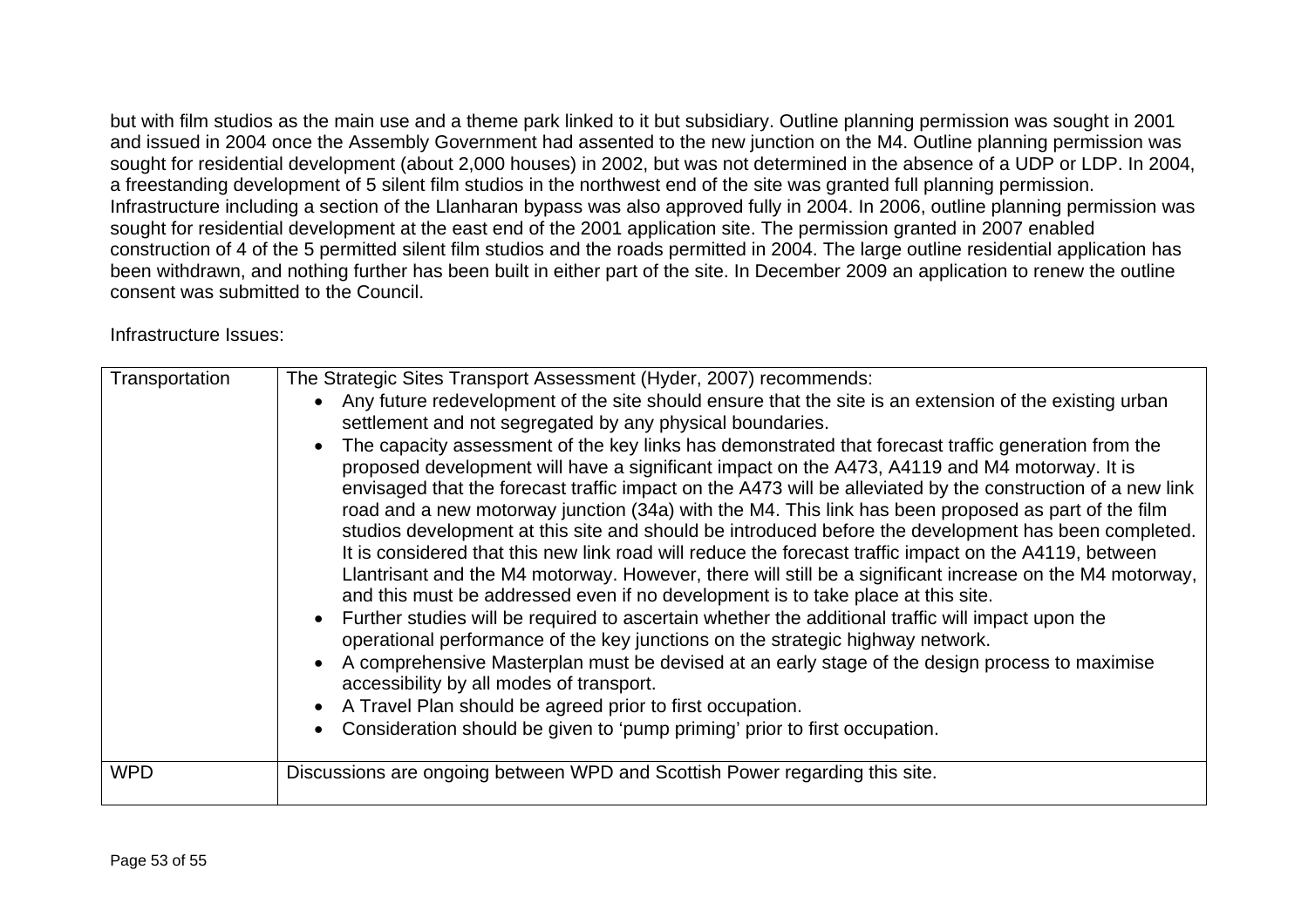| <b>Education Service</b> | Statistical evidence already exists of oversubscription in schools in the locality. The scale of the proposed<br>development will mean that new provision exclusively serving the site will be required, the amount of which will<br>depend on the proposed number of housing units. It appears likely that a minimum of one large or two smaller<br>primary schools will be required, one English medium and possibly one Welsh medium. There may also be a<br>need to examine secondary school provision in conjunction with other developments in the area, such as<br>Mwyndy / Talbot Green. |                                                                                                               |                                 |                                                      |                               |                                       |                                                                   |  |  |
|--------------------------|--------------------------------------------------------------------------------------------------------------------------------------------------------------------------------------------------------------------------------------------------------------------------------------------------------------------------------------------------------------------------------------------------------------------------------------------------------------------------------------------------------------------------------------------------------------------------------------------------|---------------------------------------------------------------------------------------------------------------|---------------------------------|------------------------------------------------------|-------------------------------|---------------------------------------|-------------------------------------------------------------------|--|--|
| <b>Library Service</b>   |                                                                                                                                                                                                                                                                                                                                                                                                                                                                                                                                                                                                  | Additional housing would justify a new library that could replace the currently failing library in Llanharry. |                                 |                                                      |                               |                                       |                                                                   |  |  |
| <b>GGAT</b>              | Archaeological Restraint: Environmental Statement has identified small areas of archaeological interest.<br>Archaeological Recommendation:<br>Sufficient information in Environmental Statement if required works on archaeological sites can be secured by<br>condition.                                                                                                                                                                                                                                                                                                                        |                                                                                                               |                                 |                                                      |                               |                                       |                                                                   |  |  |
| <b>CCW</b>               | Check with SEWBReC (SE Wales Biological Records Centre) for any records that might inform our<br>justification of the site.<br>Concerns over the development of this area and likely coalescence of Llanharry, Llanilid and Llanharan.<br>Likely to be considerable highway and traffic implications, which would produce questions over the<br>sustainability implications of such proposals.<br>Engage in discussions with Bridgend CBC due to their consideration of proposals in the Pencoed area.                                                                                           |                                                                                                               |                                 |                                                      |                               |                                       |                                                                   |  |  |
| <b>DCWW</b>              | A public sewer and water mains crosses the site so this may restrict the density of development.<br>The area suffers from low water pressure with new development exacerbating service levels so development<br>of this site would require off-site main laying which could be quite substantial and expensive.                                                                                                                                                                                                                                                                                  |                                                                                                               |                                 |                                                      |                               |                                       |                                                                   |  |  |
| <b>Coal Authority</b>    | Possible/known<br>shallow mine<br>workings<br>Yes                                                                                                                                                                                                                                                                                                                                                                                                                                                                                                                                                | Other<br>underground<br>workings<br>Yes                                                                       | Recorded<br>mine entries<br>Yes | Coal mining<br>geology<br><b>issues</b><br><b>No</b> | Past surface<br>mining<br>Yes | Known mine<br>gas issues<br><b>No</b> | <b>Previous</b><br>coal mining<br>related<br>hazards<br><b>No</b> |  |  |
|                          |                                                                                                                                                                                                                                                                                                                                                                                                                                                                                                                                                                                                  |                                                                                                               |                                 |                                                      |                               |                                       |                                                                   |  |  |